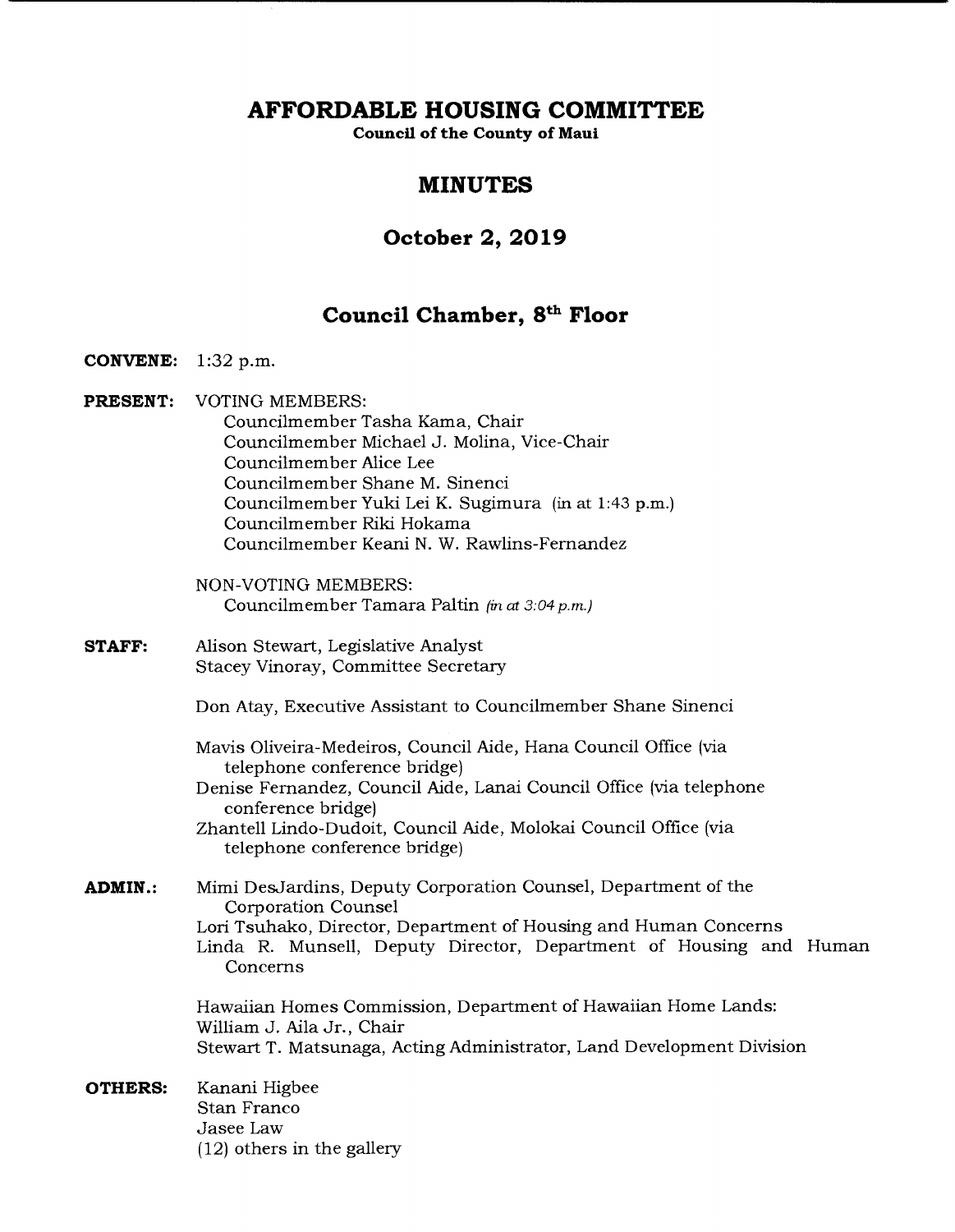**October 2, 2019** 

**PRESS:** *Akaku--Maui County Community Television, Inc.* 

CHAIR KAMA: . . *.(gavel). . .* The Affordable Housing Committee of October 2, 2019 will now come to order at 1:32 p.m. And I'd like to ask each and every one you to please silence all your noisemaking devices. Good afternoon, my name is Tasha Kama and I'm the Chair of the Affordable Housing Committee, and I'd like to introduce those who are with me today. We have to my left, Councilmember Shane Sinenci. Aloha, Shane.

COUNCILMEMBER SINENCI: Aloha auinala, Chair.

- CHAIR KAMA: Aloha auinala. And moving on to the Vice-Chair of the Affordable Housing Committee, Mr. Mika Molina. Aloha auinala, Mike.
- VICE-CHAIR MOLINA: Aloha, Madam Chair.
- CHAIR KAMA: And, Ms. Alice Lee.
- COUNCILMEMBER LEE: Madam Chair, buen dia from Bolivia.
- CHAIR KAMA: Buen dia. And then we have Vice-Chair of our Council, Ms. Keani Rawlins-Fernandez. Aloha, Keani.
- COUNCILMEMBER RAWLINS-FERNANDEZ: Aloha auinala, Chair.
- CHAIR KAMA: And we have with us today Mr. Riki Hokama. Aloha.
- COUNCILMEMBER HOKAMA: . . . *(inaudible)...*
- CHAIR KAMA: Also, we have Ms. Tamara Paltin and Ms. Kelly King who are not voting members but are also welcome to come and sit in in our meetings. And I think Ms. Yuki Lei Sugimura will be here later on. And we have from the Administration, the Department of Housing and Human Concerns, Ms. Lori Tsuhako, the Director. Aloha auinala, Lori.
- MS. TSUHAKO: Good afternoon, Madam Chair.CHAIR KAMA: We also have with us, Linda Munsell, the Deputy Director of the Housing Department. Aloha.
- MS. MUNSELL: Aloha, Chair.
- CHAIR KAMA: And then, we have with us from Corp. Counsel, Mimi DesJardins. Aloha, Mimi, and welcome back.
- MS. DESJARDINS: Aloha.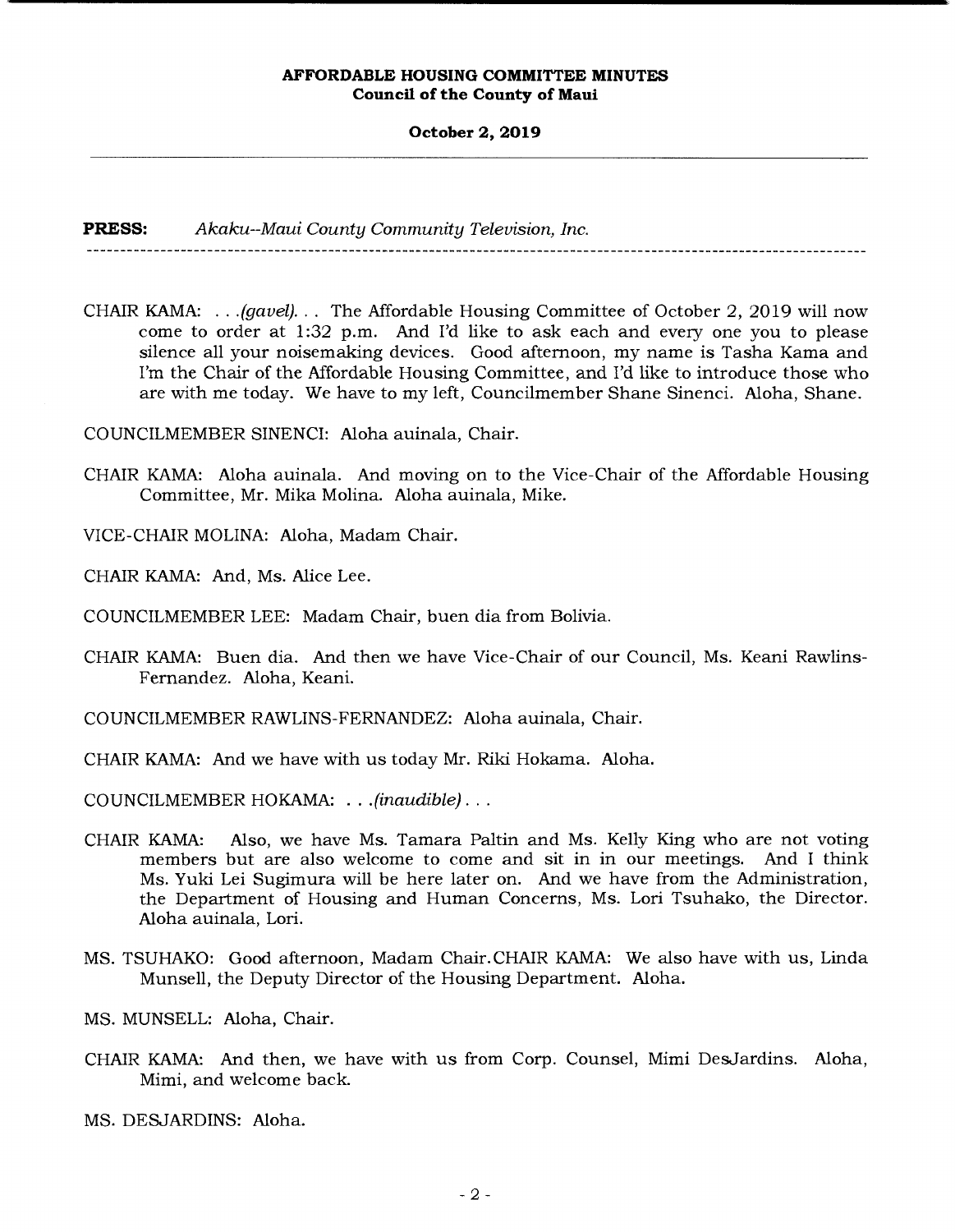**October 2, 2019** 

CHAIR KAMA: We also have with us our Legislative Analyst, Ms. Alison Stewart. Aloha, Alison. And our Committee Secretary, Ms. Stacey Vinoray. Aloha, Stacey. We have later on this afternoon coming with us also from the Department of Hawaiian Home Lands and Interim Chair of the Hawaiian Homes Commission, Mr. William Aila. We also have coming up, the Commissioner Randy Awo, and also the Department of Hawaiian Home Lands Master Planned Community Development Manager, Mr. Stewart Matsunaga coming up later this afternoon. So, welcome to today's meeting everyone, of the Affordable Housing Committee. And there are two items on the agenda, the Ohana Zone, or the Kahului Affordable Housing for Homeless Families Project, or AH-29, and a presentation by the Department of Hawaiian Home Lands, the Role and Opportunities in Affordable Housing, AH-17. So, Members, today it is my intent to address item AH-29 first, expecting that that item will be relatively straightforward. And then we see the presentation from the Department of Hawaiian Home :lands. But before we do, I'd like to invite anyone from the public who'd like to testify on any one of the two agendas to hopefully you've signed up outside. Your testimonies are always limited to three minutes and you will receive notification when you have reached two and a half minutes and the yellow light will come on and you'll hear a beep, and when you've run out of time, the red light will come on. So, when testifying, please state your name for the record, identify if you are testifying for a group , a business, or an organization, and please state the item in which you are testifying about. Also, please let us know if you are a paid lobbyist. So, please remember that your testimony must be related to the item on the agenda as it is described on the agenda. And so, Members, it is also the Chair's intent that to, if you do have clarifying questions for the testimony, please raise your hand or cause me to cast my eyes upon you 'cause sometimes I will just continue on if there's no clarifying questions for the testimony, testifiers. So, testimony, so, Alison, do we have any testifiers from our neighbor islands or our satellite offices?

# *• BEGIN PUBLIC TESTIMONY...*

- MS. STEWART: We have no testifiers signed up in the District Offices.
- CHAIR KAMA: Okay. So, do we have any testifiers signed up in the Chambers?
- MS. STEWART: Yes, we have two testifiers signed up in the Chambers. The first is Kanani Higbee, to be followed by Stan Franco.
- CHAIR KAMA: Thank you. So, yes, thank you for coming.
- MS. HIGBEE: Hi, my name is Kanani Higbee, and I am testifying on AH-17(12) and I am an applicant for Department of Hawaiian Home Lands. And what was shared about what they were going to share today with AH-17(12), it's very vague and it mentions affordable housing. So, basically my family, we're on, all on the list for Department of Hawaiian Home Lands. My grandpa died on the list, my mother's been on the list since 1986, my siblings and I, all four of us have been on the list since 2006. My eldest is about to graduate high school and we're still waiting. And I've been trying to get very involved to see how I can help not just my family, but other Hawaiians to get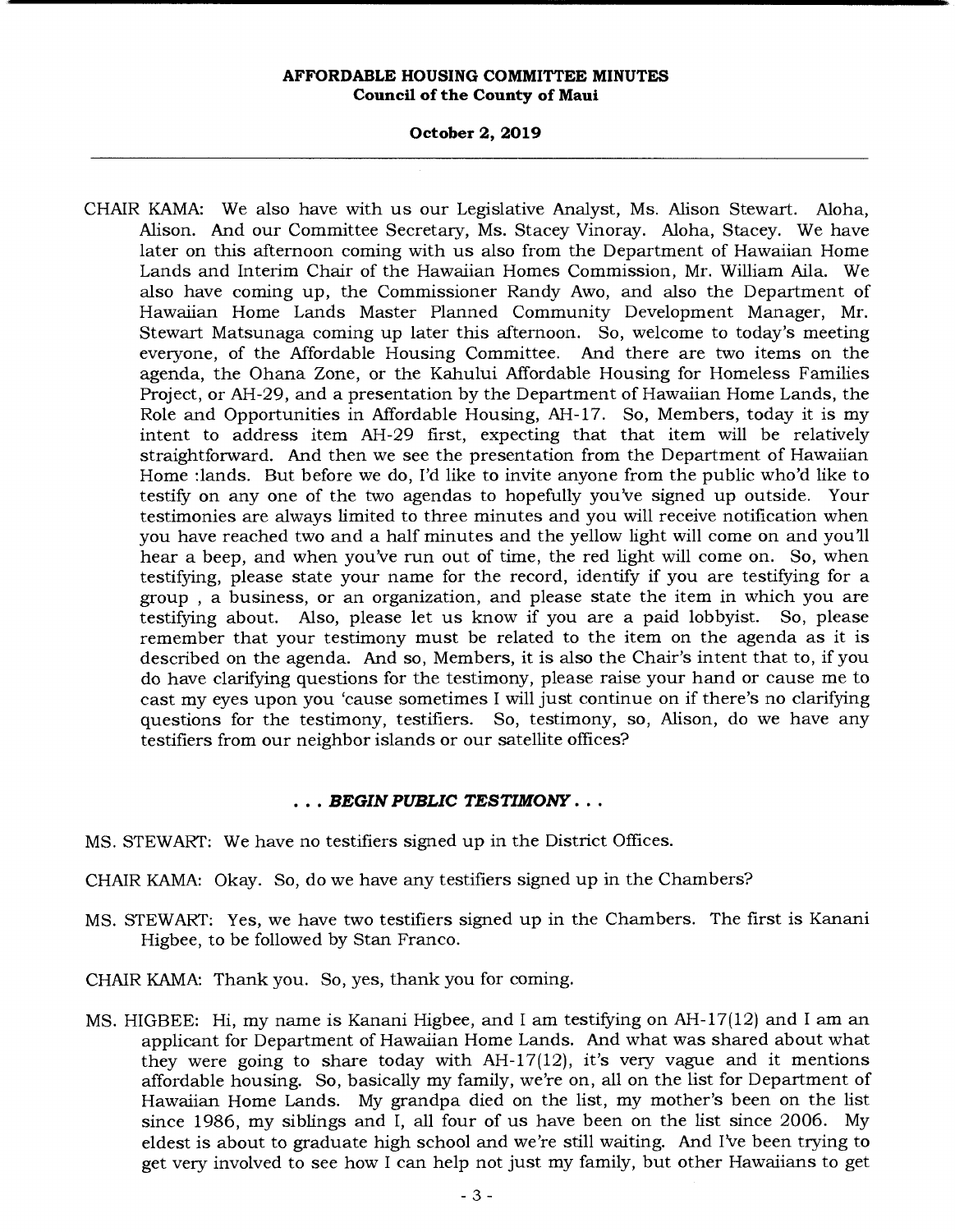### **October 2, 2019**

on the land. And it sounds like speaking to the Planning Department that the County of Maui helps fund infrastructure for private companies to build homes here on Maui. And so, the Planning Department stated, well, because they do that for these private companies, they could easily do that for Department of Hawaiian Home Lands 'cause right now, they only get State money and not nearly enough since so many people are dying on the list. And it would be great if the County of Maui can help Department of Hawaiian Home Lands build infrastructure to get Hawaiians on their own land, their birthright. I know it would help Native Hawaiians and the County out tremendously. Right now, Native Hawaiians have the highest rate of homelessness, substance abuse, addiction, infant mortality rates, all kinds of health problems, obesity, diabetes, heart disease, mental health, and if a basic need such as housing was met, that would help tremendously. If you look at communities that have Department of Hawaiian Home Lands, those communities, they help Hawaiians thrive and prosper. They raise money for children to go to college rather than, you know, Hawaiians going into prisons. They actually help them go into college. So, I ask that the County of Maui please don't just put this on the State for them to try to get all the Hawaiians on the list and to, on the land. Please, can the County help as well?

- CHAIR KAMA: Question, I'm sorry, Ms. Higbee, come, Councilmember Sinenci has a question for you.
- COUNCILMEMBER SINENCI: Thank you, Chair. Thank you, Kanani, for being here. I really appreciate your letter and I am, thank you for bringing up the issues that Native Hawaiians face, and something that is simple as housing can really improve their lot in life. So, I'm truly moved by your letter and I appreciate you being here and not speaking on behalf of yourself and your family, but for all Native Hawaiians. And so, I just wanted to make a comment that, you know, we have, there are some monies available and however you can be involved with, it seems like you're already involved. But if we can get your, I can get your contact number I can help share where, what kind of direction or where we can help to get this through. So...
- MS. HIGBEE: Alright, I'll share my information. I believe, okay

COUNCILMEMBER SINENCI: Yeah.

MS. HIGBEE: --I'll share it with them and then they'll give it to you.

COUNCILMEMBER SINENCI: Thank you.

MS. HIGBEE: Thank you.

COUNCILMEMBER SINENCI: Thank you, Chair.

CHAIR KAMA: Any other questions, Members? I have a couple for you. Are you an applicant or a lessee?

**I.a.**<br>MS. HIGBEE: I'm an applicant.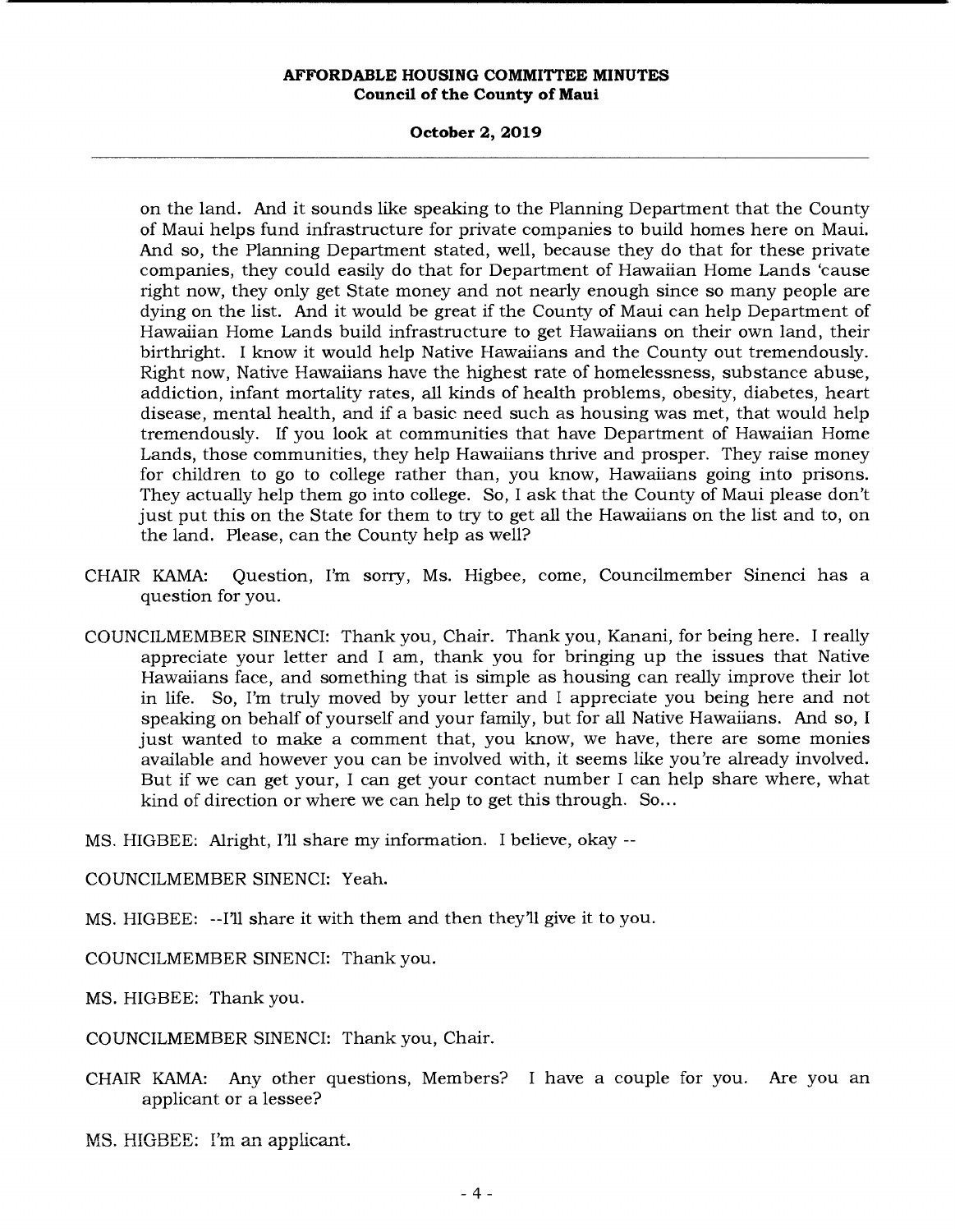### **October 2, 2019**

CHAIR KAMA: For...

- MS. HIGBEE: Lahaina, that's what I put that I preferred for Department of Hawaiian Home Lands.
- CHAIR KAMA: Residential or agriculture?

MS. HIGBEE: Both.

- CHAIR KAMA: And are you involved in any of the homestead associations on Maui?
- MS. HIGBEE: No, I don't live in, on any of them.
- CHAIR KAMA: Okay. Then, I will, because I think this was really helpful, even if you don't live on a Hawaiian homestead, you can still attend homestead community meetings just to kind of get a feel of how they interact with each other and some of the issues that they take on and that they could be helpful in helping you to stay updated as to what the Department's doing. They have their monthly meetings and annual meetings like that. So, I think it'd be helpful. So, I can get that to you.
- MS. HIGBEE: Okay. I know I go to as many Department of Hawaiian Home Land meetings as I can. So, whenever they come out to Lahaina or other parts of Maui, I attend those. But I'm not sure if that's the same thing as what you're speaking of.
- CHAIR KAMA: Homestead associations, each homestead area on Maui and across the State has associations made up of all the people who live in those areas. And a lot of times they form their own advisories to the Department itself and they can give input. So, I was just thinking, if you wanted to, you and a whole bunch of other people on the waiting list could actually organize yourselves to give input for the lands that you want to be able to live on.
- MS. HIGBEE: Oh, okay. Alright, I know I do that already through Department of Hawaiian Home Lands.

CHAIR KAMA: Okay.

MS. HIGBEE: And I do work with one person who belongs to Lahaina Leialii.

CHAIR KAMA: Okay. Cool.

MS. HIGBEE: Alright, thank you.

CHAIR KAMA: Thank you. Thank you. Alison?

MS. STEWART: The final testifier signed up in the Chambers is Stan Franco, testifying on both agenda items.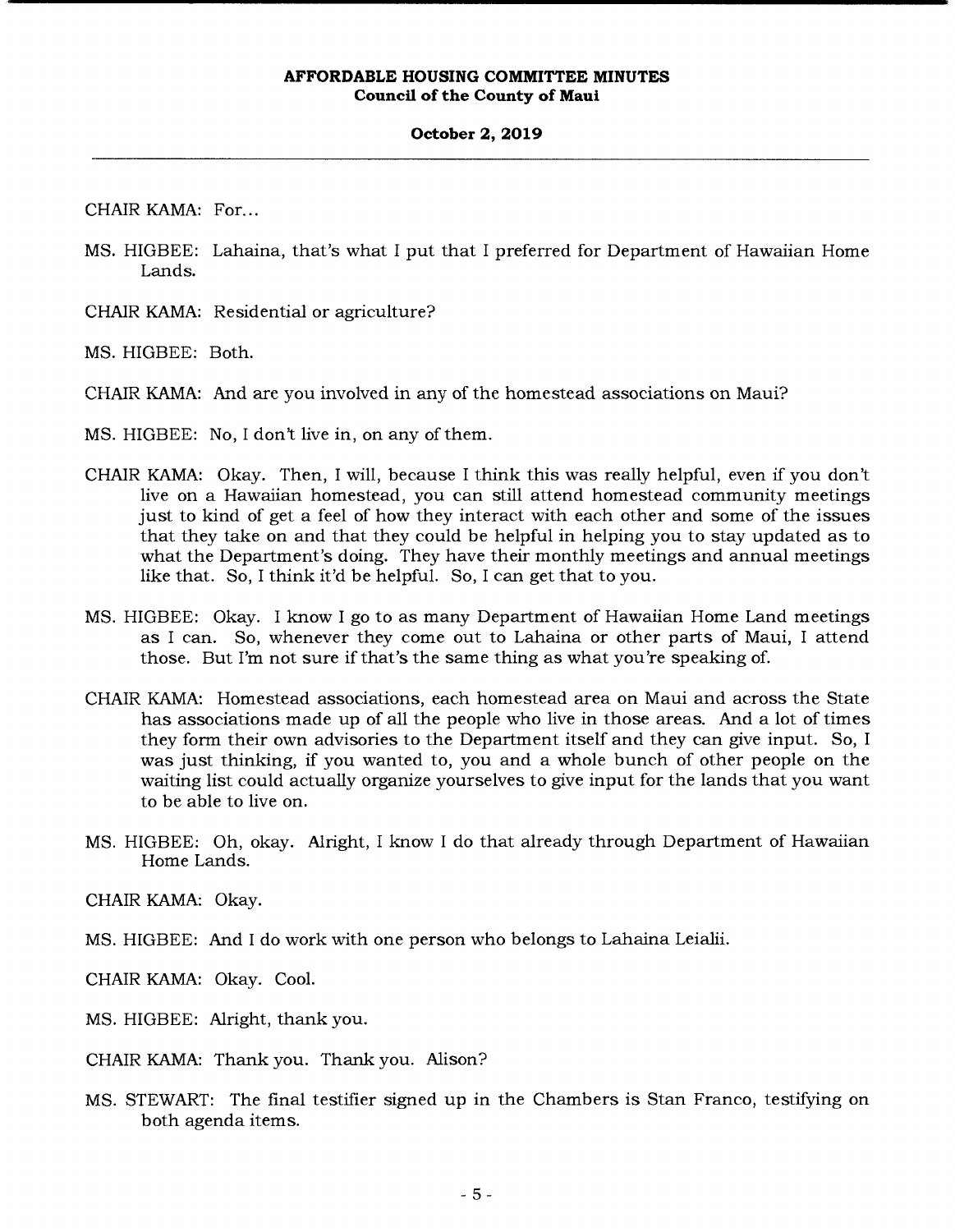# **October 2, 2019**

- MR. FRANCO: Good afternoon, Chair, and Members of the Affordable Housing Committee. I'm Stan Franco, I speak for myself. In both, on both on these, both issues are items I have questions so I need to be educated, and on the AH-29, my question is, you know, there's a figure of \$864,200, is that the total cost to build out the 12 unit rental housing project that's being proposed? And the second part of that question, is this project part of a larger plan to build additional housing units on those eight acres? And on the next item AH-17(12), just as a thought, and this has been discussed at different places by different people. So, I'm not just speaking on my own behalf on this, DHHL has lands, the County of Maui has very few lands to develop. Could there be a marriage of some kind where DHHL leases land to the County of Maui so that the County of Maui can develop housing for its residents with a lease payment going back to DHHL? Then, DHHL getting that money, can develop the lands for their beneficiaries. I don't know if that's possible. But I just thought I would raise the question and listen when Mr. Aila makes his presentation. Thank you.
- CHAIR KAMA: Thank you. Oh, so, I'd like to welcome Yuki Lei Sugimura to our meeting this afternoon.

COUNCILMEMBER SUGIMURA: Thank you, Chair.

CHAIR KAMA: Aloha.

COUNCILMEMBER SUGIMURA: Aloha.

MS. STEWART: Chair, I believe --

CHAIR KAMA: Yes?

MS. STEWART: --Jasee Law would like to testify.

CHAIR KAMA: Okay.

MR. LAW: Good afternoon, everybody.

CHAIR KAMA: Good afternoon.

MR. LAW: Jasee Law from Kula. I've been following this project since it started, I'm trying to. It's been stopped a couple times. So, the AH-17(12), I had a bad, I should start with the good stuff, but I'll start with the bad news was I had a bad experience. I was walking by there about a month ago one morning and I heard some, somebody cough in there and then I heard some noises. So, I went around there and introduced myself 'cause I thought it was the people that would, was lived, I guess there's probably some people living in there and I've never been in there. So, I was interested in that and interested in my neighbors over there. And these guys came out, they was, I guess they were working over there. A guy came out, he challenged me, he said you can't, first thing he said was you can't be back here. And I said well, if I'm not supposed to be back here, what are you doing back here? He didn't have any uniform, any tags, or nothing like that. But I assumed he was doing some kind of demolition work for the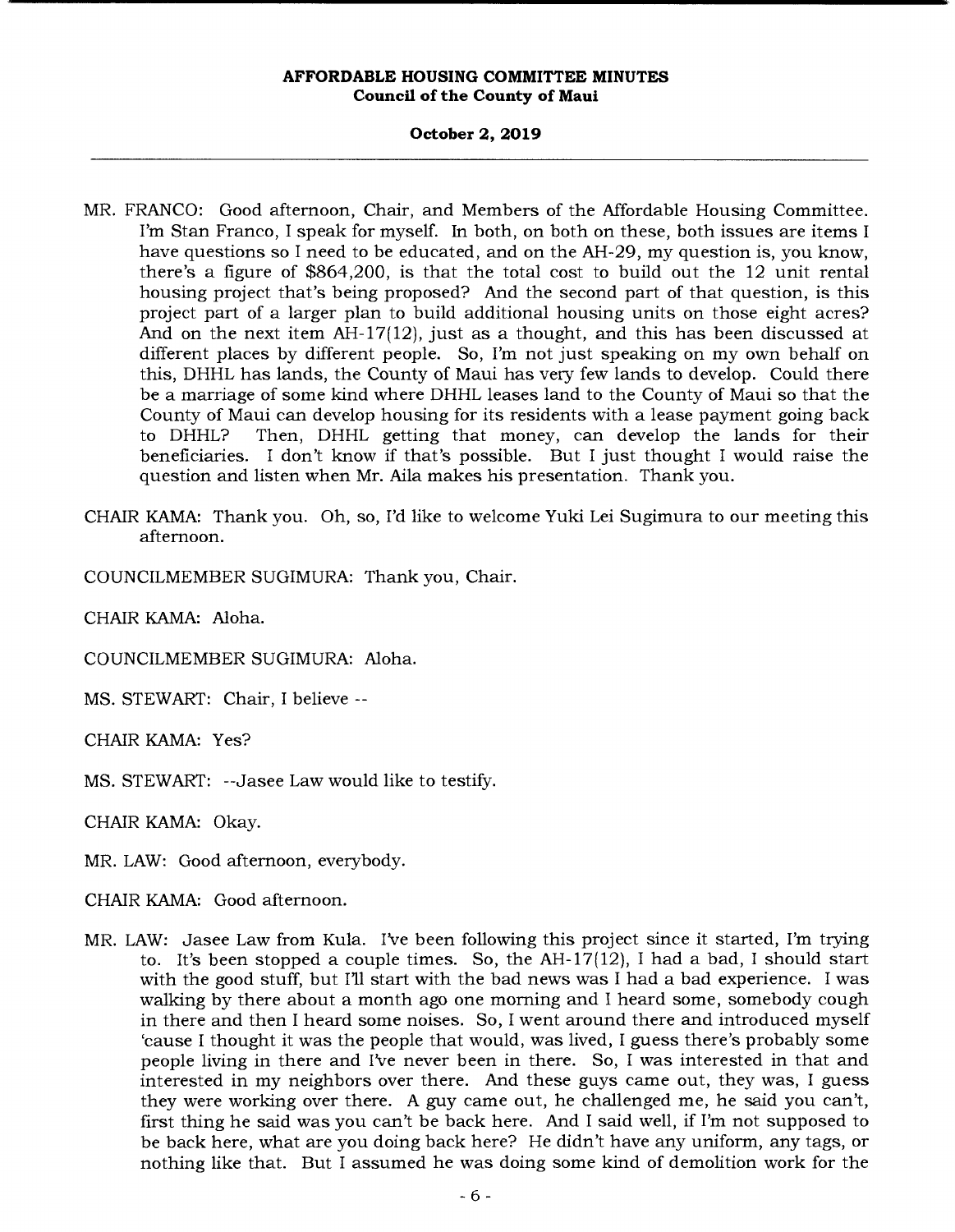# **October 2, 2019**

County. And so, yeah, it was not pretty. The university police came over there and yeah. So, that leads me to the name, Ms. Crivello was kind enough to call those people unsheltered I think she said, or special needs, you know, citizens with special needs. So, when I, I would ask you to quit using the word home blessed *[sic]* because it's kind of to me a word like white trash, Kevin, or nigger. Thank you for your time.

CHAIR KAMA: Thank you. So, Alison, do we have any other testifiers?

MS. STEWART: No, I believe that ends testimony.

CHAIR KAMA: Thank you. So, if there are no other testifiers, I'd like to close testimonies.

# *• END OF PUBLIC TESTIMONY...*

# COUNCILMEMBERS VOICED NO OBJECTIONS

# *(Note: Public testimony closed g, 1:47p.m.)*

CHAIR KAMA: Thank you. So...

MR. LAW: Sorry, Madam Chair --

CHAIR KAMA: Jasee?

MR. LAW:  $\cdots$ . *(inaudible)...* on the negative again.

CHAIR KAMA: We just...

MR. LAW: I have an alternate word for homeless which is home blessed.

CHAIR KAMA: Thank you. So, at this time, with testimonies being closed, I'd like to be able to call for a short recess so that we can allow the Department of Hawaiian Home Lands to come and sit with us. Oh, I'm sorry. I'm going to still call for a recess. *(gavel).* 

**RECESS: 1:48 p.m.** 

# **RECONVENE: 1:49 p.m.**

CHAIR KAMA: . . . *(gavel)...* The Affordable Housing Committee is now reconvened. Thank you. So, Members, this is what I'd like to do with your consent and permission. Oh, I'd like to welcome Mr. Riki Hokama to our meeting. No, I did already, right? Oh, was you, Yuki? Thank you. Okay. So, if, Members, if it's okay, I'd like to be able to change the order of our items on the agenda from, to take up AH- 17(12) first.

COUNCILMEMBERS VOICED NO OBJECTIONS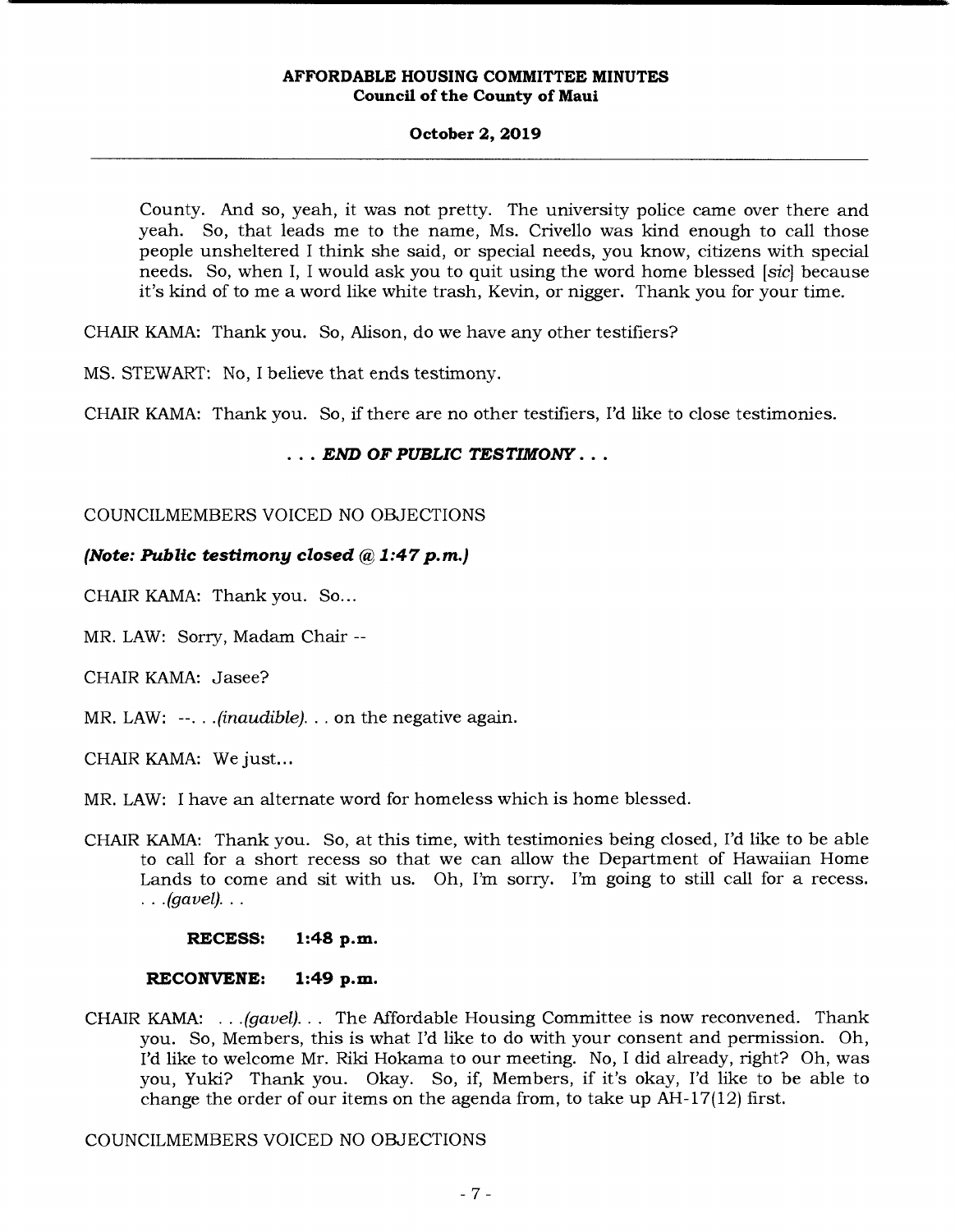### **October 2, 2019**

CHAIR KAMA: Thank you. I appreciate that. Okay. So, if we can have the Department of Hawaiian Homes come on down and sit. Sorry, Lori and Linda. Thank you, Members, for the inconvenience. I got.. .thanks, Linda, thanks, Lori, I appreciate it.

# **ITEM AH-17(12): PRESENTATION BY THE DEPARTMENT OF HAWAIIAN HOME LANDS**  - **ROLE AND OPPORTUNITIES IN AFFORDABLE HOUSING** (RULE 7B)

# *.BEGIN PRESENTATION...*

MR. AILA: Aloha, Madam Chair, and thank you very much for the invitation to come and share with you some information regarding housing --

CHAIR KAMA: Okay.

- MR. AILA: --projects on the island of Maui.
- CHAIR KAMA: Okay. Thank you. So, right now we're going to take the presentation from Mr. Bill Aila from the Department of Hawaiian Home Lands and accompanying him is Mr. Stewart Matsunaga. So, thank you both for being here. And so, if you would just go ahead and share your PowerPoint with us, we'd appreciate that.
- MR. AILA: Okay. Thank you very much. And I want to thank Stewart for working very, very hard with some additional staff members to put together this presentation. And so, starting with how the department does lot development, generally, there are four phases. Okay. So, we're learning the technology. Well get it shortly.
- MR. MATSUNAGA: I can build a water system, but I can't operate this PowerPoint.
- MR. AILA: Next. Okay. So, generally there are four phases to homestead development. Planning, which includes development and planning phase and the environmental compliance phase, which is EA, EIS, and if NAHASDA is used, the ERRs, which is Environmental Review, and I can't remember what the.. .record, we have to create a record, Environmental Review Record. The next phase, of course, is engineering and design where you actually get the plans together, apply for the subdivision application, apply for the subdivision, and then, either get County and State approvals, inclusive of Department of Health approvals. Then, we're, you know, the hammers start pounding and the cement trucks start coming, construction. And for us, construction management along with that. Then, post-construction, of course, we finish the subdivision approval, disposition of licenses that relates to utilities, passing the utilities over to the counties. And then, preparing the lease offerings to beneficiaries. Lot development also includes offsite and onsite development. So, offsite includes major highway improvements, potable water system improvements, sewer system improvements, regional drainage improvements. Onsite costs within the subdivision includes roadways, waterlines, sewer lines, storm drains, electrical and archaeological and inventory studies and remediation at this point. Don't let this scare you. It doesn't always take eight years.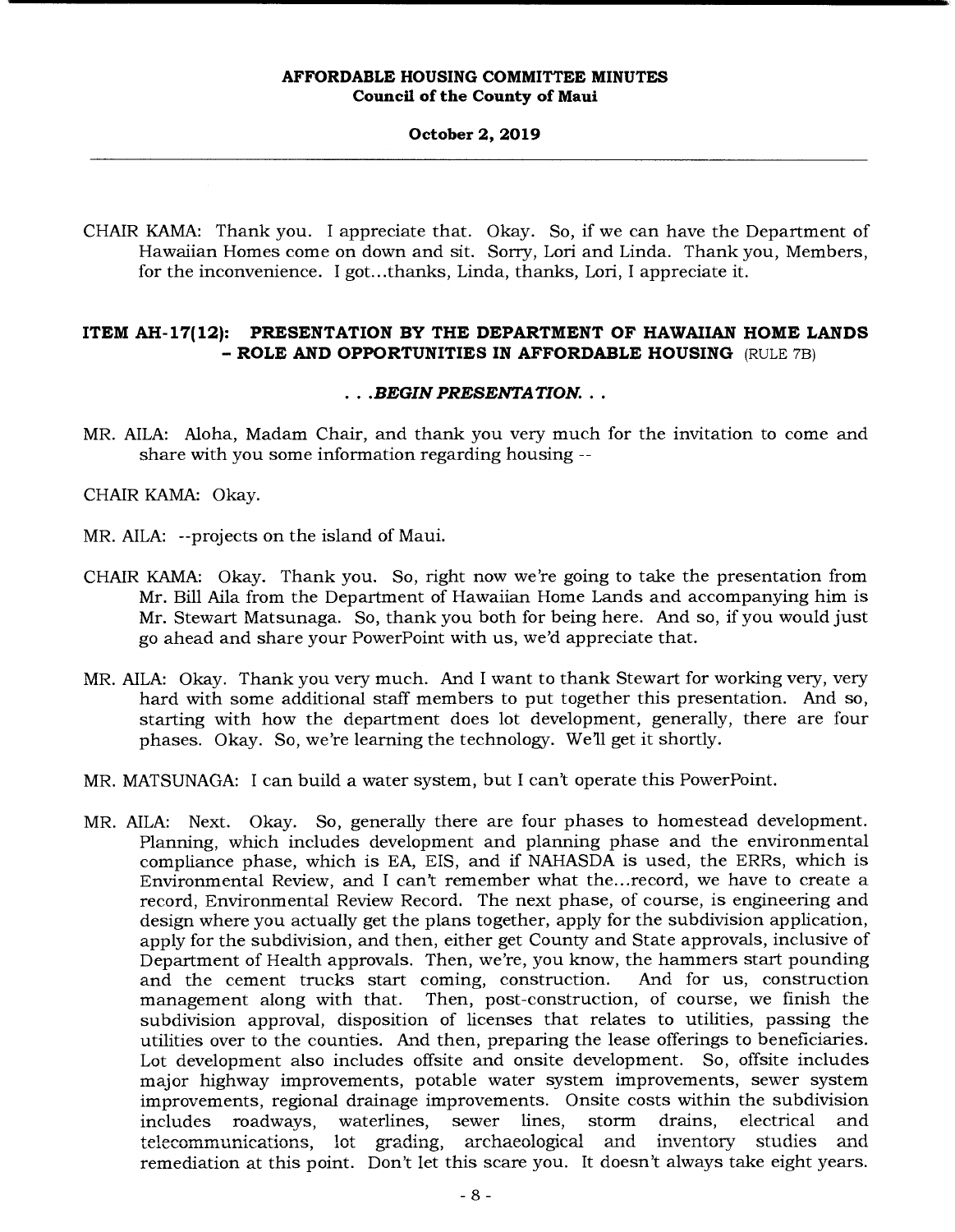**October 2, 2019** 

But generally, it's a six to eight-year process from project identification to actually turning lots over to homesteaders to occupy. The second phase in the blue, of course, it relates to the planning and environmental compliance. That's generally one to two years. We try our very best to keep it to one. But any of you who's been through an environmental process, whether it's an EA or an EIS understands how long that takes. For us, because we, if we should use Federal money, we have to go through an additional Federal process called NEPA in addition to the State's HEPA. Then we move to the engineering phase. We need to procure consultants. Anyone that has gone through the State procurement process is not much different from the County procurement process knows that it is a process. There's engineering design, subdivision application, Federal and County, and State review. Then there's infrastructure construction. We have to procure a contractor, take care of the offsite infrastructure if required, of course take care of all the infrastructure onsite, obtain final subdivision reviews, subdivision recordation, and disposition of licenses once again for utilities to the County. Then we get to the fun part which is where we get to actually see the vertical come up from the land and we get to have, if any of, have you been to a lot selection process, it's one of the most emotional times that I've seen. And it is a time that you're reminded why you go through all of this work where beneficiaries who have been waiting a long time actually get an opportunity to either get the keys to their home or to choose a lot in which to build their own homes with our new vacant lot selection process. What we plan to do over the next five years is to create over 1,300 lots. Now, lots and homes are two different things, right? We have to create the infrastructure first before we can get either into a turnkey situation, a vacant lot situation, a self-help, or a Habitat situation, the lot has to be ready, the infrastructure has to be in. So, we want to make it very clear because I don't want to promise something that is going to take longer than expectations. So, these are lots. These are lots that are getting ready to do the vertical infrastructure. Okay. When somebody's been waiting on the waitlist, and we hear this a long time, and we tell them we're going to get this done by this date.. .if you, can you go back one more, yeah. So, that's why we have these timeframes that are associated with each step of the way. It's because I don't want to mis-promise somebody that you're going to, the lot is going to be prepared in X amount of years and the expectation is from the beneficiary that it's going to be on that date that you said it's ready, right? Because we run into things like for example, doing all the infrastructure and then somebody bringing up that hey, there might be a wetland on the subdivision that you already have approved. And then, we have to delay offering of lots to clarify that situation. So, next.

COUNCILMEMBER RAWLINS-FERNANDEZ: Chair?

MR. AILA: Yes?

COUNCILMEMBER RAWLINS-FERNANDEZ: Sorry, our Chair.

MR. AILA: Okay. Sorry.

COUNCILMEMBER RAWLINS-FERNANDEZ: I have a question.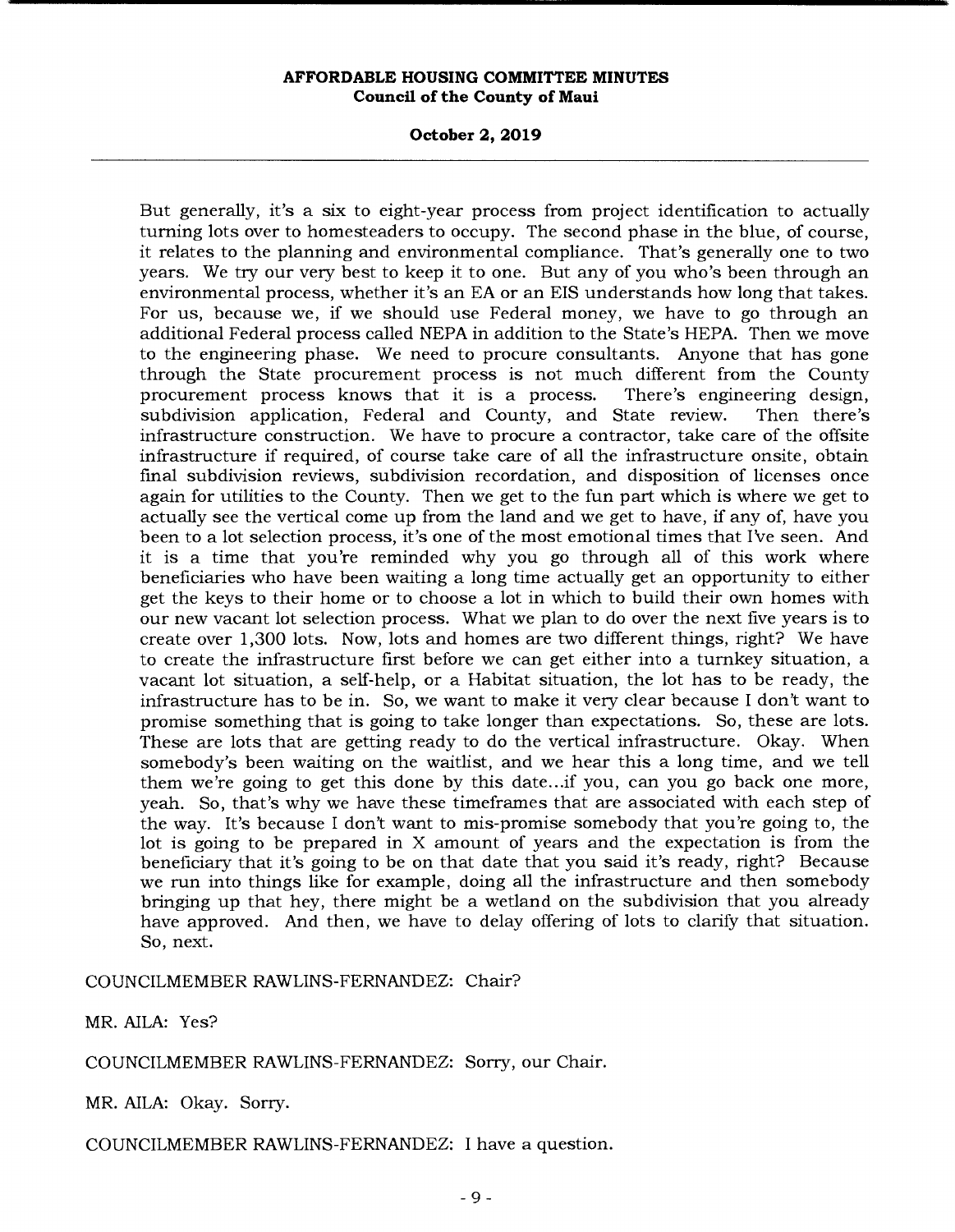#### **October 2, 2019**

CHAIR KAMA: Yes.

COUNCILMEMBER RAWLINS-FERNANDEZ: Okay. Mahalo for the presentation. On this slide here, Oahu and Lanai are the same color.

MR. AILA: Yes.

COUNCILMEMBER RAWLINS-FERNANDEZ: Which, do you know which is which on the bar graphs?

MR. AILA: It would be...

COUNCILMEMBER RAWLINS-FERNANDEZ: 'Cause they're both brown.

- MR. MATSUNAGA: On this slide, only Oahu is represented. And well get into the Lanai plans in other slides. So, e kala mai that...
- MR. AILA: So, year one, we just awarded 16 lots on the island of Lanai. So, it doesn't show up in year one. But we do have some plans which we'll go over a little later in the slide. So, that's why it doesn't show up.

COUNCILMEMBER RAWLINS-FERNANDEZ: Oh, okay.

MR. AILA: But thanks for catching that.

- COUNCILMEMBER RAWLINS-FERNANDEZ: Yeah, just, it looked like there was going to be a lot of lots for Lanai. I was excited for Lanai. And then I saw that Oahu was the same color.
- MR. AILA: We, if we can find the money, we would be happy to go to Lanai and finish those lots. Okay.

COUNCILMEMBER RAWLINS-FERNANDEZ: Okay. Mahalo.

MR. AILA: Okay. So, next slide.

CHAIR KAMA: So, for this page, the brown represents only Oahu?

COUNCILMEMBER RAWLINS-FERNANDEZ: Only Oahu.

MR. AILA: Yes, just assume that it's --

CHAIR KAMA: Thank you.

MR. AILA: --only Oahu for now.

CHAIR KAMA: Thank you.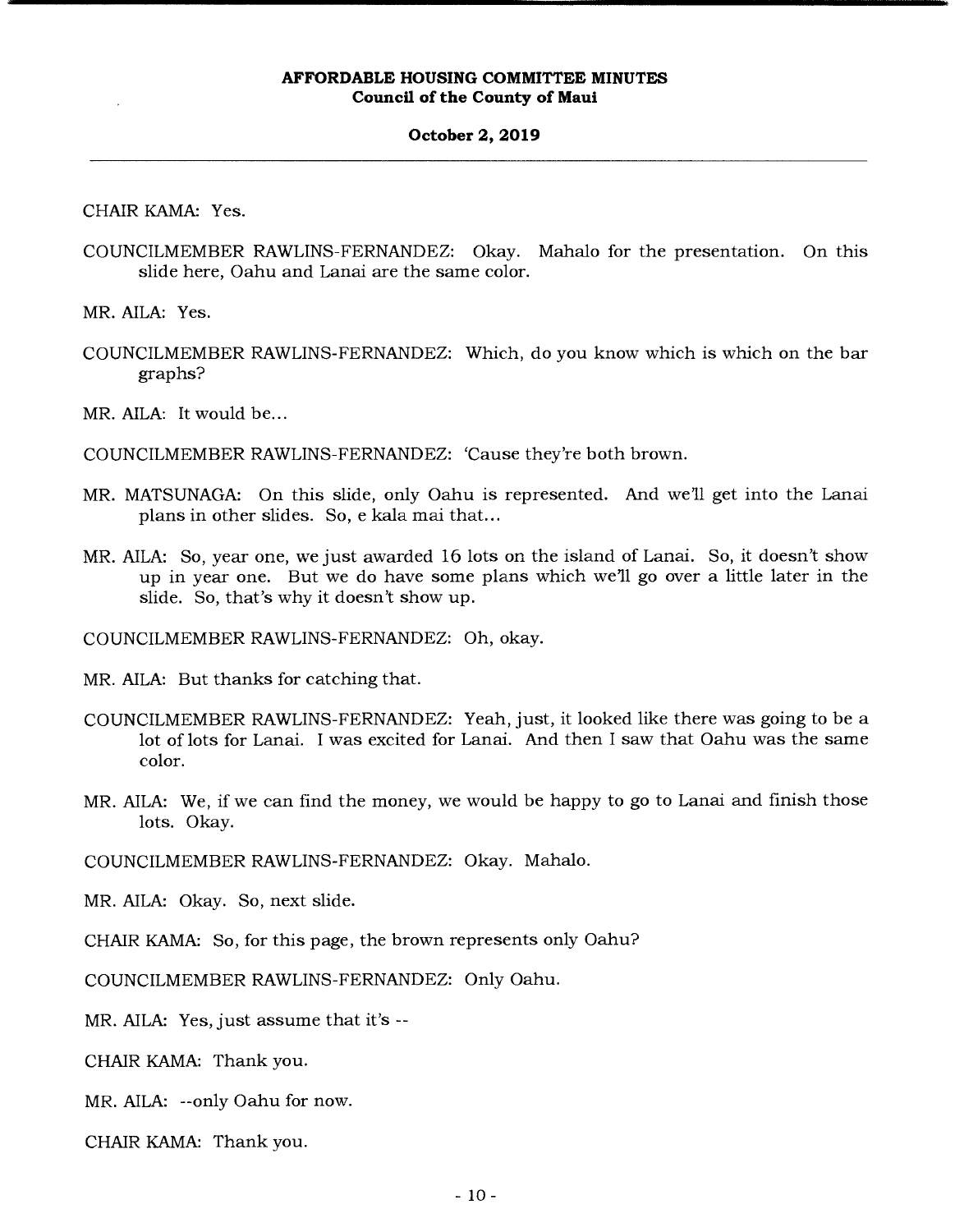**October 2, 2019** 

MR. AILA: Next. Okay. So, the highlighted in red area is Maui. We have other things going on the other islands, but you're interested in Maui. So, in year one of the five-year plan for the 1,300 lots we have ten scattered lots on the island of Maui. Next slide, and that's a minimum of ten 'cause we have the opportunity as you can see, in upper Kula some of the lots we may be able to subdivide and offer more awards within those lots. So, we put ten down because conservatively we feel comfortable in ten, but we may be able to do more than ten. And then, of course, in Hikina Residence Lots there's four more potential lots that could be subdivided, depending on how the physical constraints of the lots are. Okay. So, year two we're looking at Keokea Waiohuli, 76 lots phase 2A. You'll see that there is actually, there's 2A right there in the right-hand corner Upcountry. If you could go back one time? You'll see that the money has already been allocated for this. So, we're in the process of design. We plan an invitation for bids early 2020, and then we already have some construction funds that are appropriated for this project. Next, and then, of course that's Phase 2-A. In Fiscal Year 3 we're looking at Keokea-Waiohuli Phase 2-B, 61 lots. The current phase is it is in design. There's 2-B just makai of 2-A. There're 61 lots in the design phase right now. The design contract has been certified. We anticipate that invitations for bids will come out early 2021. You can see that there are allocations from FY '19. However, for construction, we still need to go back to the Legislature or find some other funds to construct. Hoolehua on Molokai we have some design money. We will require funding for construction. The EA is in process as well as Naiwa, 58 lots. Same thing, the design, we're in the design plan phase. We will require from the Legislature or from other source of funding, construction funds. Okay. And then on Honokowai Subsistence Ag Phase 1, 25 lots. It's in the planning phase. We've allocated trust dollars for the planning phase. There's a master plan EA going on right now. I was privy to sit in on the first meeting. There's lots of excitement there. Of course, the consistent message that we get is hurry up, hurry up, hurry up. Okay. And go to.. .so, here's some examples of Hoolehua scattered lots site improvements. Next, Naiwa subdivision site improvements on Molokai, again, subject to additional funding for construction. We're doing the planning. Of course, there's, on Molokai everything is tied to water. And right now, because of the contested cases inclusive of our own needs, we are working with the Water Commission and working with the other folks on Maui to try to see if we can address the competing needs for water on Molokai so that we can award more lots to our homesteaders on Molokai. Okay. Development plan year 4, this is FY 2023, we're now over on the west side, Leialii Phase 1 and B1. We have legislative money for designs and for highway and parkway improvements. We're going to need 10 million for construction, and 10 million more for highway and access improvements. There is \$10 million for a partnership with HHFDC to help us. Both their development project and our development project to bring water to the County wastewater plant over in Lahaina. Honokowai subdivision ag lot, oh that's it, 25 lots is next. That's, the funding is to be determined. Again, we go back to the master plan so it's a continuation yeah. If you followed the earlier slide, you'll see that there's plan and there's, first of all, concept, environmental, plan/design, construction, and then final award. So, our guests from Lahaina over there, I know she's looking at this and going hurry up, where's the money. And we're doing our best to get as much legislative appropriations as we can to move these projects as quickly as we can. Then Puanani Homestead, we're looking at 160 lots in central Maui. This was something that I think opportunity popped up. So, we had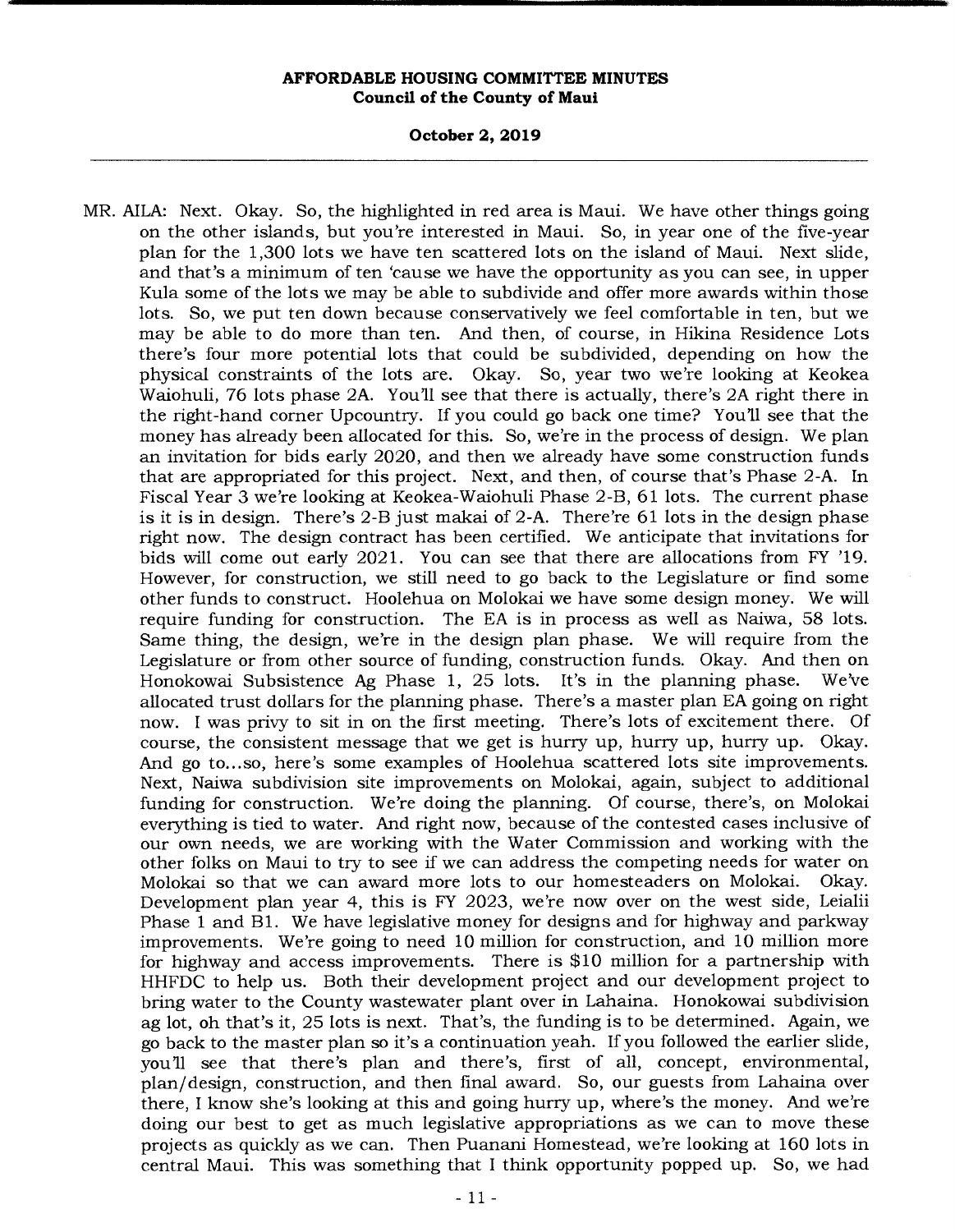**October 2, 2019** 

affordable housing credits thanks to the County Council providing us and the County. So, we're able to use those affordable housing credits to acquire land. And then, 400, excuse me, a \$4 million appropriation to begin this process to make this subdivision come true. You'll see that the development package there is estimated to be at 23.35 million minus the \$4 million that we had already. So, we're already chipping away at the final allocations that we need to finish this project. And then you can see Honokowai, the Department lands in relationship to Leialii. That number one at the top is an existing well now. It's not future. It's an existing well, it's drilled, we know it can produce water. HHFDC is going to assist us in bringing the water across the gulch to the water treatment center. We have their commitment for \$10 million to run the waterline. Right now, we're waiting for a right of entry from Kaanapali Land Company to do the due diligence to bring the, plan to bring the waterline over the gulch. And this tank and water will provide water to both Hawaiian Homes and to HHFDC's affordable housing projects there. And then you have a visual concept of where Puunani subdivision will be located, there's lot of excitement amongst beneficiaries because it's close to jobs and close to shopping centers and entertainment. Okay. Year five of the development plan, Keokea Waiohuli Phase 3, 73 lots planned. We're in the design phase. We estimate that it'll run us about \$2 million. It requires a drainage study and then designs and construction are subject to funding. Leialii Phase 1, B2, 125 lots planned, we need legislative appropriations for highway and parkway improvements plus DHHL funds for Village lB subject to water improvements funded by the \$10 million. There's also an issue of the additional phase being at an elevation where the existing water tank could not provide the proper pressure. So, there needs to be an additional tank built at a higher elevation so that we can get the pressure in order to service these lots. Is that right, sir?

- MR. MATSUNAGA: That's correct.
- MR. AILA: Okay. Next please? Okay. So, you can see that's Phase 3 of Keokea Waiohuli. So, what are the impediments to lot development? Of course, funding for offsite and onsite improvements, potable and non-potable water, wastewater credits and improvements, environmental compliance, both the State environmental compliance with HEPA and the Federal requirements through NEPA, the regulatory processing, of course rising labor and material costs. Most of our lands are in the remote areas and so there's the extra challenge of development in remote areas, sometimes at elevation which requires extra drainage work which increases costs. And then, the redevelopment of aged infrastructure and subdivisions. So, if you're on Oahu and you look at Papakolea, one of our oldest homesteads on the island of Oahu, the City and<br>County of Honolulu has not taken possession of the infrastructure. So, we're County of Honolulu has not taken possession of the infrastructure. continuing to pay for all of the sewer maintenance lines on that subdivision. The estimated cost to finish replacing the sewer lines to bring it up to County standards in order for them to take it into their inventory is estimated to be about another \$43 million. So, these are the kinds of costs that we're starting to incur in some of our older neighborhoods while trying to bring them up to County standards in order for the County to take them over. The money that we would save from these maintenance costs, repair and maintenance costs then could be transferred over to creating new lots for people on the waitlist. So, that's one of our biggest challenges right now,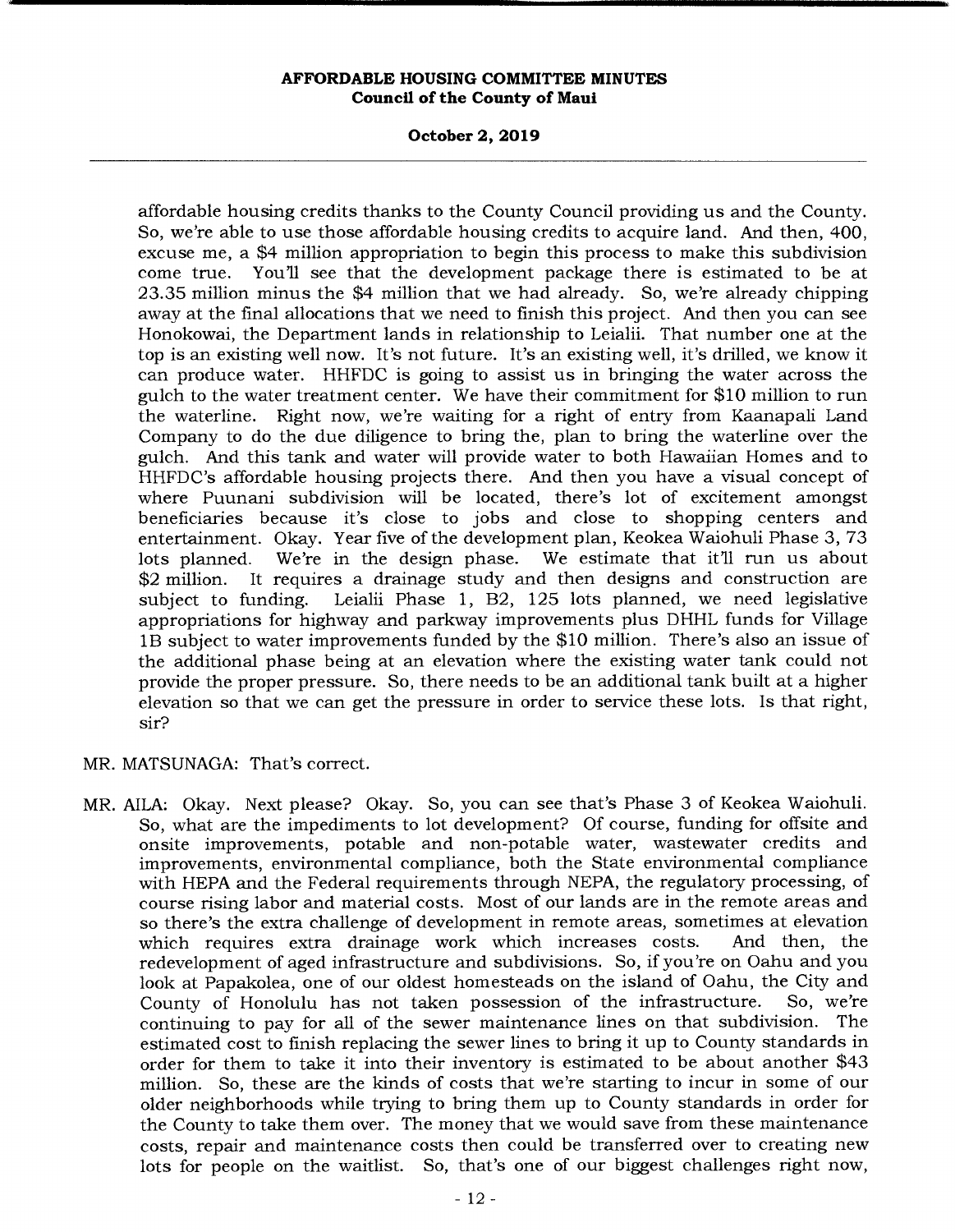### **October 2, 2019**

trying to bring aged infrastructure up to par so the counties will accept them as part of their operations. But there are also opportunities, the administrative rules for rental and multi-family housing just was approved by the Governor two days ago. There are developments like the DHHL-DWS Honokowai Water Agreement, 200,000 gallons per day, which helps us put homesteaders on the land. There's the \$10 million HHFDC DURF funding for the Honokowai Well, Water Transmission and Storage s which assist with the Villages of Leialii. We have an \$11 million USDA grant/loan, to improve the Hoolehua Water Systems on the island of Molokai, an additional.. .okay, he just pointed out to me that I skipped one, the 17.5 million legislative funding for the Pulehunui Regional Wastewater Infrastructure project, which is a combination of DHHL, DLNR public safety through the Department of Accounting and General Services Development that we're moving through the process. And then, we, the Maui County portion of our next request to the Legislature for construction funds include a \$79 million request in FY '21 to the Legislature for lot development and R&M projects in Maui County. So, that's where we are today, and that's the five-year plan that is looking forward. With that, I'll be happy to take questions, Chair. And I know you want to talk about the possibility of some additional partnerships with the County.

### *END OF PRESENTATION...*

### *(Note: Presentation ended @2:11 p.m.)*

CHAIR KAMA: Yes.

MR. AILA: So...

CHAIR KAMA: Okay. Thank you.

MR. AILA: You're welcome.

CHAIR KAMA: So, I think the partnership that Chair Aila was talking about was the question that was posed by Mr. Franco about a marriage between the County and the Department in terms of land and water. So, we can have that discussion at some other time. But I really want to see if any of our Members here have any questions for the Chair or the Staff. Yes, and well start with Mr. Sinenci and work our way down.

COUNCILMEMBER SINENCI: Okay. Thank you, Chair.

CHAIR KAMA: Thank you.

- COUNCILMEMBER SINENCI: Thank you, Mr. Aila, for being here, for this presentation. Just a couple general questions. So, is, I guess is DLNR, will they be doing all the development for the beneficiaries? I mean, is that, I mean DHHL sorry. Are you guys doing all the infrastructure and the development of all the projects?
- MR. AILA: Yes, yeah so, in residential projects outside of a project or category of awards called kuleana, infrastructure is always built to County standards and with hopes that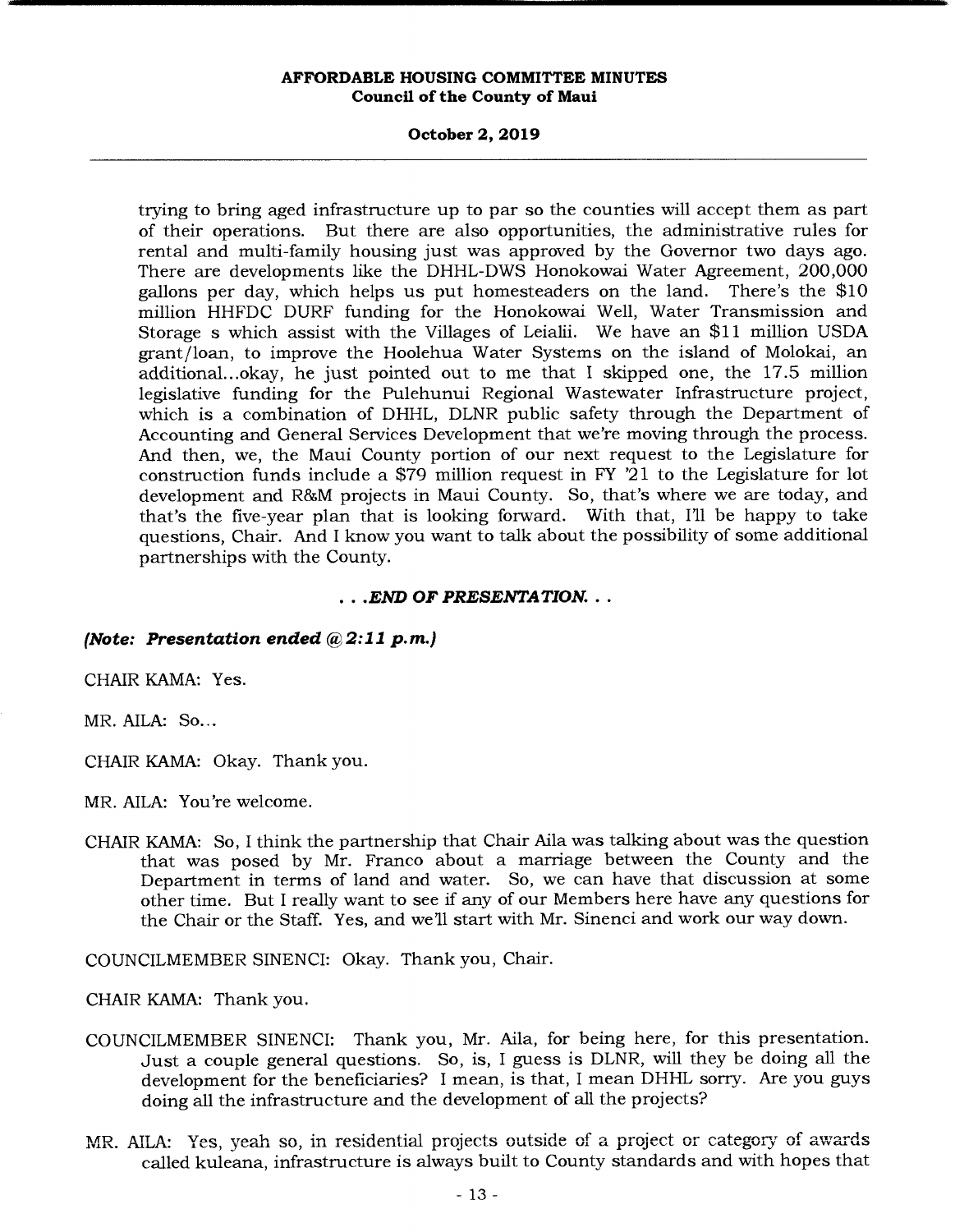**October 2, 2019** 

the County will take over managing the roads, sewers, and electrical systems. So, the Department puts in the infrastructure at no cost to the beneficiary. And the beneficiary is really responsible for the vertical construction on the lot. So, a number that I give all the time is on the island of Oahu in the homes that surround our offices, the average cost for infrastructure in those subdivisions, including offsite<br>infrastructure, is about \$150,000 per lot. Okay. So, if you do 100 lots, that's infrastructure, is about  $$150,000$  per lot. \$15 million. Our CIP budget and R&M budget this fiscal year allocated by the Governor and the Legislature was \$25 million. So, if you think about \$25 million and it takes 15 million to do 100 lots, you can see why the pace of development occurs so slowly. Now, we have increased the number of, well, the number of, the number, the revenue number coming in from lands not required for homesteading purposes, and we get a lot of criticism for doing that right? But the Commission has the authority to make a determination of which lands are required for homesteading purposes, and which lands are not. And lands that are not, then the Commission has the additional responsibility or authority, if you will, to issue those lands out for general leases. And it's the revenue off the general leases now that are starting to come in partially because as part of the Nelson case, the State of Hawaii and the Legislature is responsible now for paying our employee personnel costs, right? So, in the past, all of that revenue off of available lands, or lands not required for homesteading went to pay for our staff costs and operating costs. So, now that the Legislature because of the ruling of the Nelson case is actually paying for employee costs, this revenue now can be applied to the creation of lots. So, last year we took \$10 million and added it to the 25, right, so now we have 35 to go into the creation of lots and infrastructure. If we're able to do more general leases on lands not required for homesteading, then we hope to increase that revenue more, partially as a, excuse me, partially as a buffer in case the, you know, the legislative appropriations go below that \$20, \$25 million mark.

- COUNCILMEMBER SINENCI: You mentioned some of the criticisms from the beneficiaries. Is it for leases that are I guess, you know, sometimes more for corporation use, that types of thing? What is your major criticisms about these leases?
- MR. AILA: The major criticisms that we get is the homestead associations would like to have those development opportunities. However, the Department sees those opportunities as, you know, whatever we do, the Department, whatever decision it makes is going to impact a particular class of beneficiaries. So, per the Hawaiian Homes Commission Act, there are three classes of beneficiaries, those who have leases, those who are on the waitlist, and those who are 50 percent eligible to get on the waitlist but for whatever reason have chosen not to. Now, every time that we do a lot offering, we see this third group of beneficiaries get on the waitlist right because they see oh there's hope, there's a chance I could get an award later on. So, when we make the, when the Commission makes the decision to allocate resources across any of those three classes, you indirectly impact the other classes in a negative fashion. The current Commission policy is to take whatever revenue off of available lands or lands not required for homesteading and put this in this pipeline so we can continue to put out lots to be awarded to homesteaders because the waitlist has been so long. So, that is the current policy.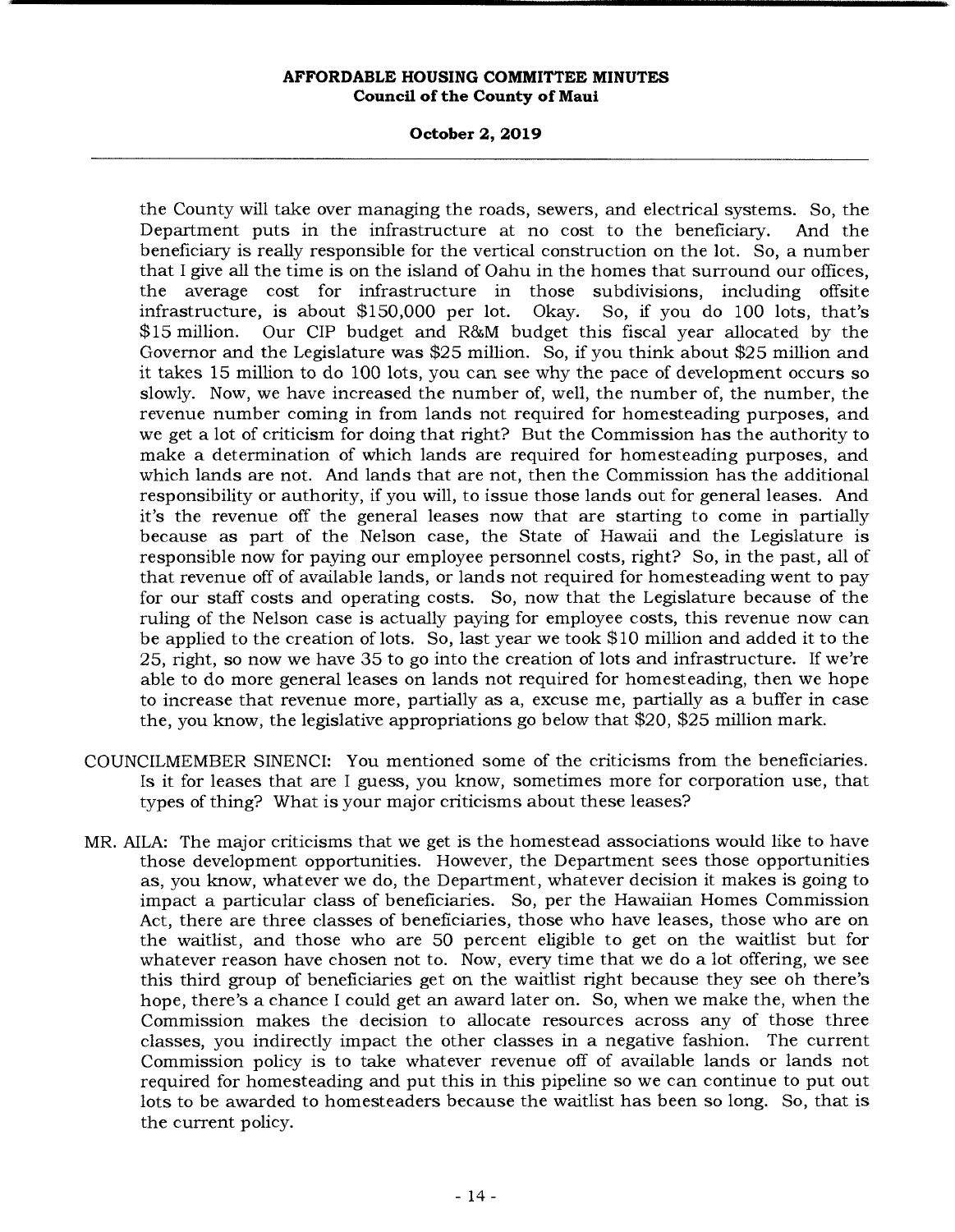# **October 2, 2019**

- COUNCILMEMBER SINENCI: Chair? What kind of annual funds we're looking at from these leases?
- MR. AILA: Last year it was 13 million. So, 10 went to lots, 1 million went to loans, and 2 million went to rehabilitation projects.
- COUNCILMEMBER SINENCI: Okay. Thank you. And then there's also, it mentions DHHL trust funds, are those the same?
- MR. AILA: Trust funds originate out of.. .sometimes lands off of available revenue gets put into an account called a trust account. And then, you know, as we move it to the rehabilitation fund or move it to the loan fund, it's trust funds. Other times there may be revenue that's associated with interest. So, as part of Act 14, the State agreed to pay the Department \$30 million a year for 20 years. That ended in 2015. About 500 million was actually spent on projects across the State of Hawaii. Most of Kapolei, Kona, some of the Upcountry, Maui, some projects on the island of Kauai, and some projects on Oahu. So, that 500 million is gone. There's 100 million left. The Commission has made a policy that we need to hold on to that \$100 million and invest it. And the proceeds from that investment then come into the trust. And that's, when you see trust money that is being, it's supplementing other CIP money for development, that's where you see that trust money coming from.
- COUNCILMEMBER SINENCI: All right, last question, Chair. So, is the Department open to, because of the need for so much housing for the beneficiaries, or is the Department open to RFP some of the projects out for bid?
- MR. AILA: All of our development projects usually go out --

COUNCILMEMBER SINENCI: Go through...

MR. AILA: --through an RFP process for developers to bid, or contractors to build, or are consultants to bid on doing, you know, the environmental work. So, yeah, we tend to put all of those out on bids.

COUNCILMEMBER SINENCI: Okay. Thank you. Thank you, Chair.

CHAIR KAMA: Mr. Molina?

VICE-CHAIR MOLINA: Thank you, Madam Chair. Good afternoon, Mr. Aila.

MR. AILA: Aloha.

VICE-CHAIR MOLINA: Aloha. Just related to your, on the lot development impediments to development. Do you folks get, 'cause sometimes it's a lot of State agencies that you have to get approvals from when doing your projects like SHPD for example. And my understanding is they're shorthanded. Do you folks get any special consideration to get things expedited, you know, because there's all the, you know, the concern about the projects getting delayed and I'm not sure if SHPD may be one of those agencies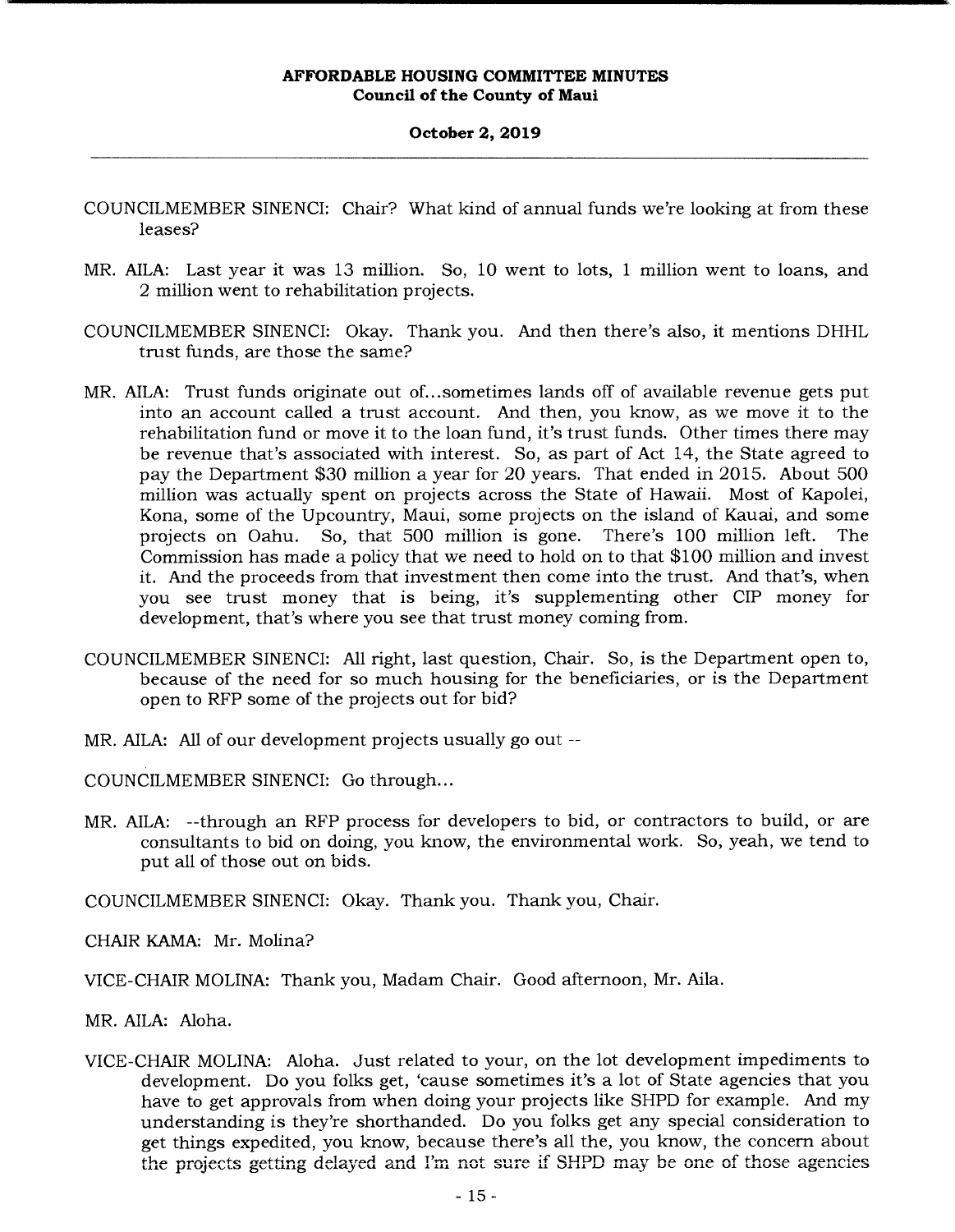### **October 2, 2019**

that potentially causes delays for your projects. Any thoughts on, do you guys get a higher priority at least to get it looked at and get comments back in a more expeditious fashion?

- MR. AILA: We have been successful in getting expedited on some projects but not all projects. You know, they're... having been responsible for that division for a while and having gone to the Legislature and arguing for more positions because if they had more positions, they could move these projects much quicker, or the review of these projects much quicker. And in fact, because they have not had enough positions probably for the last 15 years, all of Hawaii suffers because private developers' projects sit, County projects sit, State projects sit. But I was unable to, and the current Chair of DLNR has been unable to convince the Legislature to approve these additional positions. Another challenge for SHPD is that they, the pay is not as competitive with private. So, youll have somebody come in, do a great job for a year, then somebody offer them two times the salary with less of the headaches, and of course, it's hard to keep people. But we do, they have been very responsive when we have projects that have deadlines that we have to meet, and they've helped out.
- VICE-CHAIR MOLINA: Okay. Well, there's some hope on the horizon. Any other State agencies that have been causing problems as far as impediments?
- MR. AILA: Occasionally we have to sit down with the Department of Health. But we usually work it out. Stewart, any other State agencies? Sometimes some Federal agencies when it comes to permitting next to an airport or something like that. But, you know, usually, it's all about relationships, right? So, you make the relationships and you call up and you go to lunch and you resolve the issues.

VICE-CHAIR MOLINA: Yeah, food can go a long way sometimes.

MR. AILA: Yes, it does, in Hawaii, yes.

VICE-CHAIR MOLINA: Thank you, Mr. Aila. Thank you, Madam Chair.

CHAIR KAMA: Ms. Lee?

COUNCILMEMBER LEE: Good afternoon, Director Aila, and --

MR. AILA: Aloha.

- COUNCILMEMBER LEE: --Mr. Matsunaga. Thank you for coming to Maui again. I have a few general questions. On annual revenues, you mentioned general leases and general as opposed to what?
- MR. AILA: General lease as opposed to like when we do short-term rights of entries. 'Cause as State agencies are not allowed to do revocable permits anymore, right? So, in the past you would issue a revocable permit that was good for a year, and then, you know, many of those have been renewed for 30 years now. So, there was a court ruling, I think it was here on Maui, that indicated that revocable permits should not be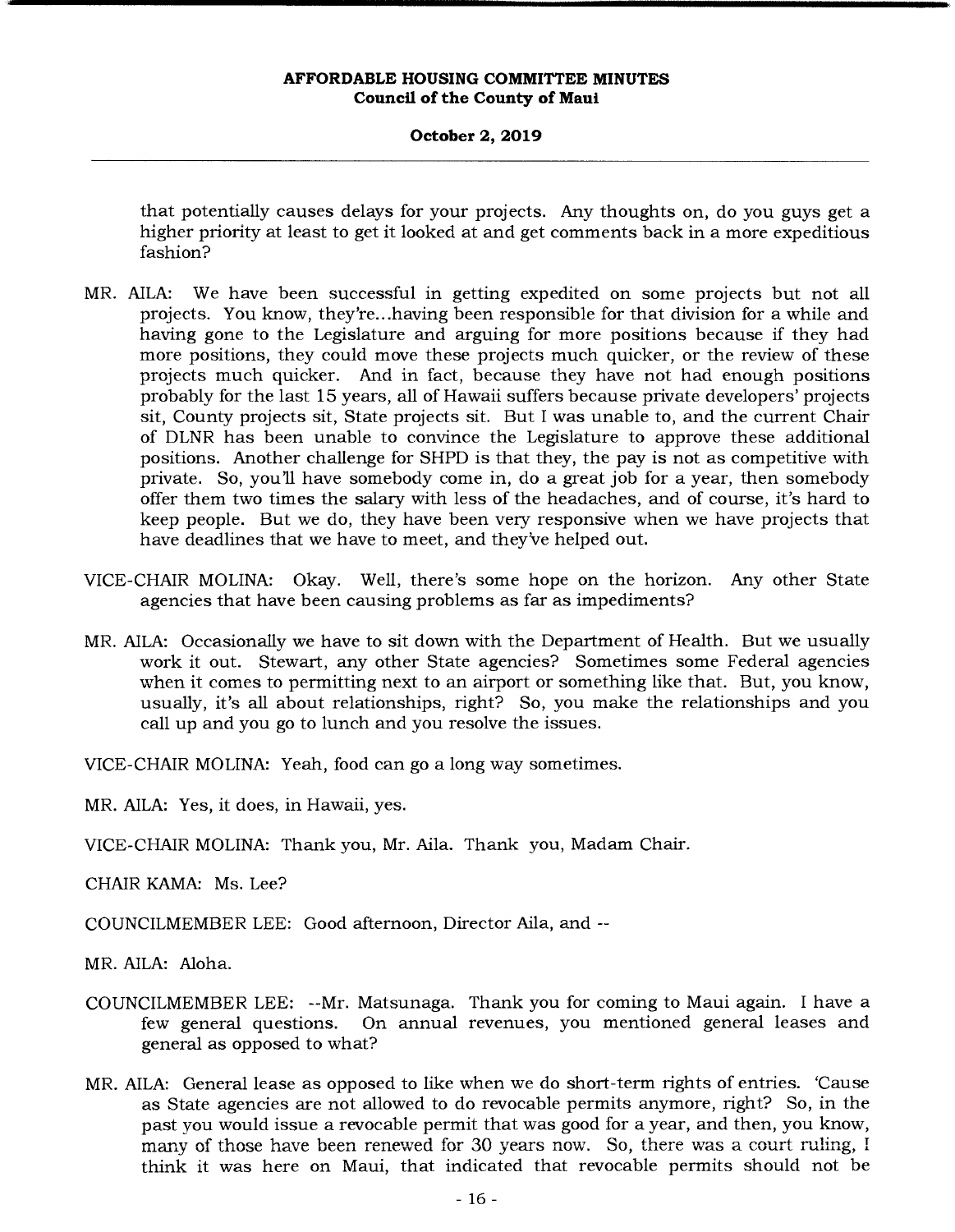# **October 2, 2019**

renewed for more than a year. I think it had to do with the water licensing case, right, still in existence that case law. So, the only tool available to State agencies is called a right of entry. So, we can issue a right of entry up to about a year, and then we have to issue a new right of entry. So, when you have those types of lands that, let's say, somebody just wants to cut the grass behind their house because they're afraid of fires. They come and they ask, can I have a, can I have permission to go on that property and cut the grass? Of course, many of those times you don't charge beyond gratis for the use of that land. So, that's what separates out a general lease where you actually have a, usually a 35 to 65-year contract with someone to provide a certain amount of revenue usually with step-ups along the way to the Department.

- COUNCILMEMBER LEE: So, I noticed that you mentioned those general leases account for 13 million a year?
- MR. AILA: Average, we've averaged. Sometimes it's been 14, sometimes it's come down to 9.
- COUNCILMEMBER LEE: And so, what about the income from the other leases from the homesteaders or the beneficiaries?
- MR. AILA: Homesteaders get charged a dollar per year.

COUNCILMEMBER LEE: Eight *[sic]* dollars per year?

MR. AILA: Yeah, so there's about 9,000 homesteaders. So, that's one dollar per year. So, we have about 9,000 lessees. So, that's \$9,000 that comes into the Department. It's not much.

COUNCILMEMBER LEE: Okay. Okay. You ever thought of raising that?

MR. AILA: That is per the Hawaiian Homes Commission Act.

COUNCILMEMBER LEE: Right.

MR. AILA: And it would take an act of Congress to do so.

COUNCILMEMBER LEE: Okay. Alright, scratch that.

MR. AILA: As well as lots of opposition.

COUNCILMEMBER LEE: And then, Legislature, you don't get \$30 million a year anymore?

MR. AILA: No, that ended, that settlement ended in 2015.

COUNCILMEMBER LEE: Okay. But you do get on a case by case...

MR. AILA: Depending on which year it is in the biennium. We've been fortunate this last biennium to receive about \$25 million each year of the biennium. That's the highest that we've ever gotten.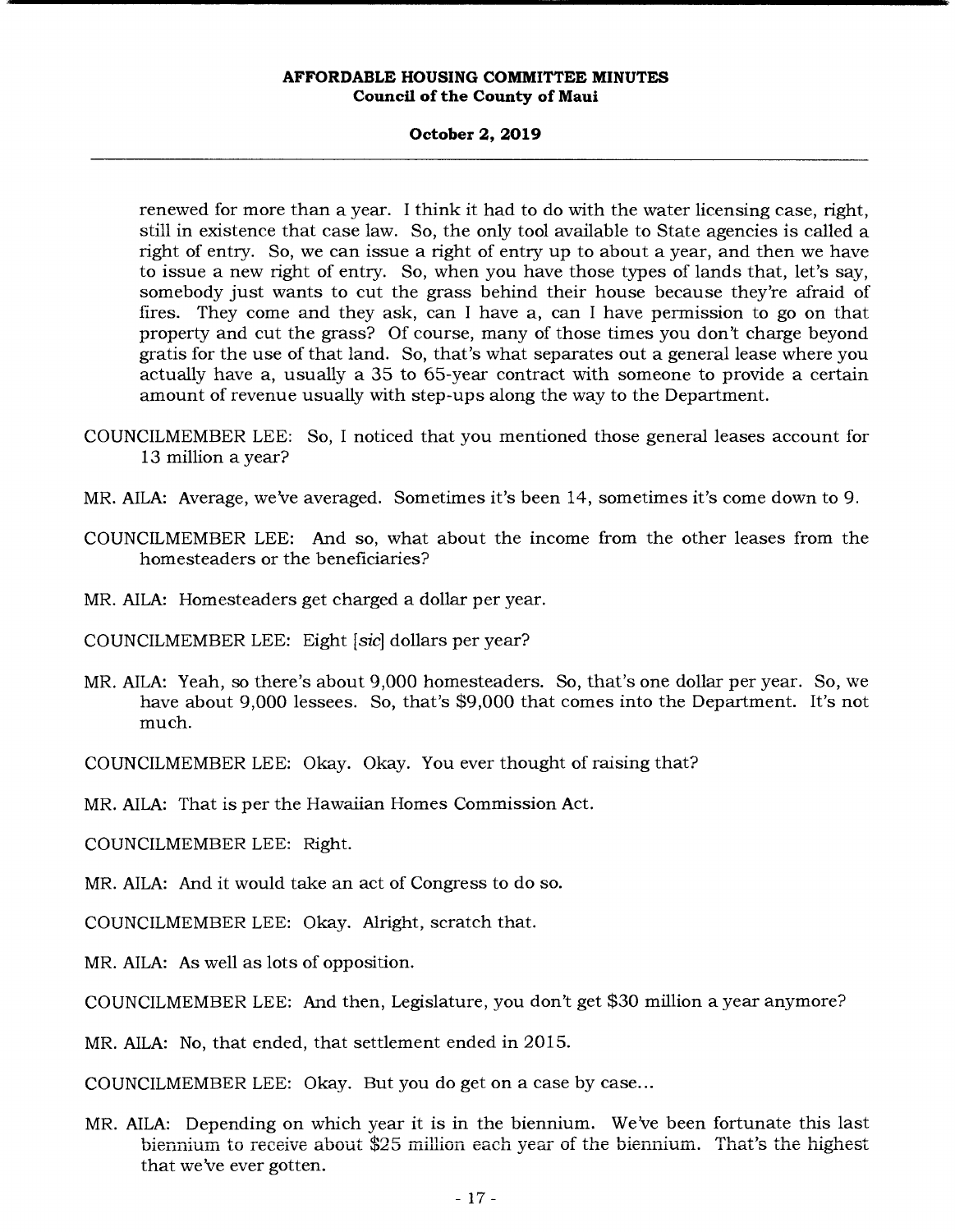### **October 2, 2019**

COUNCILMEMBER LEE: Okay. So, every other year you get \$25 million?

MR. AILA: Every year in the biennium. So --

COUNCILMEMBER LEE: Oh, every year.

MR. AILA: --25 the first year of the biennium, and then, we're in the second year of the biennium so we'll get another 25.

COUNCILMEMBER LEE: Okay. So...

- MR. AILA: But that goes, that goes up and down depending on how much money is available at the Legislature.
- COUNCILMEMBER LEE: Well, I know there must be a decrease in the amount of people who have a blood quantum of 50 percent or less, or more, yeah.
- MR. AILA: Not necessarily because there's 28,000 applicants, right, individuals that have applications are on the current waitlist. So, they are all 50 percenters. There's some number out there, we don't know what it is, of additional 50 percenters who could be on the waitlist but have chosen not to. So, in the past, you, you know, I ask people, how come you're not on the waitlist? And they go well, you know, I get one house already. So, we'll go leave that for somebody else. I mean, that's the most general response that I get why someone who's qualified doesn't sign up for the waitlist.
- COUNCILMEMBER LEE: Right, well, that makes sense, you know, to have, if you already have a home, why would you need another one?
- MR. AILA: Most people think of their children, right, and grandchildren. So, that is, and that's per the Act that is a possibility too. You're not penalized for having fee simple. If you're 50 percent and 18 years old, you can apply for an award.

COUNCILMEMBER LEE: So, what other sources of income do you have on an annual basis?

MR. AILA: We used to average about \$9 to \$10 million of Federal funds called NAHASDA. The sort of, the past Administration we had a large balance and there was pressure to spend it down. So, because there was a large balance, the appropriations went down to \$2 million per year for the last three years. We're hoping to work with the congressional delegation to have them increase it back up again because we've demonstrated that we can spend it down and we have spent it down. So, hopefully we can get that up to, you know, \$10 million a year again. And then, that's an additional \$10 million that we can put into infrastructure. However, it would be limited to homesteaders that are less than 80 percent of AMI.

COUNCILMEMBER LEE: And then, how many acres does DHHL have on Maui?

MR. AILA: Throughout the...on Maui?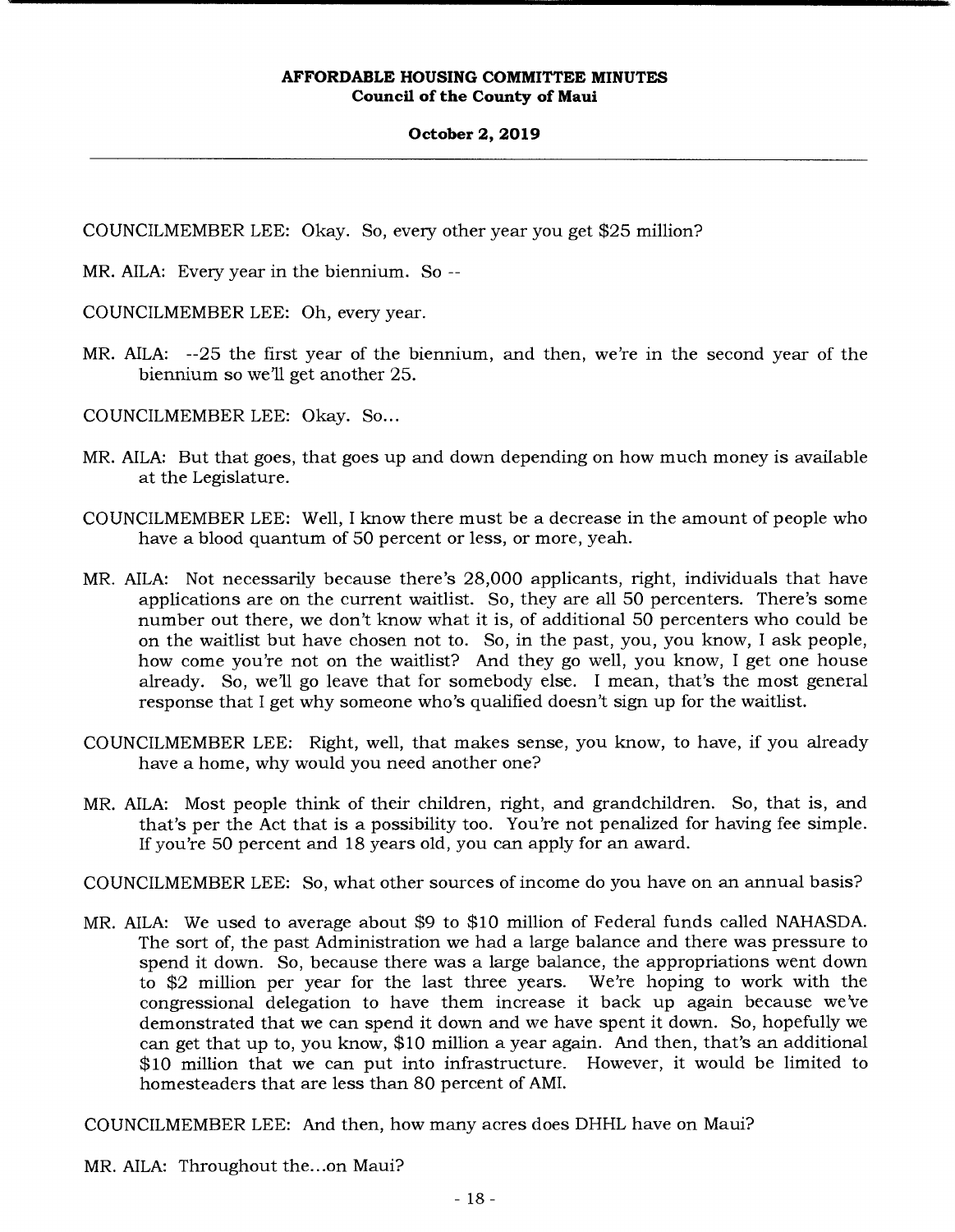### **October 2, 2019**

COUNCILMEMBER LEE: On Maui.

MR. AILA: Oh, that I don't know. You care to guess? About 40,000 acres, we have 203,000 statewide.

CHAIR KAMA: Yeah.

COUNCILMEMBER LEE: So, with all that land, do you have a plan of X number of homes per year?

MR. AILA: Well, the next five years we're hoping to create 1,300 lots.

COUNCILMEMBER LEE: Right.

MR. AILA: Right, of which a large portion...

COUNCILMEMBER LEE: And beyond that, do you have a number?

- MR. AILA: Beyond that, you know, it's.. .the most simplest way to think about this is there's a pipeline that we have to put something in to get something out at the end, lots to be awarded. And the number of lots are directly related to how much gets put in. So, given the, if we were fortunate enough that the Legislature continues to fund us and the Governor asks for that \$25 million and we can continually put in \$10 million each year, you know, you can see that that is going to equate to about 300 lots a year that we can do. If we get...
- COUNCILMEMBER LEE: Proportionally, do you develop as many, well, the same amount of lots let's say on the Big Island as Maui, and even Oahu?
- MR. AILA: It's, okay, so, this is no secret, the amount of lots that get developed in each county is usually a direct result of the appropriations that we get from the Legislature. And so, it's usually related to how successful the legislators in that county are.

COUNCILMEMBER LEE: How successful have we been?

MR. AILA: You guys have been amazing.

COUNCILMEMBER LEE: Amazing?

MR. AILA: Maui has been amazing.

COUNCILMEMBER LEE: Yeah, Maui is amazing.

MR. AILA: Yes.

COUNCILMEMBER LEE: Yeah, we are amazing. And...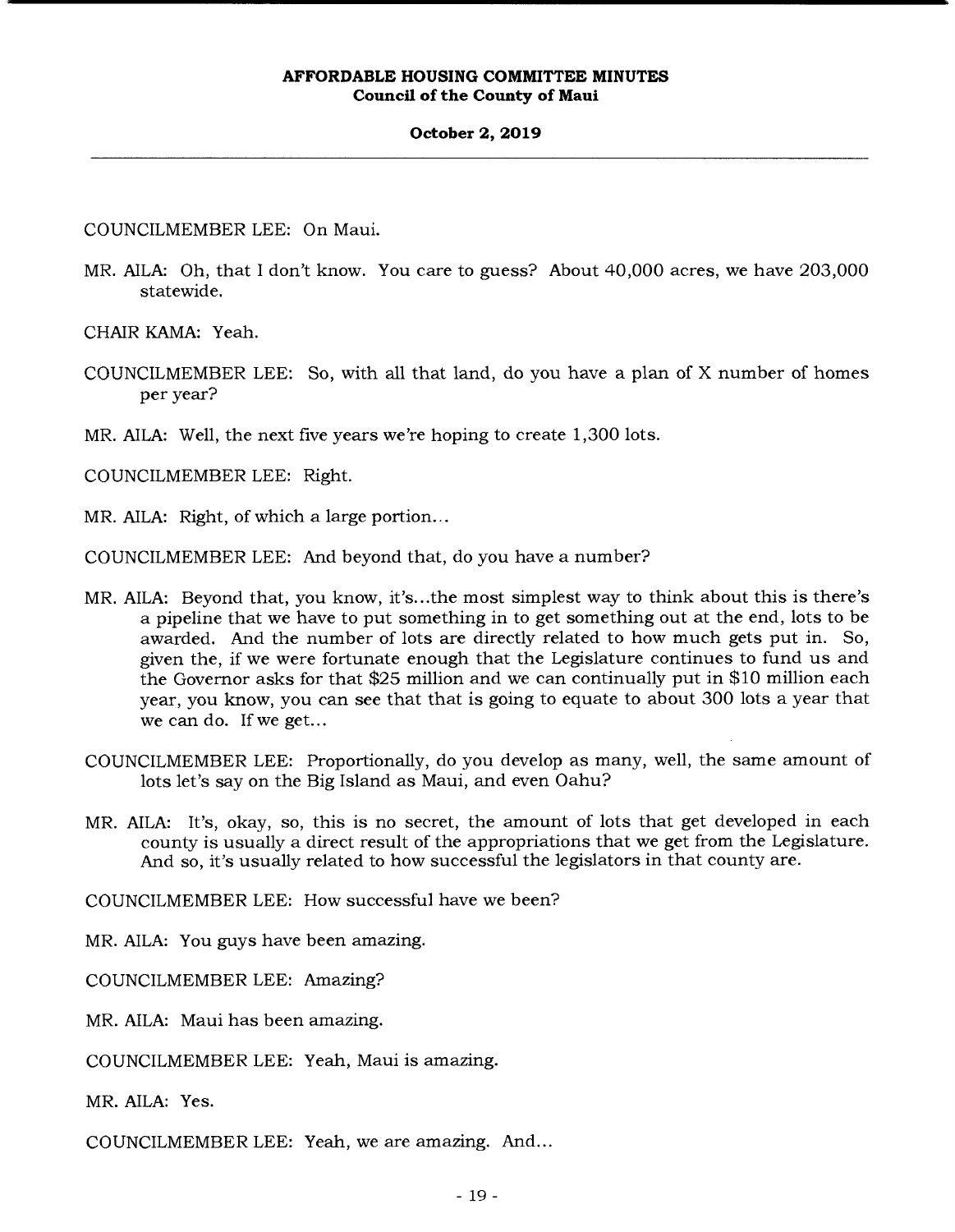# **October 2, 2019**

CHAIR KAMA: Yeah.

MR. AILA: Yeah, so, right now, about 50 percent of all the CIP is coming to Maui.

- COUNCILMEMBER LEE: That's good to hear. Yeah, so, what, well, is there anything else that you need from the County Council that we can help you with?
- MR. AILA: Well, you know, without putting Corp. Counsel on the hot seat right now, I mean, we, Tasha and I have been talking and they're, we can certainly look at creative ways of co-developing. It may be that, you know, we have this Hawaiian Homes Commission Act is pretty clear. We're supposed to serve beneficiaries who are 50 percent or more Native Hawaiian. So, we could get in trouble in some cases for developing housing opportunities on Hawaiian Home Lands for non-beneficiaries. If we could figure out a way that we can deal with that, or if we can figure out a way that the County develops a project but the Hawaiian Home comes in and finds some money to, let's say, you're going to do a vertical four story, three story, two story. But the Department is able to come in and purchase part of the units that are in that vertical construction. Then we would share costs, right?
- COUNCILMEMBER LEE: But that sounds good. But a better one would be infrastructure. I mean, you know, major roadways, bridges, things like that. We certainly could partner on those types of projects because it would benefit all of us.
- MR. AILA: Like we're doing with HHFDC in bringing the waterline across the gulch, absolutely.

COUNCILMEMBER LEE: Right.

- MR. AILA: We'd be happy to look at any way that we can leverage the, you know, the minimum dollars that we all have, yeah. But I think the County's looking at developing units. And if we can, if there's a vertical situation that we could purchase a floor maybe, and that way, and the reason I brought up the Corp. Counsel is, we'd have to figure, 'cause generally you're going to end up using mostly Federal funds that the County gets to do that. There has to be a way that the County can feel comfortable in that the Department has a preference policy that HUD has recognized because of the way the Hawaiian Homes Commission Act has been written that we can, you know, bad word, discriminate for Hawaiians, right? But if you use Federal funds, then you have to be careful about discrimination. So, if we could figure out a way, that situation where if we own and maintain a part of, and we paid for it, right, it's no Federal funds, we paid for that part, if that would be comfortable to any of the counties. I mean, that's one idea that...
- COUNCILMEMBER LEE: And that's a great idea. But our bigger challenge is with infrastructure, and that we would have no problem with discrimination.

MR. AILA: Okay.

COUNCILMEMBER LEE: Yeah. Thank you very much.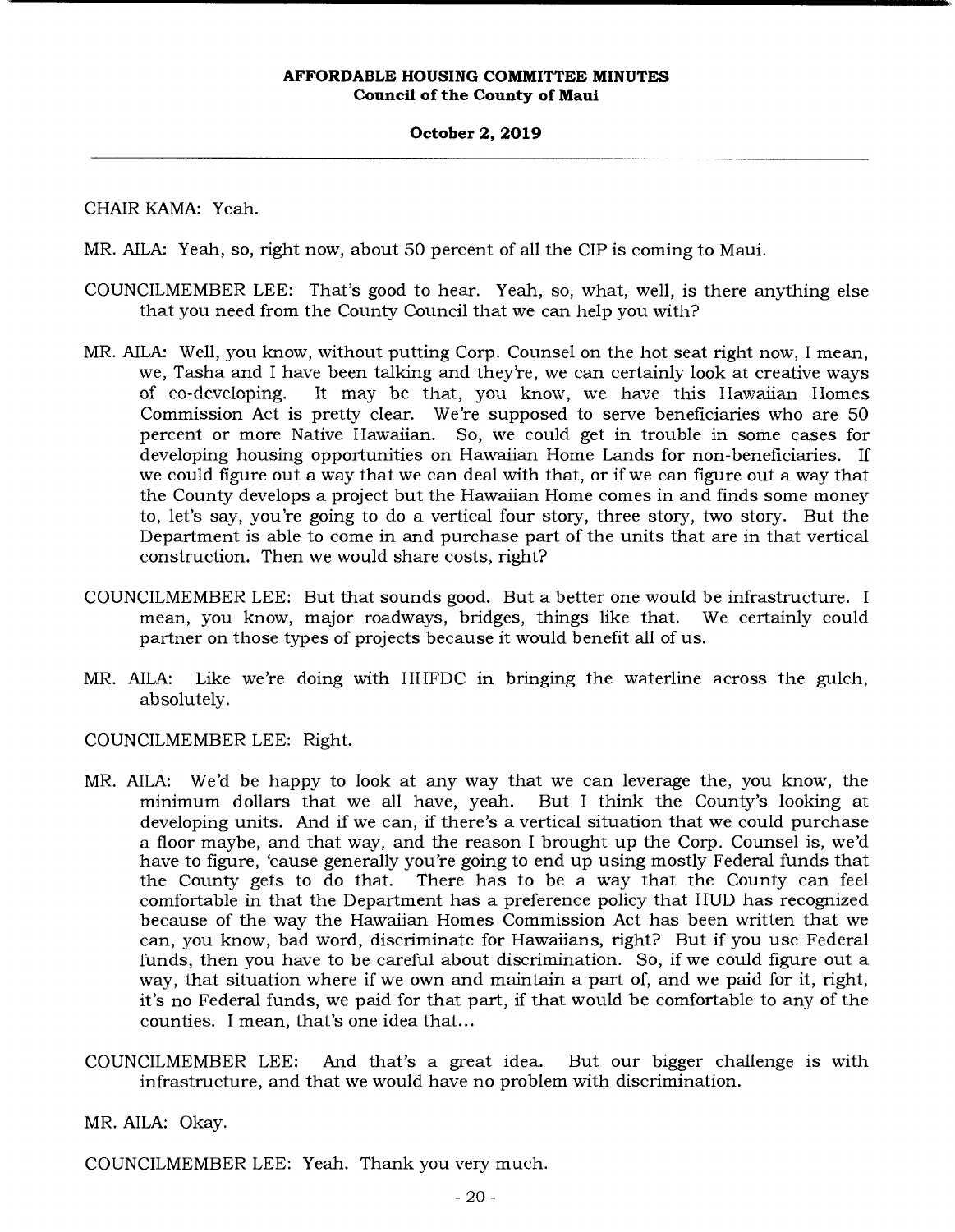**October 2, 2019** 

MR. AILA: Then, you and I, we go down the Legislature and we lobby them guys.

COUNCILMEMBER LEE: Just let me know when.

MR. AILA: Okay.

COUNCILMEMBER LEE: Thank you. That's all I have.

CHAIR KAMA: Thank you. Ms. Rawlins-Fernandez?

COUNCILMEMBER RAWLINS-FERNANDEZ: Mahalo, Chair. Aloha, Chair Aila.

 $MR. AllA: Abba.$ 

- COUNCILMEMBER RAWLINS-FERNANDEZ: Mahalo for your presentation. Okay. So, I agree with Member Lee that, you know, infrastructure is a challenge for us and for DHHL too. I guess the way I see it is, as one of the testifiers pointed out, and we all know that kanaka oiwi are, make up a lot of those who are houseless, and who pile into homes, and are served at Ka Hale A Ke Ola, Hale Mahaolu. And so, if we can get housing on homestead land, it could open up beds at Ka Hale A Ke Ola, it could open up units at Hale Mahaolu, and it could get a lot of our kanaka out of living in their cars and living on the beaches and where else they're living. So, I believe earlier this year the Governor signed, what was it, administrative rules for DHHL to allow for rental housing, multi-family homes, and kupuna housing. What is the status on that right now? How far away are we to seeing something like that come to fruition?
- MR. AILA: We, on, in urban Honolulu we put out a request for proposals on, we have a piece of land that is primarily situated in Moiliii. And so, we're expecting the proposals to come in. It'll be a 14-story, I don't know how many stories are allowed in that area, but it'll be a multi-story opportunity for a developer to come in with a plan to offer all of those things, rental housing, kupuna housing. And in this type of, in this situation and in that situation, because the, in our zoning the parcel was zoned Commercial, there can be a commercial, or a commercial retail portion of the building, which helps to subsidize kupuna housing. So, kupuna housing is something that is really, really nice and it feels really, really good. But the subsidies are very, very high. So, unless you can figure out a way to provide subsidies to a development like that, that is not coming out of trust funds, you know, on a regular basis, that will make it a successful project if you don't have to eat the corpus of your trust down in doing that. 'Cause you could eat through, you know, \$100 million fairly easily. So, that'll be the first. And then, we can look at other areas, depending on lands that are available, opportunities to co-develop with private entities. You know, they would have to serve beneficiaries, so, that's always a challenge.
- COUNCILMEMBER RAWLINS-FERNANDEZ: Right. Okay. So, I'm sorry, that's great that that first project is happening in Moiliili. Do you know, do you have a projected date of, start date or end date for that project?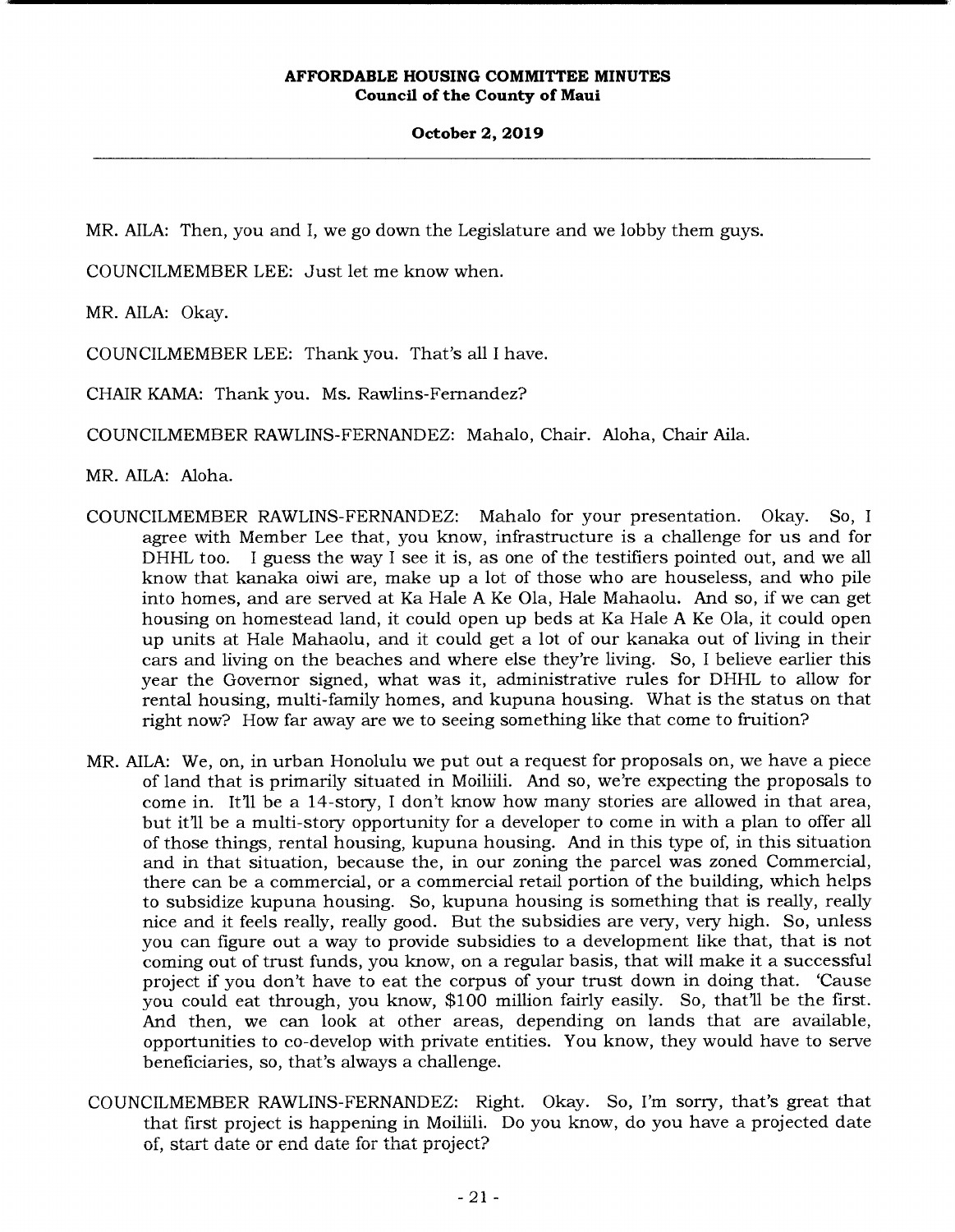### **October 2, 2019**

MR. AILA: For that project?

COUNCILMEMBER RAWLINS-FERNANDEZ: Yeah.

MR. AILA: We expect that...

- MR. MATSUNAGA: We are receiving proposals at the end of the year. And so, depending on what is made available and going through our evaluation committee, and then through the Commission, they'll make the decision as far as which proposal is the best for the trust.
- MR. AILA: Then there would be the environmental, and then the plan, design, and then the construction. So, several years, I mean, I don't want to promise anybody something too fast. So, it'll be several years before that gets built.
- COUNCILMEMBER RAWLINS-FERNANDEZ: Okay. So, for that project, do you think the Department is more inclined to wait to see how that project pans out before looking to do another project like that? Or...
- MR. AILA: Not necessarily. If an opportunity comes up someplace else, say on Maui, we would definitely look at that.
- COUNCILMEMBER RAWLINS-FERNANDEZ: Okay. Okay. And then, I know one of your, one of the questions Member Lee asked was about funding. And I just wanted to point out that USDA also gave DHHL a grant. So, additional Federal funding to do that Hoolehua --
- MR. AILA: The water project.
- COUNCILMEMBER RAWLINS-FERNANDEZ: --water system improvement project. Okay. And then, for the...
- MR. AILA: They also gave us money to work on another water project, actually, two other water projects, one on Kauai in Anahola, and then, in...
- MR. MATSUNAGA: In Laiopua.
- MR. AILA: Oh, in Laiopua in Kona.

COUNCILMEMBER RAWLINS-FERNANDEZ: Okay.

- MR. AILA: But they're grant/loans. So, we gotta pay part of it back.
- COUNCILMEMBER RAWLINS-FERNANDEZ: Okay. And then, for the Hoolehua, Palaau, and Naiwa subdivision, I know for the Naiwa, the 58 lots it says that construction funding is required. Is that construction for vertical or for construction as in --

MR. AILA: That would be for infrastructure --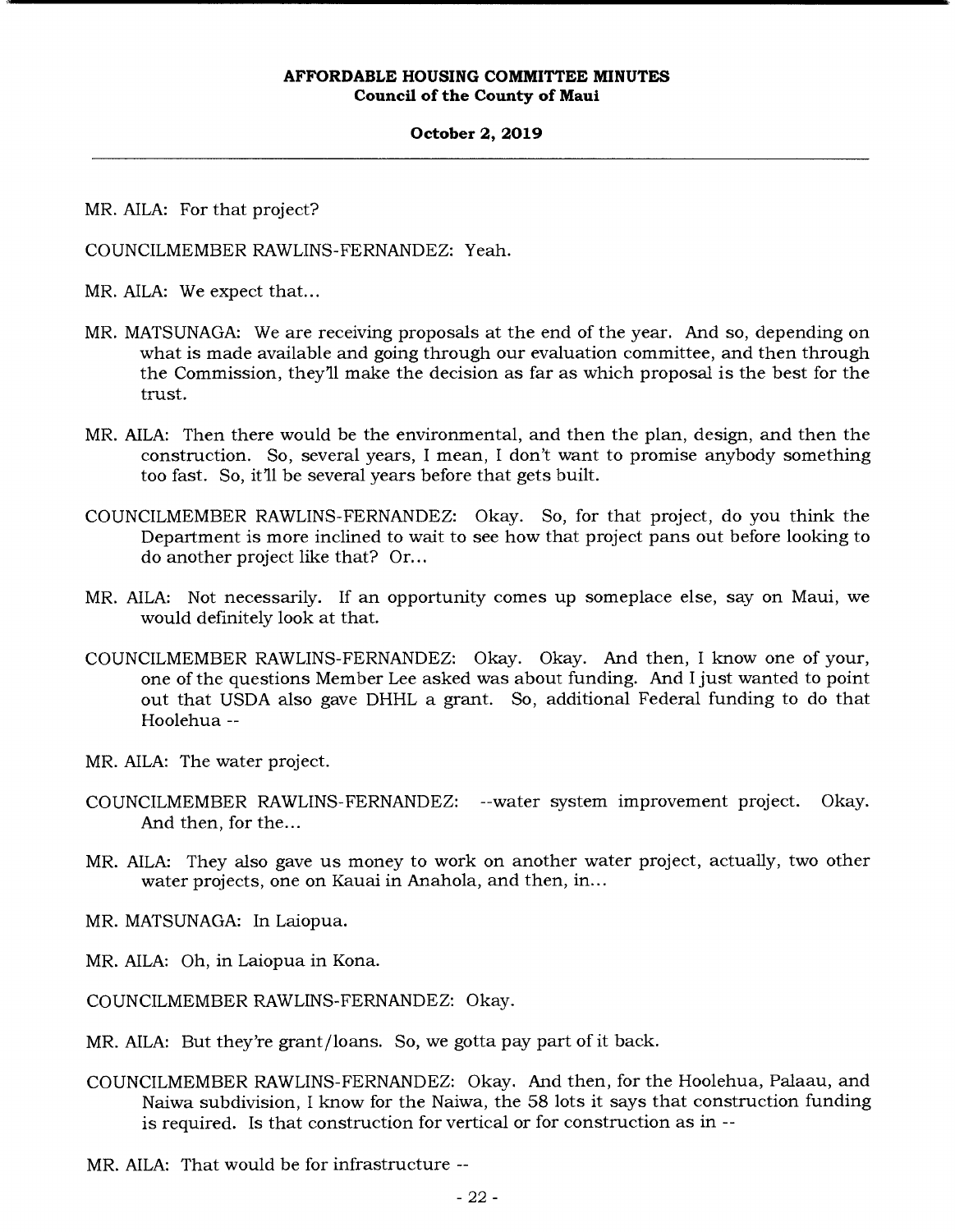#### **October 2, 2019**

COUNCILMEMBER RAWLINS-FERNANDEZ: --the waterlines --

MR. AILA: --roads, waterlines.

COUNCILMEMBER RAWLINS-FERNANDEZ: --infrastructure only. Yeah, 'cause those are the five-acre ag --

MR. AILA: Yes.

- COUNCILMEMBER RAWLINS-FERNANDEZ: --lots. And so, that's the infrastructure for potable water that you're waiting for? 'Cause I thought Representative DeCoite already got funding for that?
- MR. AILA: It's potable, it's expensive water for irrigation. So, we're also looking, how do we tap into --

COUNCILMEMBER RAWLINS-FERNANDEZ: The MIS.

MR. AILA: --the Department of, yeah, the Department of Ag's water supply.

- COUNCILMEMBER RAWLINS-FERNANDEZ: Okay. So, that's something that's on the DHHL's...
- MR. AILA: We're continuing to look at how do we tap into that irrigation system.

COUNCILMEMBER RAWLINS-FERNANDEZ: Oh --

MR. AILA: For, 'cause it's farming, right?

COUNCILMEMBER RAWLINS-FERNANDEZ: --I showed you guys how in a presentation last year.

MR. AILA: Well, we gotta get them to agree and, you know.

COUNCILMEMBER RAWLINS-FERNANDEZ: Yeah, yeah, I think that's important because, you know, as we discuss a lot, the availability of potable water is, you know, decreasing, especially after the USGS study came out showing the sustainable yield for Molokai is a lot less than what we expected it to be or had anticipated it would be. And, you know, using surface water for agriculture is a high priority so that we're not using up our groundwater to water our crops.

MR. AILA: Yes.

COUNCILMEMBER RAWLINS-FERNANDEZ: So, the extension of the Molokai irrigation system I hope is a high priority for DHHL.

MR. AILA: As quickly as we can get funding for it, yes.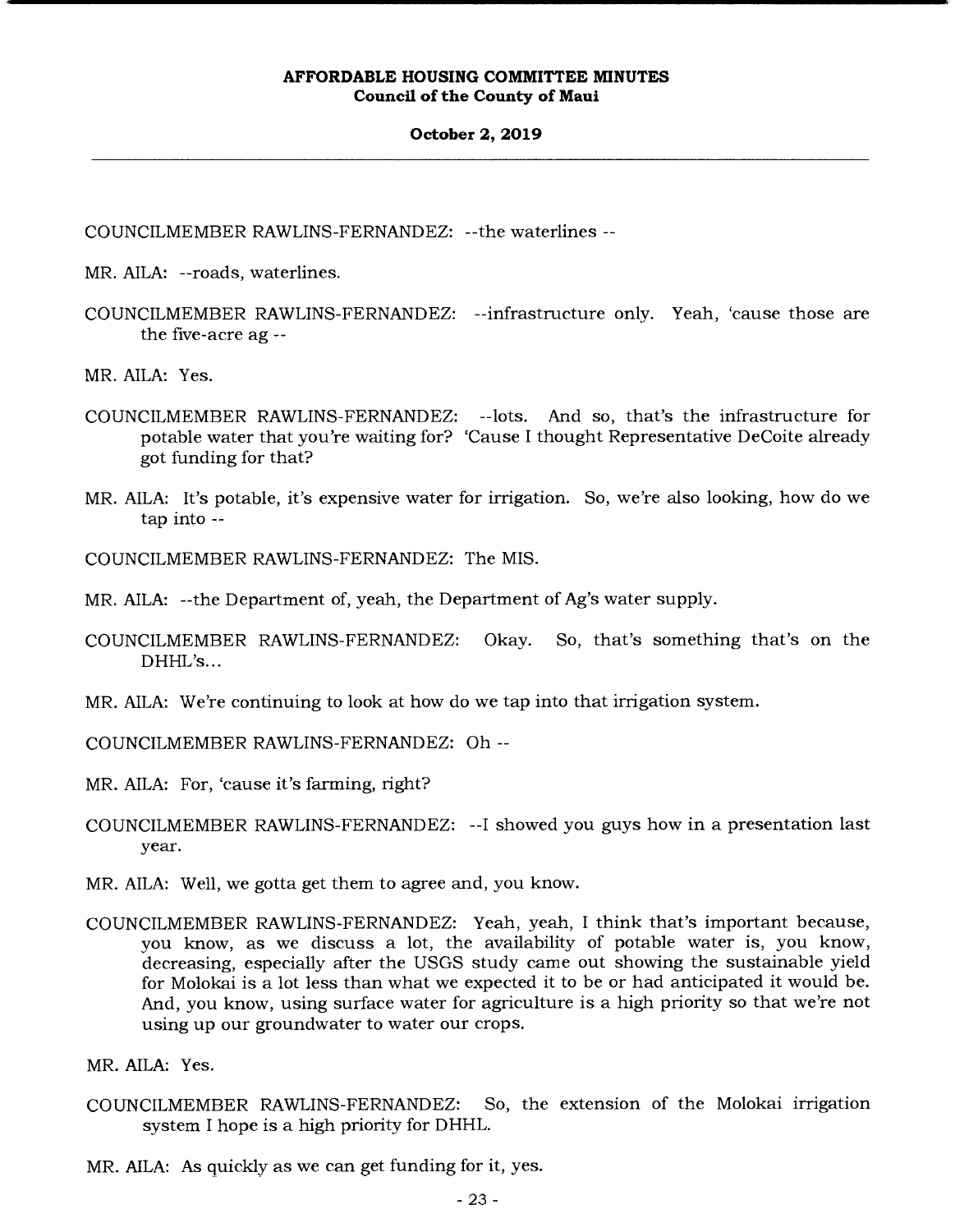#### **October 2, 2019**

COUNCILMEMBER RAWLINS-FERNANDEZ: Okay. Alright. And, okay, one last one. So, at what point does the, does DHHL get TMKs for the subdivision? I understand that that's one of the holdups in the Naiwa subdivision is getting TMKs --

MR. AILA: Each county is slightly different. But...

COUNCILMEMBER RAWLINS-FERNANDEZ: --and since that's under County jurisdiction.

MR. MATSUNAGA: Generally speaking, after the subdivision achieves final approval from the County, Hawaiian Home Lands then files the subdivision map with the State Bureau of Conveyances, and the State Survey Office. We get a file plan, and then, from there the file plan is submitted back to the County for establishment of TMKs for the parcels.

COUNCILMEMBER RAWLINS-FERNANDEZ: Okay. Mahalo. Mahalo, Chair.

- MR. AILA: One of our challenges in getting more awards out, of course, is this process. So, if we could, you know, agree with the counties that we can go and move forward with some preliminary lot land description designations to get people on the land and have it catch, have the process catch up is one thing that we would love to discuss with this County, especially in the area of Hana.
- COUNCILMEMBER RAWLINS-FERNANDEZ: Oh, great. I'd love to discuss that too. And I guess, I'm guessing we're not going to discuss that today though?

MR. AILA: No.

- COUNCILMEMBER RAWLINS-FERNANDEZ: Okay. But you have like a roadmap on how we would achieve that?
- MR. AILA: Each county's going to be slightly different. So, the best thing is --

COUNCILMEMBER RAWLINS-FERNANDEZ: Oh, for Maui County.

MR. AILA: --let's sit down and talk story, yeah.

COUNCILMEMBER RAWLINS-FERNANDEZ: Okay. Alright, mahalo.

MR. AILA: And then, I just want to add that, you know, you brought up multi-generational families.

COUNCILMEMBER RAWLINS-FERNANDEZ: Yes.

MR. AILA: I have four generations in my house right now. So, I know what that feels like.

CHAIR KAMA: It feels good.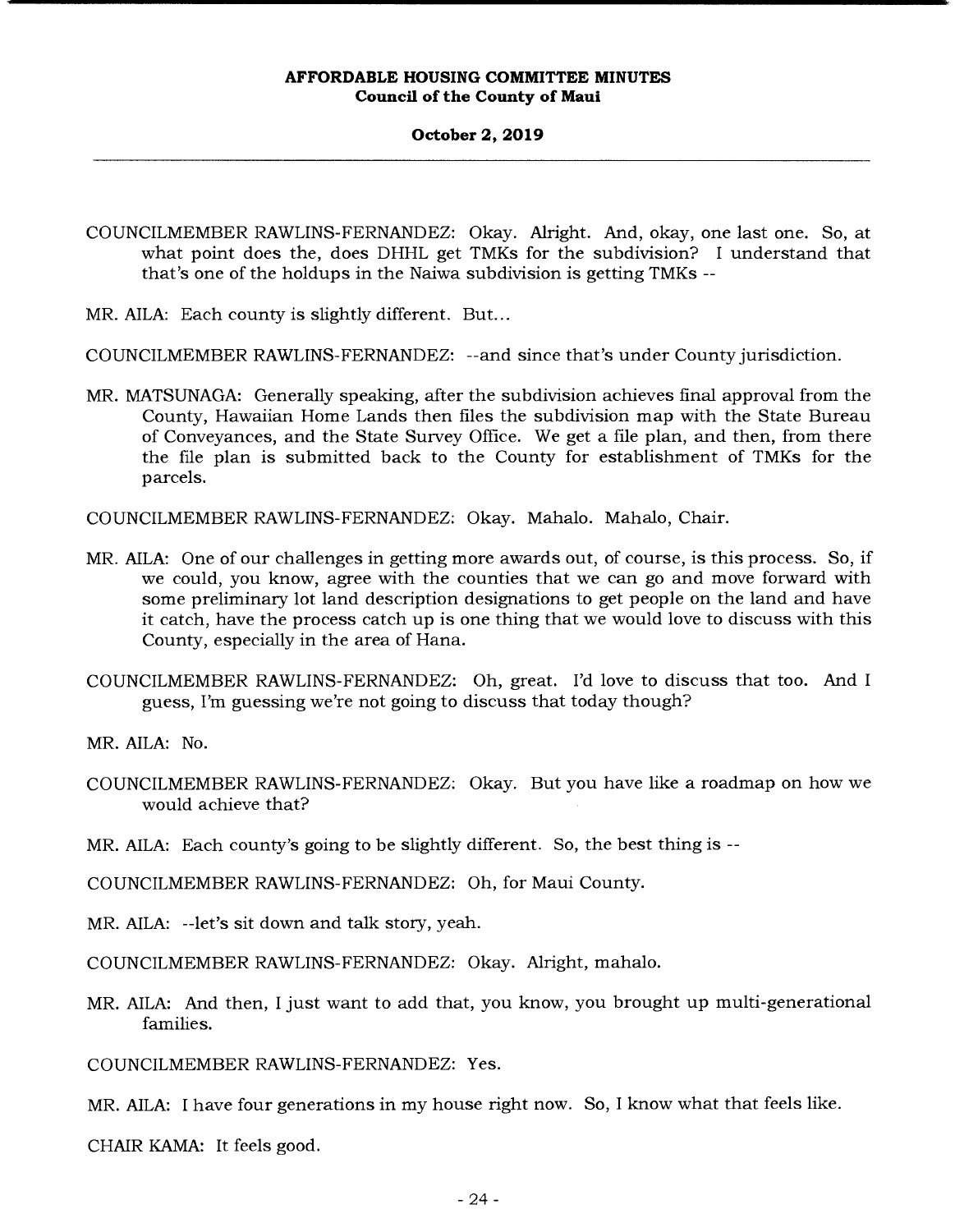# **October 2, 2019**

- COUNCILMEMBER RAWLINS-FERNANDEZ: Mahalo, Chair. Yeah, me too. I get four generations, too.
- CHAIR KAMA: Mr. Hokama?
- COUNCILMEMBER HOKAMA: Depends which generation you're asking in the house the question. Okay.
- MR. AILA: There you go.
- COUNCILMEMBER HOKAMA: Okay. You might get four different answers. Okay, Chair. So, Mr. Aila, thank you. I appreciate your presence. I know your time is of a great demand. So, we appreciate your time with us. And unlike my colleagues, our uniqueness is of course, one island with three islands. So, each island again being slightly different in the County, again yeah, you realize yeah, our Hawaiian community on Lanai has a different attitude from other communities in general.
- MR. AILA: I can tell you each Hawaiian community has a different attitude.
- COUNCILMEMBER HOKAMA: And that's part of the uniqueness.
- MR. AILA: I get 'em all.
- COUNCILMEMBER HOKAMA: And that's part of the uniqueness, depending how you grew up, how your kupuna, you know, mentored, the values and, you know, other factors. So, I understand what you deal with. And so, I first say good luck in your --
- MR. AILA: Thank you.
- COUNCILMEMBER HOKAMA: --endeavors because you're going to need to convince 76 people in Honolulu that your path is the right path.
- MR. AILA: Yes.
- COUNCILMEMBER HOKAMA: So, it's a big challenge. But a couple things that I would ask in continuation of my colleagues so I can have a greater appreciation. And again, my willingness again to work with your Department to find solutions or a compatible projects of mutual interest. So, for me, the first one is, try to understand the productive versus nonproductive lands and is that by a decision of your trustees, your board as how it looks at agrarian businesses and agricultural practices and how they're foreseeing the current values of ag land and whatnot that is determining what is productive versus nonproductive?
- MR. AILA: It, the discretion that the Commission --

COUNCILMEMBER HOKAMA: Right, right, right.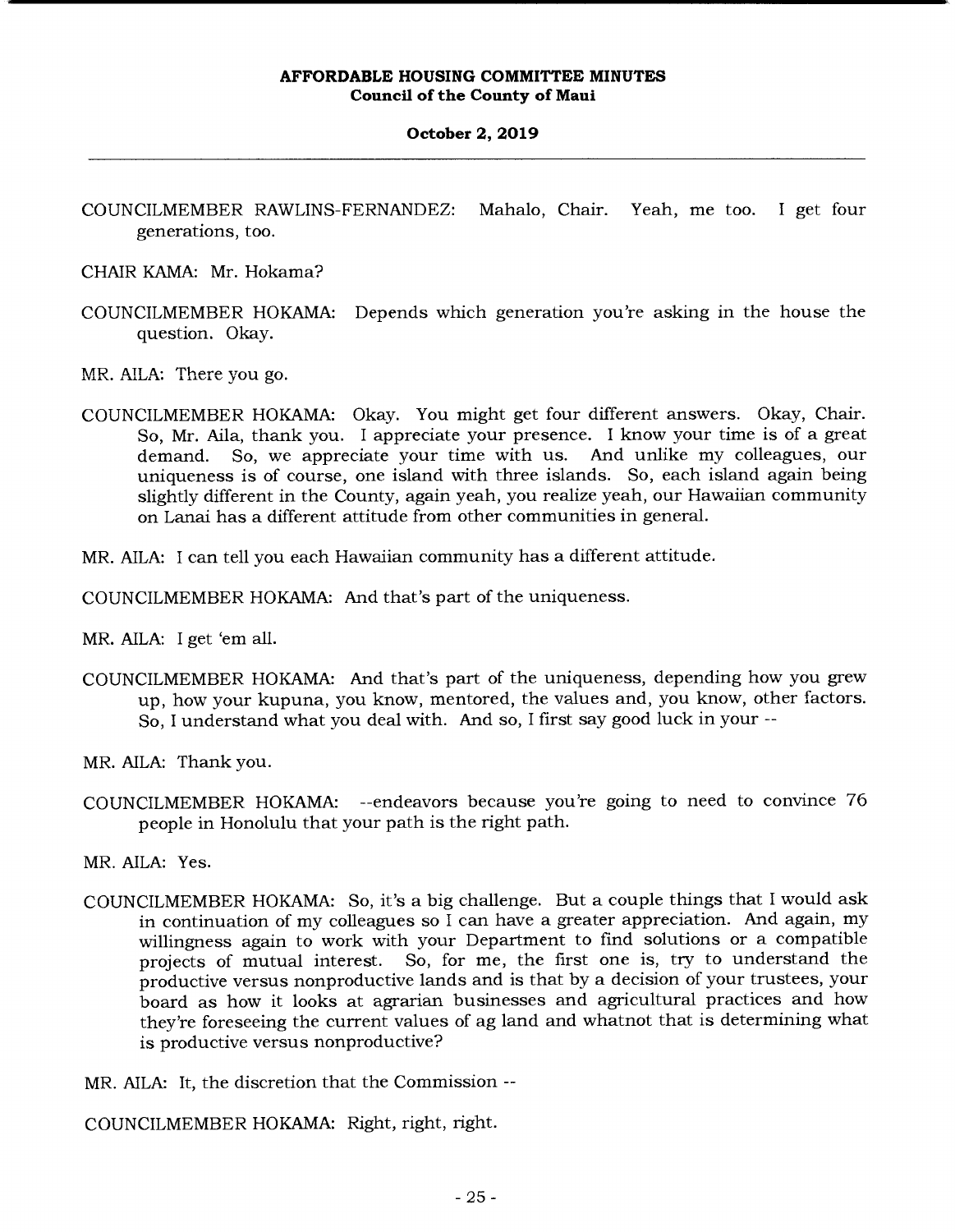### **October 2, 2019**

MR. AILA: --and the Commission is the ultimate authority. There are many things that the Governor, or past Governors think that they can do. However, that jurisdiction lies with the Commission.

COUNCILMEMBER HOKAMA: Right. So, understanding that if...

MR. AILA: So, I just say that as the opening --

COUNCILMEMBER HOKAMA: Okay.

- MR. AILA: --because in addition to the discretion that the Commission has, the Department for the last 20 years has gone through a planning process. So, there are island plans, there are regional plans, and in going through this process, which went through lots of community input, we have certain areas on each island that are designated as commercial, industrial, or community, or homesteading. So, it is part of the planning process, and then the discretion of the Commission to identify these lands which now become income producing lands which help further the Department's mission.
- COUNCILMEMBER HOKAMA: I'm just wondering, is this a big driver of how you're designating lands for various uses, or housing can happen on nonproductive as well as productive designated lands for the Department? Does it matter, the designation?
- MR. AILA: Productive lands is a question that is best answered by is there availability of water, inexpensive water if there's farming. So, Honokowai, those lands we're looking at for subsistence ag, and there's a reason that we looked at, we, that the Commission approved this new category of agriculture, subsistence. What we're finding is, a lot of the lessees are getting old and less likely to farm now and their children are educated and not interested in coming home and farming. We're finding that there's opportunity. For example, in, on Molokai with the 40-acre lots, if we can get the water question answered where subdivision could be something that we could go in, chop up those lots smaller if we could provide water. In other areas we're finding that because the applicants on the waitlist are averaging in their, I think the average waitlist is somewhere around 55, 56 right now. When they signed up for ag, they were ready to go 30 years ago. However, things are different now. So, regular agriculture you're required to have a farm plan, you're required to cultivate two thirds of your land within a year. Subsistence ag, you're just required to grow something. In addition, you could choose to put a residence on, you could choose not to and just have a residence and go on this, you know, one to three-acre plot and plant. So, there's no simple...
- COUNCILMEMBER HOKAMA: Nonproductive could be your commercial and those type of other uses the Department would consider that is nonagricultural, the nonproductive lands?
- MR. AILA: Right, right.

COUNCILMEMBER HOKAMA: But still could have housing?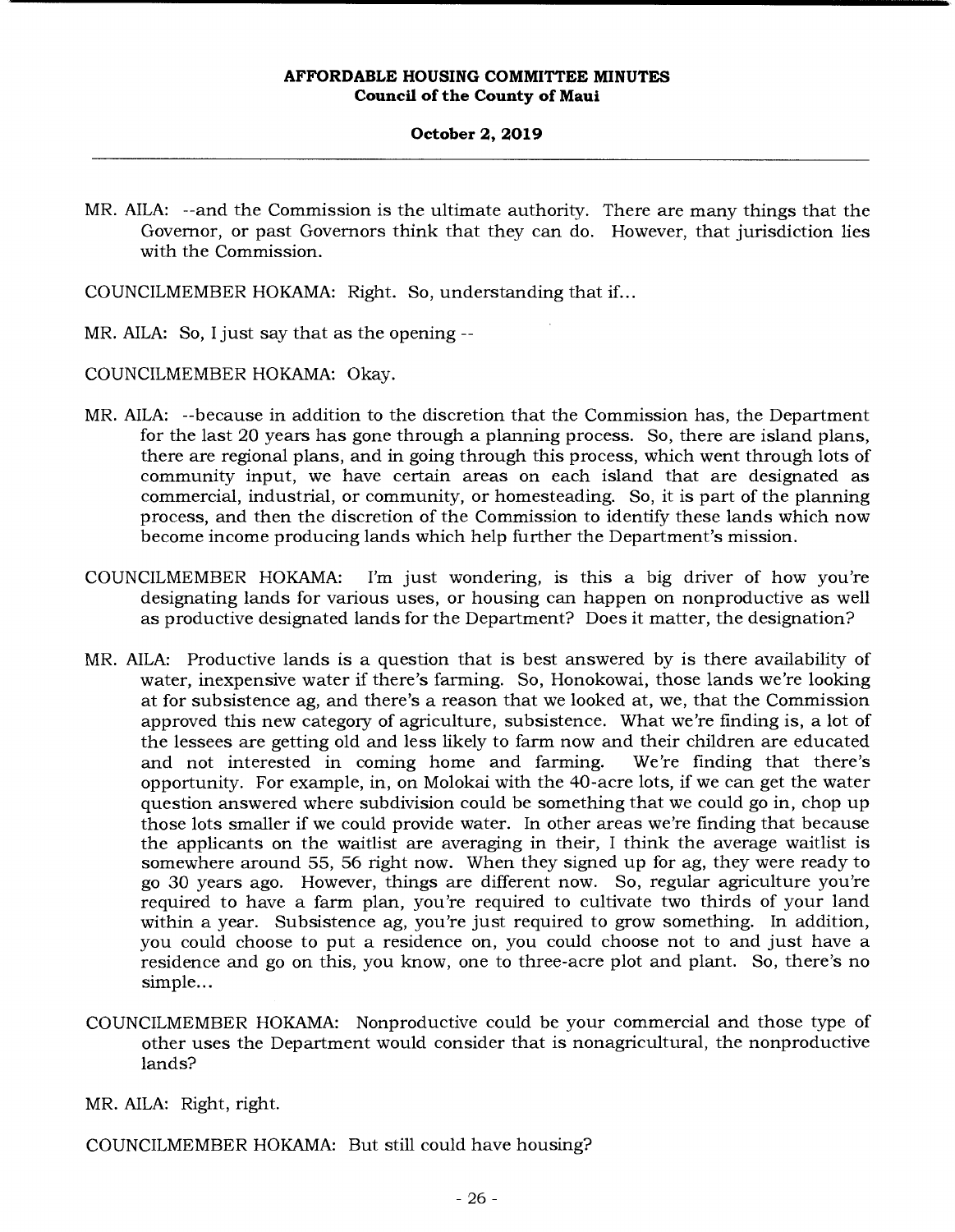# **October 2, 2019**

- MR. AILA: We could. It depends on where and what infrastructure, how much the development costs are going to be.
- COUNCILMEMBER HOKAMA: And again, yeah, I'm asking you so, 'cause I'm trying to figure out how we can find legal mechanisms to potentially have joint projects together. So, if the answer is on the nonproductive, we wouldn't even put beneficiaries on there for housing. Then, maybe we can make an argument to the beneficiaries that the benefit of joint project with the County is the revenues that we would help generate for you to put housing on the lands that can have those construction. So, that's part of how I'm trying to, yeah --
- MR. AILA: I see your point now. So, yes.
- COUNCILMEMBER HOKAMA: --understand how you folks doing productive, nonproductive designations, Chairman. So, Puunani subdivision is on nonproductive land?
- MR. AILA: Puunani subdivision was not even in our inventory. We were able to acquire it.

COUNCILMEMBER HOKAMA: Okay. You acquired it 'cause you had --

MR. AILA: Affordable...

COUNCILMEMBER HOKAMA: --affordable credits. So, you purchased non-Hawaiian homestead land for Hawaiian home beneficiaries' future units.

MR. AILA: Yes.

- COUNCILMEMBER HOKAMA: Okay. That's interesting too.
- MR. AILA: Well, I've been told I need to be more creative. So, this was a creative way.
- COUNCILMEMBER HOKAMA: No, that was creative. And, you know, I would say you should thank the Legislature for giving away Maui County credits that I thought was us to give away instead of the State to give away.
- MR. AILA: Well, we would be happy to work with you if there's areas that you can see where these credits would make more sense.
- COUNCILMEMBER HOKAMA: Well, in general when we established it, we thought that the credits would be for overall general community, yeah, it wasn't geared for a specific component of the community --

MR. AILA: Right.

COUNCILMEMBER HOKAMA: --which again, we all have our priorities of how we're going to address it yeah.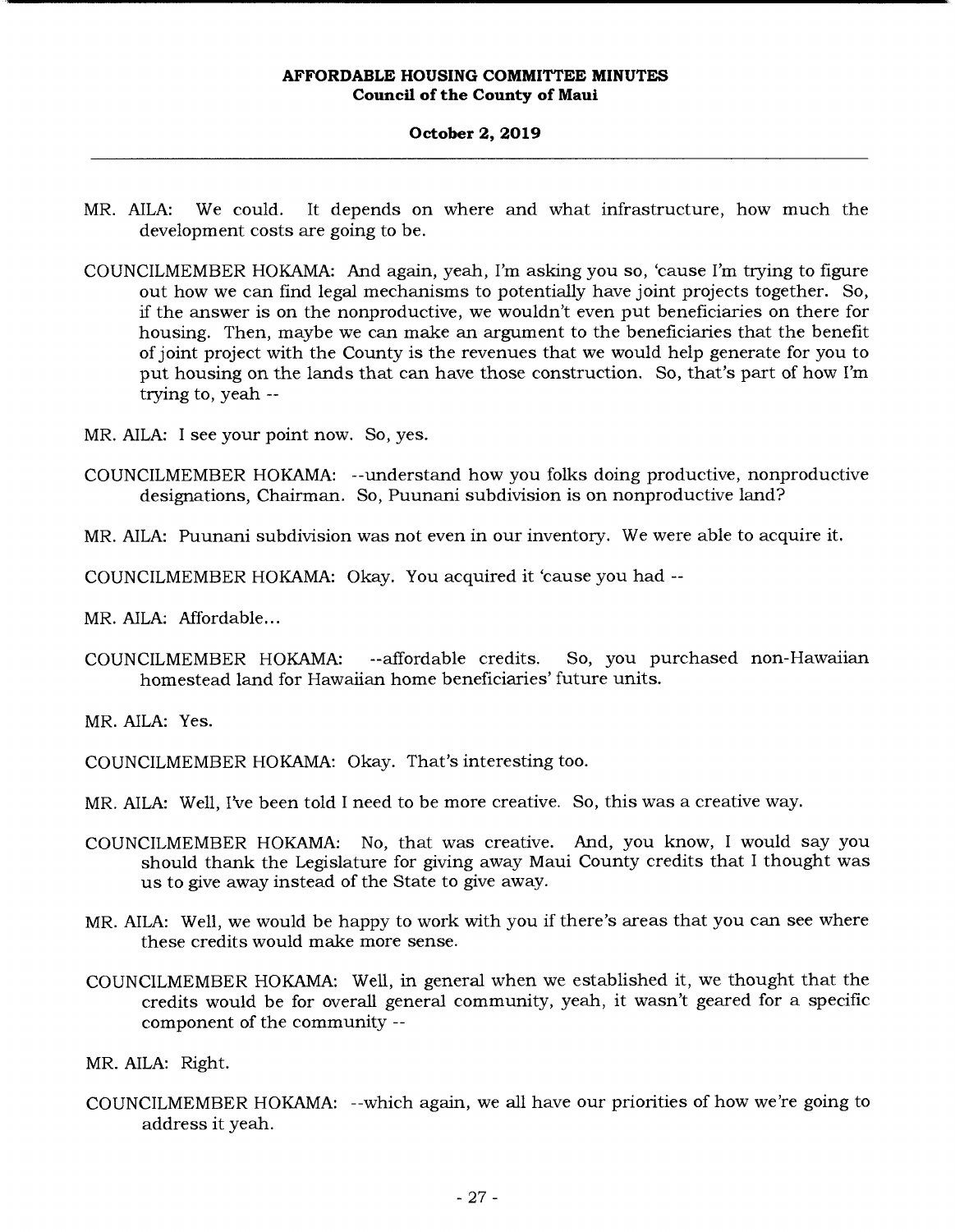### **October 2, 2019**

MR. AILA: Yes, but if we're able to, you know, there's 161 units that are planned for this area. If we're able to get 161 Hawaiians on lands, that theoretically makes more opportunities available for non-Hawaiians. So, I think that's the --

# COUNCILMEMBER HOKAMA: Right.

- MR. AILA: --scope that we should be viewing this, that we're all sort of in this boat trying to get people into houses as quickly as possible.
- COUNCILMEMBER HOKAMA: And we happy for borrow your Stewart, you know, if you ever want to lend him to us because if he's figured out a way to deal with SHPD and State Surveyor's Office, please tell us how because that is holding up our own County projects, State Surveyor, and SHPD. So, if you found the nut to crack, we happy.
- MR. AILA: Is the State Surveyor's Office that...

COUNCILMEMBER HOKAMA: Bad, it is.

- MR. AILA: Okay. Okay. So, it's good to hear. So, the next time I sit with the Governor I can suggest that we improve the services of that office.
- COUNCILMEMBER HOKAMA: And maybe Ms. Lee can help you when you lobby the 76 Legislators. But, you know, one thing I would ask yeah, Mr. Aila, when we work together, yeah. I think we need to help our general community. But also, your beneficiaries know in this County, what the County's already doing assisting your Department as well as what your Department is really doing for beneficiaries in Maui County regardless of which island of the County, I think would be helpful. Because I think there's a misunderstanding of that currently there's no cooperative effort trying to be done, yeah. You know, this Council has funded hundreds of thousands of dollars for youth facilities in Paukukalo Hawaiian Homes, yeah, transportation services for the youth at Waiehu Terraces and whatnot that is under Hawaiian Homes. We've done things jointly together. But I don't think the information is out there of how we help each other out in the general community. So, there's a sense that maybe the County hasn't helped Hawaiian Homes and we need to do more. But yet, I feel we've been doing quite a bit of support. And in this County, my personal opinion is, without the County, the State cannot operate because we are basically using our ball fields, our gym facilities for schools, it's our parks and whatnot for assistance in PE programs, it's our youth centers and everything that does after school care programs, Boys and Girls Clubs wherever it is, Paukukalo or Kahului, Wailuku, Lanai. So, again, yeah, I think one of the things we can work together positively is help our community understand our roles and what we currently are doing because I don't think they're really aware of how much your Department and how much the County is currently doing for the program within this County currently.
- MR. AILA: Okay. I'd be happy to sit down and try to understand from your perspective.
- COUNCILMEMBER HOKAMA: The last one I would say is I'm with Ms. Lee, I think one area I think we can work jointly to benefit, and it's something we've talked about with our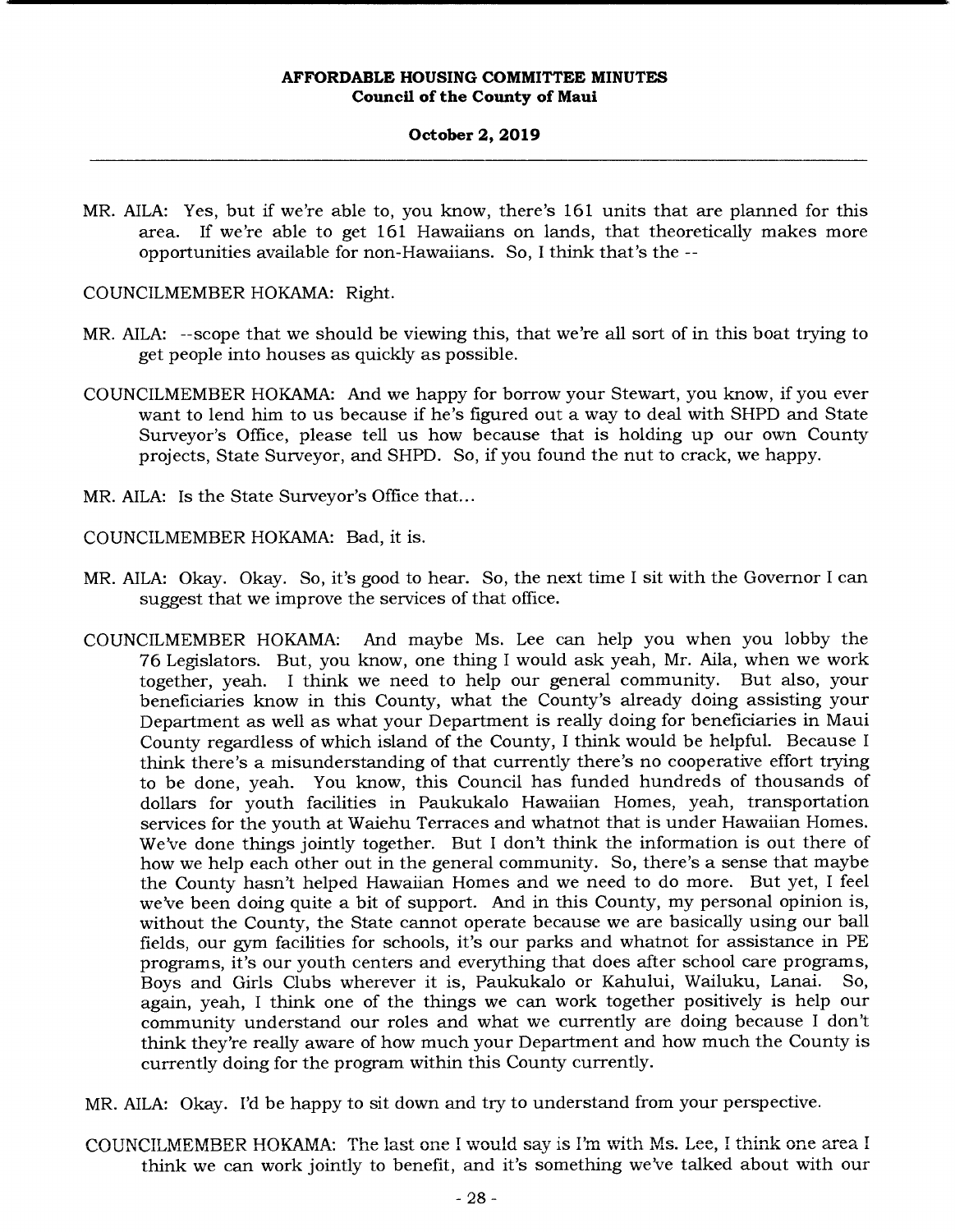### **October 2, 2019**

past legal people also, yeah, Corp. Counsel, is joint housing projects that are close maybe in either abutting or close proximity where we could possibly share wastewater operations and how we can then avoid injection wells and other things that, you know, we find we need to do it in a better way and a cleaner way. So, West Maui I believe we have opportunities to do projects that involve your land, a little bit of DLNR, and the County where possibly we can do a smart wastewater project in joint partnership and get the housing for your beneficiaries and for our residents. So, I'm like with Ms. Lee, but I would push the wastewater issue as a top priority for West Maui.

MR. AILA: Okay.

COUNCILMEMBER HOKAMA: And then, we can work on other outstanding issues as time permits, Mr. Aila. Thank you, Chair.

CHAIR KAMA: Thank you.

MR. AILA: Thank you, Councilmember.

CHAIR KAMA: Ms. Sugimura?

COUNCILMEMBER SUGIMURA: So nice to see you here.

MR. AILA: Aloha.

COUNCILMEMBER SUGIMURA: Thank you, thank you very much for making the time. I'm enjoying this discussion because in my community, which is Upcountry, Kula, I will tell you that a very prominent person in our community, she's going to become our new president of the Kula Community Association again is Pua Canto. I think it's going to be in November. I hope I'm not announcing anything too soon. But everybody please vote for her. That was at last night's meeting. Anyway, but through her I've learned a lot about Hawaiian Home Lands and I will tell you that the vision of the way I've seen you enter our community for the, I've only been there like 27 years so not that long, but when the housing project, your housing project came up in Kula, the community was not sure to expect. And I saw it with the elementary school, and I want to commend your organization for educating the community about its benefit and what you've done. So, I wanted to just put that out there as well as somebody like Pua who really loves the community and does a good job. I have, I think there's another community coming up in Kula that recently there was, and I think I saw Mr. Matsunaga there for pulling names for beneficiaries at Pukalani Elementary and it was so heartwarming, and I hope you do much more. What else do you have planned Upcountry?

MR. AILA: Waiohuli ... *(inaudible), .* we have all of those lots. Do we have anything else?

MR. MATSUNAGA: We do have the expansion of other phases within the adjoining areas. So, 76 lots is the next phase that's coming up for construction in early 2020. That So, 76 lots is the next phase that's coming up for construction in early 2020. That<br>information is on one of the slides in the PowerPoint. Also, a second, actually a third, second and third phase. So, we have been pretty successful in the Legislature for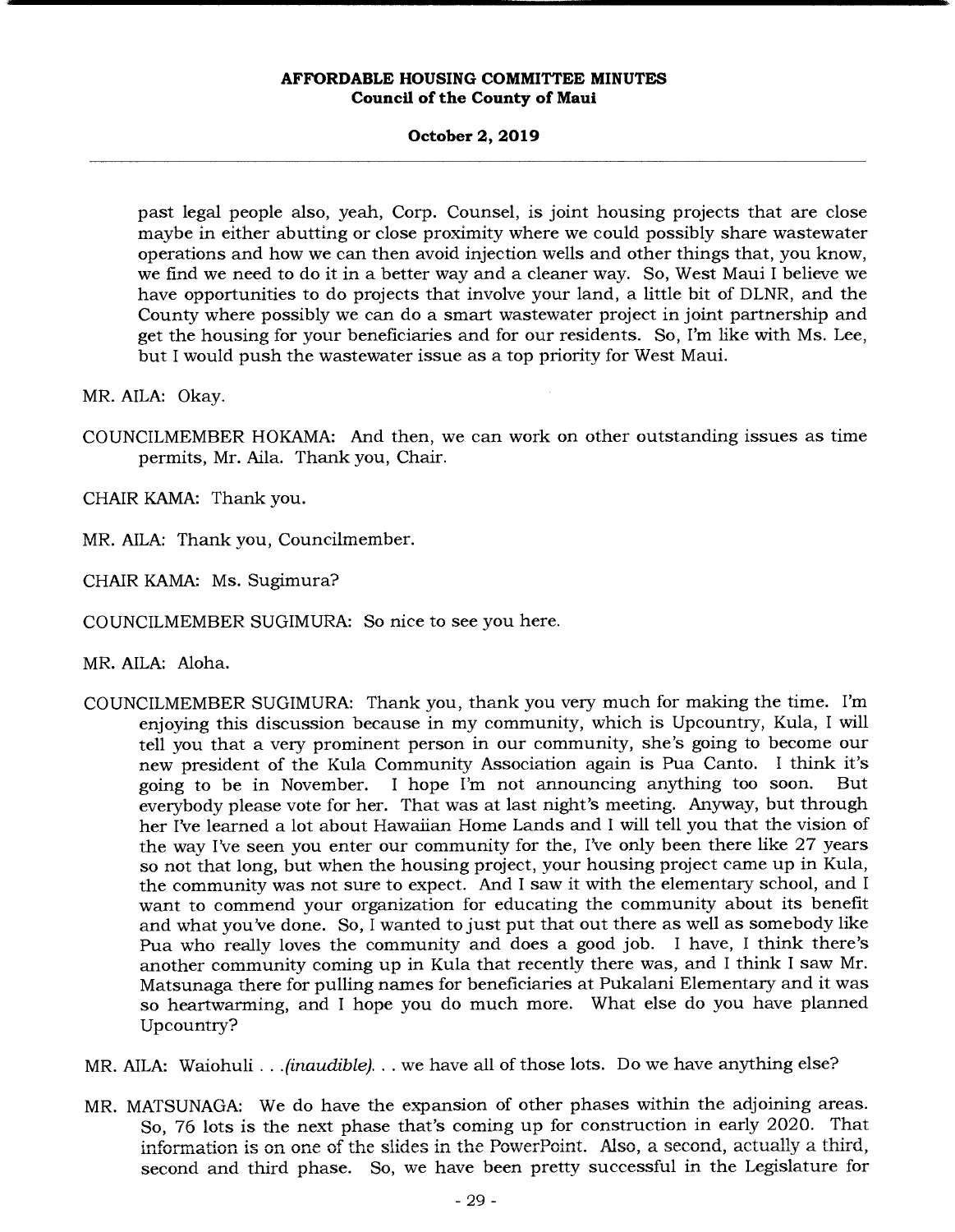# **October 2, 2019**

funding construction for those projects. And so, it is with all of our intent to encumber those funds, design the projects, and get them out to the beneficiaries.

- COUNCILMEMBER SUGIMURA: Excellent. I wonder, a lot of the, the challenges that are, the other Members are talking about is infrastructure. And I would really like to see us jointly solve some of those problems. I think we both can contribute to opening doors and making it happen. And I wondered on the, your water meter and water availability Upcountry, I think that the agreement that we have with you is that you have first come priority over the rest of the community. And I just want to be sure that we do provide that to you as it is our commitment. Is that a Mr. Matsunaga question or...?
- MR. AILA: No, I mean...
- MR. MATSUNAGA: I can --
- MR. AILA: Yeah, go ahead.
- MR. MATSUNAGA: Thank you for that question. About let's see, about 20 years ago Hawaiian Home Lands entered into an agreement with the County Department of Water Supply for half a million gallons per day of source capacity. And so, we are enjoying that agreement today. That agreement does cover all of our future lot development requirements in Kula. And it, let's see, so yeah, we're, it's similar to the agreement that, and thanks to the Council for approving the licenses and the agreement recently for the 200,000 gallons per day. So, that agreement is very similar where it's going to provide the source water for, in Honokowai for 330 lots and in Kula the half a million gallons providing for over 800 lots. So, we have it pretty much all accounted for up there.
- COUNCILMEMBER SUGIMURA: So, do you have in your plan to find more source? I think it's always our challenge too. But I wonder what kind of plans that you put into place.
- MR. MATSUNAGA: it is, we're always on the quest for source development. We are actually working with the County Department of Water Supply for source development for our Pulehunui project that involves both commercial industrial as well as agricultural homesteads. So, as part of our legislative request, we have funding proposed to do acquisition, and source, and storage development. And that kind of reminds me of the question regarding Lanai. So, out of our \$79 million legislative request, there is \$3 million to start looking at the offsite infrastructure and that kind of ties into Councilmember Hokama's issue regarding shared infrastructure. So, there are a lot of opportunities where we can get into, let's say, in Lanai, you know, everybody needs a wastewater pump station, the State, DHHL, the County, maybe Department of Education. And so, I think we can resume our discussion in that line and yeah, there's a lot of other opportunities --

COUNCILMEMBER SUGIMURA: That's good.

MR. MATSUNAGA: --wastewater in, with...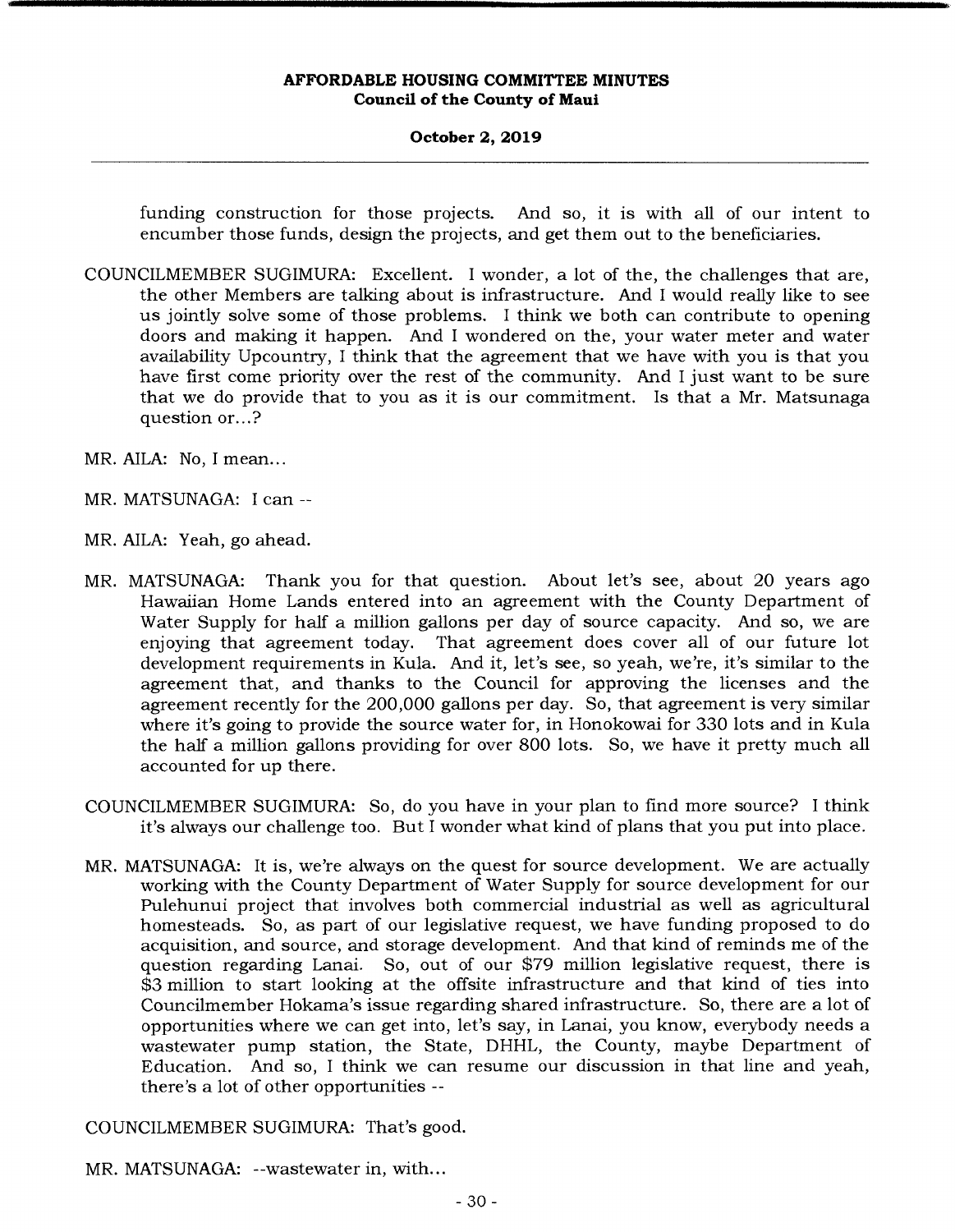#### **October 2, 2019**

COUNCILMEMBER SUGIMURA: Yeah, *that's* really good. I think this discussion is going to be helpful because I think we're all looking for similar things and we planned for our community. And I'm wonder if you get, do you get special Federal types of funding because of the work that you do?

- MR. AILA: Well NAHASDA is, well, access to grants/loans from USDA for water systems, and that would include wastewater systems too right, which I think the County is also.
- COUNCILMEMBER SUGIMURA: Yeah, we also do. I thought maybe you had, you know, like super special funds or something which I think you should.
- MR. AILA: No, the answer is no. But we'll keep looking. So, we, you know, what we should do is we should get together and line up --

COUNCILMEMBER SUGIMURA: We should.

MR. AILA: --what your projects are, or your desired projects are, and see where we are close enough that jointly we can go and ask the 70, you know, 8 people that you refer to. It makes sense to jointly develop infrastructure to take care of all of our needs. So, yeah, I'd be happy to commit to sitting down and doing that.

COUNCILMEMBER SUGIMURA: Thank you very much.

MR. AILA: Thank you.

CHAIR KAMA: So, I have a couple of questions, Chair. So, you know, when you form developments in newly created communities such as Puunani, do you form homestead associations or try to gather people so that they would at least have some sense of community as they move into that, from people on the waiting list or...

MR. AILA: Yeah, so, the Department does not --

CHAIR KAMA: Initiate.

MR. AILA: --actively create homestead associations. That's something that's organic that should grow --

CHAIR KAMA: Yeah.

MR. AILA: --out of the development or the sort of physical proximity to each other.

CHAIR KAMA: Okay.

MR. AILA: We also don't get into disputes between homestead associations either.

CHAIR KAMA: Yes, I know. Thank you. So, the other question is, you know, the NAHASDA funds...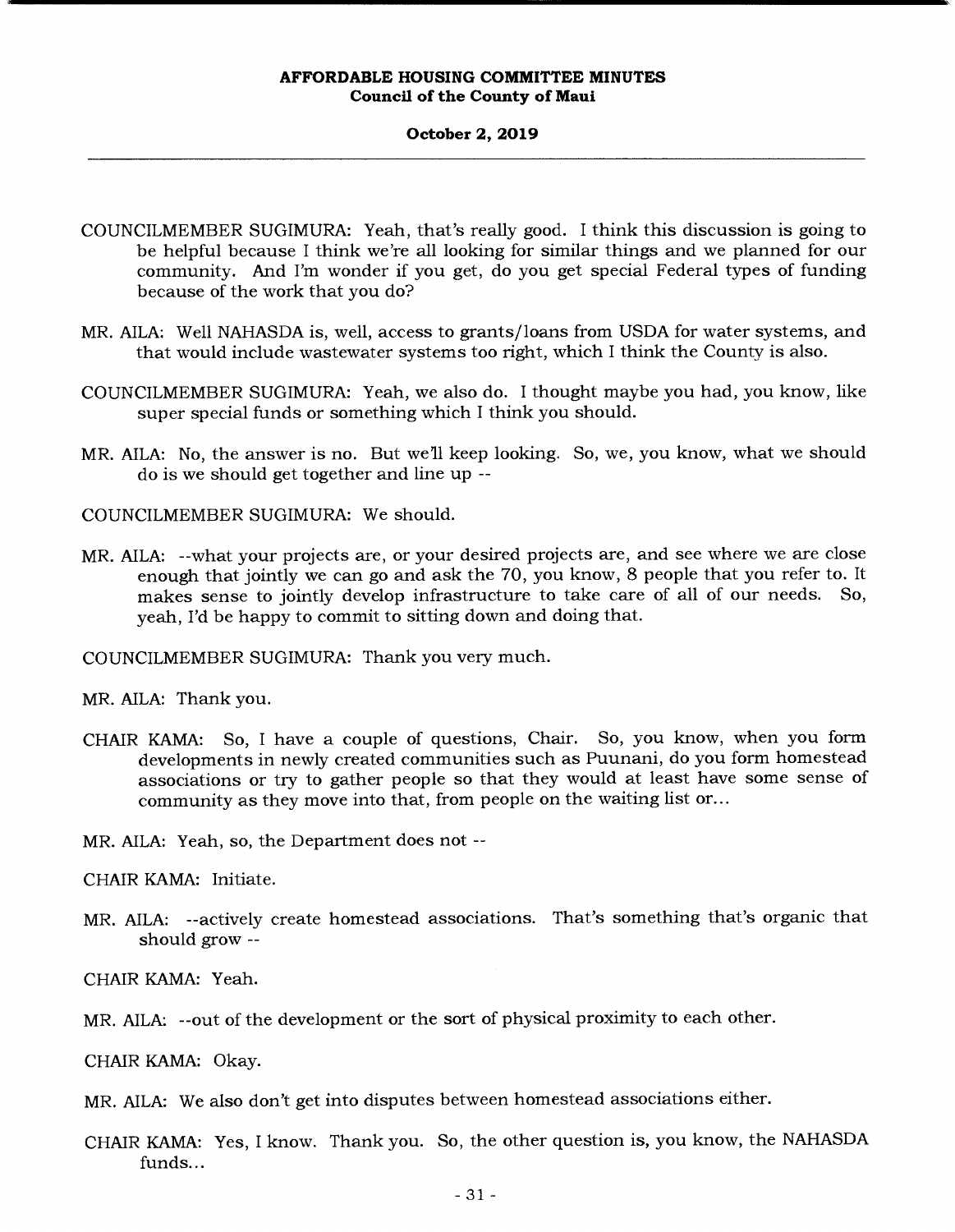### **October 2, 2019**

MR. AILA: Yes?

- CHAIR KAMA: So, we do know that the funding request has always been decreased because you hadn't been able to spend down. So, where are you in that?
- MR. AILA: We spent it down. So, it's time to ask the congressional delegation to reallocate it back up again.
- CHAIR KAMA: Okay. So, and I know normally you were getting like 9 to 10 million a year. Couldn't you ask for a little bit more?

MR. AILA: We can.

- CHAIR KAMA: I think you should ask for more and see what falls because I think that, you know, we haven't been able to, I mean, I think we should at least make the attempt to try and ask.
- MR. AILA: I think under the current...I'm going to say this politically correct, under the current situation of the Senate and the Presidency being held by Republicans, the current delegation is like, okay, just keep your head down and well wait for better times. When the better times arrive then hopefully, we'll remind them that that's what they suggested to us. And so, I believe that, you know --

CHAIR KAMA: Okay.

- MR. AILA: --if things should change in the makeup of Congress that we should be more successful.
- CHAIR KAMA: Okay. I get that, thank you. Members, any other questions from anyone? Okay.
- MR. AILA: Yeah, I would just say that we, you know. . . I am not opposed to trying new things. I'm much, much to my detriment, I am too high a risk taker sometimes people tell me. But we are in a situation where we have 27,000 people that are waiting. So, if we don't take risks, we're not going to be able to move forward in any appreciable manner. So, definitely, no idea is crazy with me. Staff has put up with my crazy suggestions. Some of them have left them scratching their heads, some of them clearly, no, you're going to go to jail for that. And that's okay, because we have to have that discussion. So, I'm very happy to meet with anybody on the Council if there's some good ideas that we should pursue like sitting down and putting our list together to see if we can make a much more attractive ask of the Legislature for infrastructure, so.
- CHAIR KAMA: So, I think I'd like to be able to see if we can get maybe a, some kind of a working group together from the Council made up of a couple of Councilmembers if you're willing at some point in time. I'm not sure if we can do this or not. But I just want to throw that out on the floor so that maybe we can have a working group of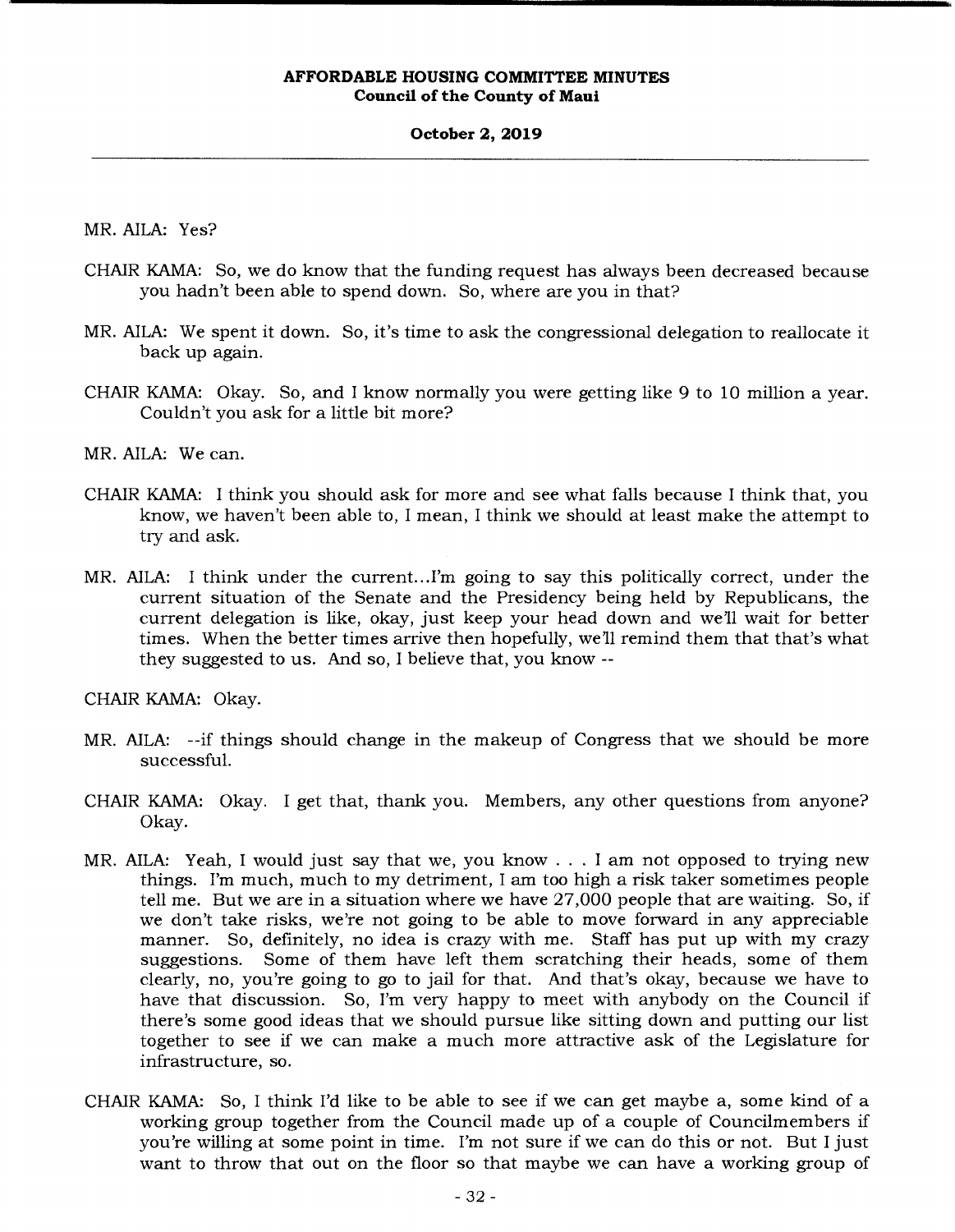# **October 2, 2019**

some sorts, similar to the TIG but not an investigative group but just a working group if you all are open to that.

COUNCILMEMBER HOKAMA: . . . *(inaudible)...* 

CHAIR KAMA: What is that, Mr. Hokama?

COUNCILMEMBER HOKAMA: I leave it to your guidance.

CHAIR KAMA: Okay. Well, thank you. Thank you much. So...

COUNCILMEMBER RAWLINS-FERNANDEZ: Chair?

CHAIR KAMA: Yes?

COUNCILMEMBER RAWLINS-FERNANDEZ: I think if you want to work with other Councilmembers you would have to create a 11G. That's the allowable interactions that's --

CHAIR KAMA: Okay.

COUNCILMEMBER RAWLINS-FERNANDEZ: --permitted under Sunshine Law.

- CHAIR KAMA: Thank you. Okay. So, I just want to acknowledge Ms. Tamara Paltin from the west side who has just joined us. Thank you very much and you're just in time for questions.
- COUNCILMEMBER PALTIN: Oh, right on, thank you. I just was wondering, you know, like for Leialii 1A, 1B, and the Honokowai lots, there's developers out there and, I mean, I don't think that Lahaina can wait for the State to appropriate money and all that process. Like is it possible just to put the RFP out and have the private developer or nonprofit developer do the EIS, do the road, and do the houses? 'Cause, I mean, right now we have water for 75 lots and, I mean, we desperately need 75 lots.
- MR. AILA: So, the challenge for us becomes who's going to pay the developer because we don't have the funds yet. That's why we have to go and ask for the funds.

COUNCILMEMBER PALTIN: Well, so, if you just put out the RFP, then...

- MR. AILA: The developer expects to be paid to do some work. So, that's our challenge, right? We need to get the money first in order to pay the developer to request the invitation for bids.
- COUNCILMEMBER PALTIN: There are nonprofit developers out there that can do it without getting paid first if you...
- MR. AILA: If you can bring one to us that's willing to do this, we will entertain it.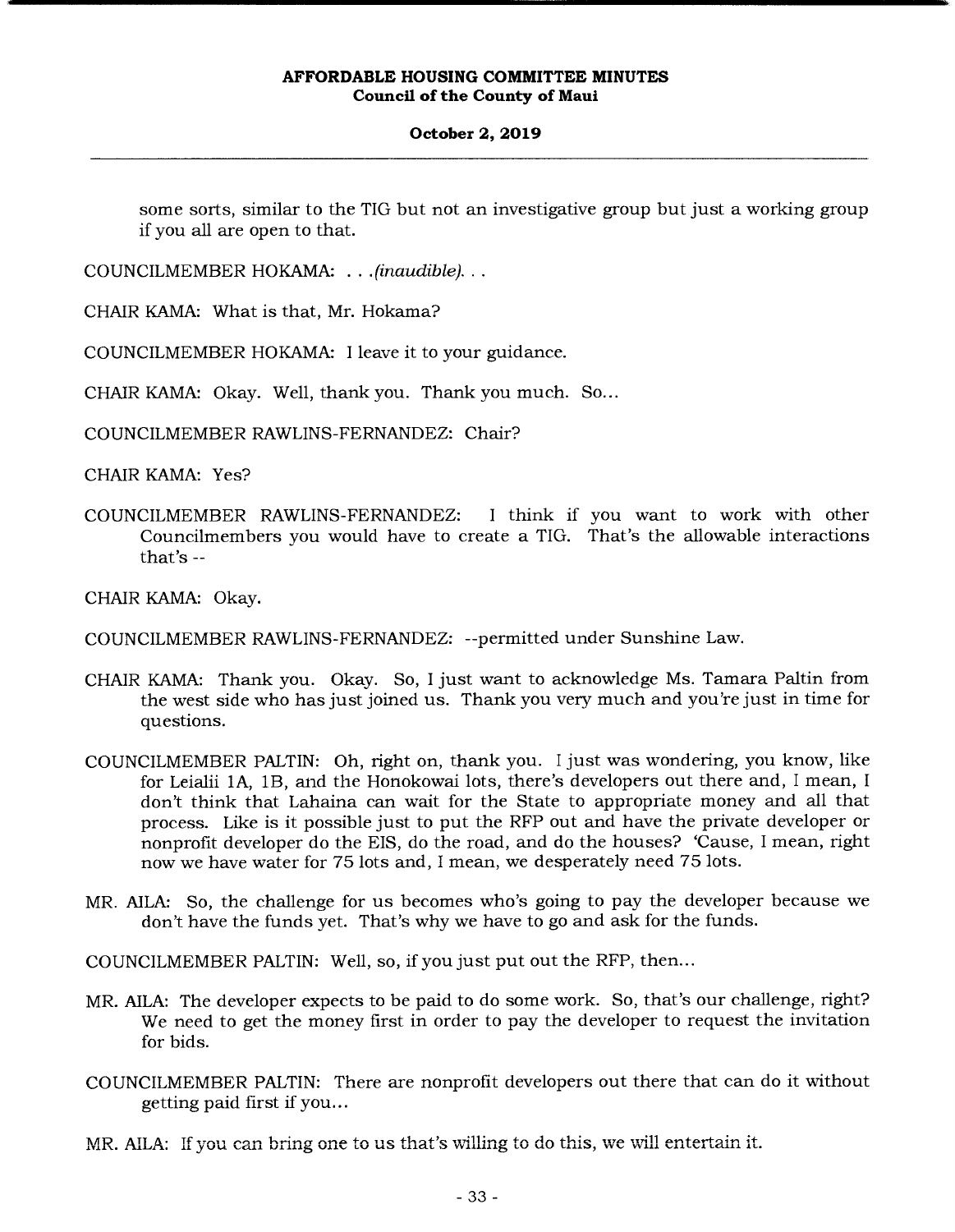### **October 2, 2019**

COUNCILMEMBER PALTIN: I got one in the audience.

MR. AILA: Okay.

COUNCILMEMBER PALTIN: Maybe you guys can talk after.

CHAIR KAMA: Perfect, perfect.

COUNCILMEMBER PALTIN: Okay. Thanks.

CHAIR KAMA: Thank you. So, Members, if there are no further questions for our guests who are here today, and hopefully that you're going to have a discussion with the one developer that's in the galley *[sic]* at some point in time after our meeting, feel free to do that, please 'cause that's exciting 'cause she's here. But if you, there are no other questions for our guests today, I'd like to be able to thank them for coming and thank you for all your discussions and know that they will definitely be back to talk more about what we've discussed today. And if we have to put a TIG together, thank you very much, Vice-Chair, for that. And I don't know, maybe we should all be on the TIG too, I'm not sure about that. But we're certainly going to move forward with this very quickly, very efficiently, and thank you all. So, I just want to recess.

UNIDENTIFIED SPEAKER: . . . *(inaudible)...* 

CHAIR KAMA: What is that?

UNIDENTIFIED SPEAKER: . . . *(inaudible)...* 

CHAIR KAMA: Oh, yes, and we're going to defer this item.

# **COUNCILMEMBERS VOICED NO OBJECTIONS,**

# **ACTION: DEFER PENDING FURTHER DISCUSSION.**

CHAIR KAMA: Thank you. Recess. . . . *(gavel)...* 

**RECESS: 3:08 p.m.** 

**RECONVENE: 3:17 p.m.** 

CHAIR KAMA: ... *(gavel)...* The Affordable Housing Committee will now reconvene at 3:17 p.m. Thank you, Members, for that wonderful discussion earlier.

# **ITEM AH-29: OHANA ZONE - KAHULUI AFFORDABLE HOUSING FOR HOMELESS FAMILIES PROJECT** (CC 19-367)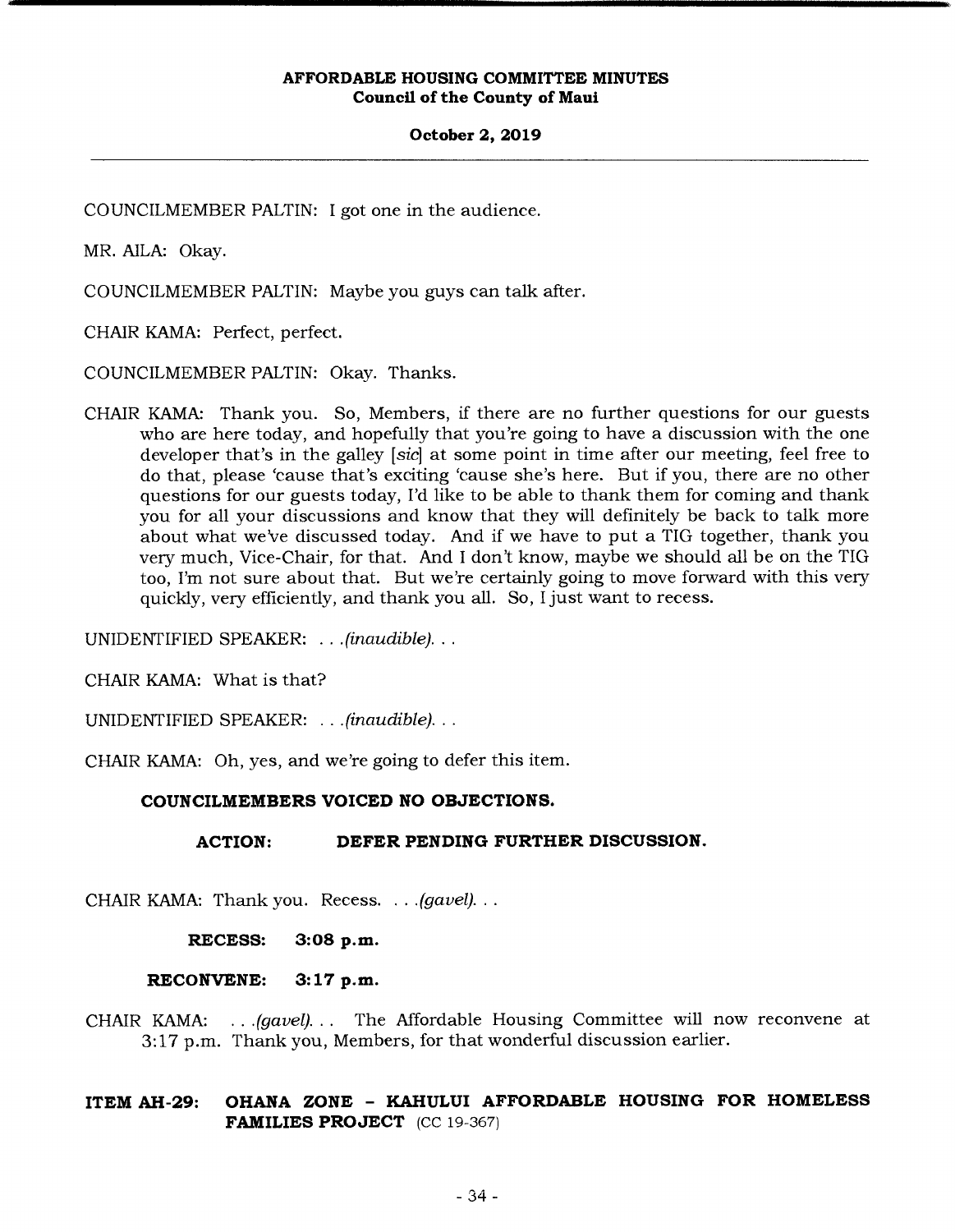# **October 2, 2019**

CHAIR KAMA: And so, now we're going to have a presentation by our Director, Lori Tsuhako.

MS. TSUHAKO: Good afternoon, Madam Chair, and Members. Thank you for hearing this matter. So, this afternoon the Department is asking for the Committee's support of an intergovernmental agreement between Mayor Victorino and the State of Hawaii that will allow the County to receive \$864,200 in Ohana Zone funding from the Governor's Homeless Coordinator and the Department of Human Services. This funding augments the \$5 million being received from the Hawaii Housing Finance and Development Corporation to pay for the renovation of the former UH Maui dormitories in Kahului. The refurbished dormitories will be used to provide permanent housing for 12 previously homeless families who are ready to move from homelessness either from emergency or transitional shelter into permanent affordable rental units. The Ohana Zone funding initially at \$30 million was appropriated, was first provided by the State Legislature in 2018 and was intended to facilitate assistance to individuals who are homeless or at risk of becoming homeless. So, the County of Maui applied for Ohana Zone funding in order to provide services to those families who would live at the affordable rental project. The funding will pay for two years of property management, security services, repair and maintenance, utilities, administrative expenses, and for case management services that will be available to, for the families who choose to utilize it. So, we ask for your support of this agreement.

CHAIR KAMA: Thank you.

MS. TSUHAKO: Thank you.

- CHAIR KAMA: Thank you, Ms. Tsuhako. Yes, Mr. Hokama?
- COUNCILMEMBER HOKAMA: So, real quick for me. I just got a few math questions. The \$5.86 million in total, that's sufficient to build and run the program through 2022?
- MS. TSUHAKO: So, the \$5 million from HHFDC is what has been set aside for the refurbishing. We're awaiting the final structural analysis to actually give us definitive word about whether the structure is sound enough to refurbish or whether it needs to be torn down and rebuilt. The money before us today --

COUNCILMEMBER HOKAMA: Right.

- MS. TSUHAKO: --in question, the \$860,000 and change is for the service part of the agreement.
- COUNCILMEMBER HOKAMA: Right, and the service in the narrative says for a renovated, or something structure, right? It doesn't say reconstructed. It says renovated or refurbished. So, I'm assuming the Feds giving us the money on a rehab project, right, instead of a reconstruction project? Or is that just a semantic thing? It's a semantic thing? I gotta know because I've been waiting eight years for this stupid project to reach construction now.

 $MS.$  DESJARDINS: Chair, if I may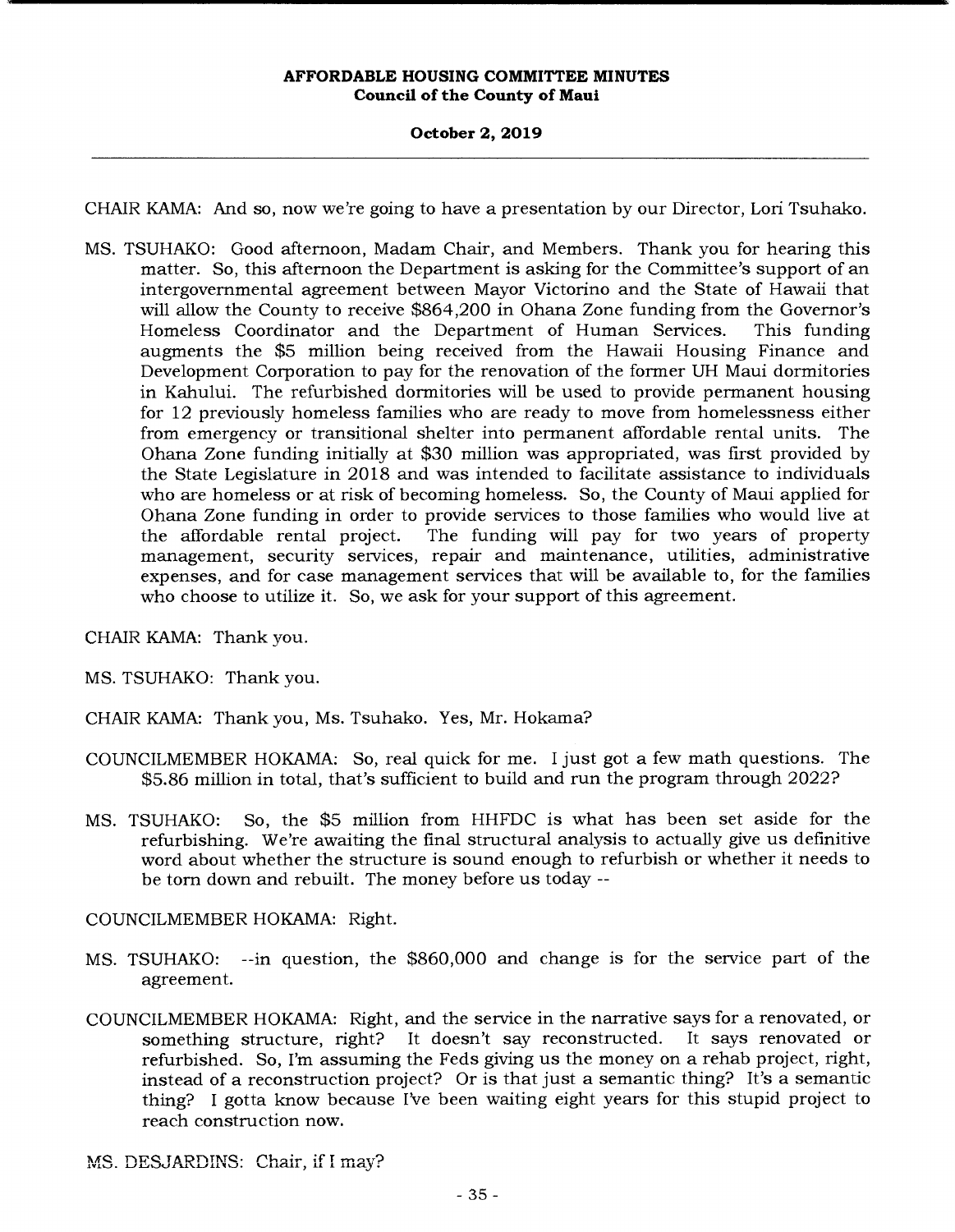# **October 2, 2019**

CHAIR KAMA: Yes?

MS. DESJARDINS: So, I think the wording was exactly as you said, refurbished. My understanding is, is that although there was one structural engineer report that said that they thought that the building needed to be torn down --

COUNCILMEMBER HOKAMA: Right.

- MS. DESJARDINS: --that Department of Housing has retained another structural engineer to try to see if it's possible to support it. My understanding is that these funds would be used in the event that the refurbishing rehabilitation is possible. Yeah, and not for a complete tear down and, you know, rebuild.
- COUNCILMEMBER HOKAMA: Okay. Thank you for that, Corp. Counsel. So, Department, my understanding is this agreement can be extended for no more than six months. So, what happens to this program after the term?
- MS. TSUHAKO: We are assuming that after the term is over that the project may be more able to sustain itself so that the rents collected from the families who live there will be able to take care of the management costs and things of that nature. Part of the \$860,000 plus will be set aside in a reserve account --

COUNCILMEMBER HOKAMA: Okay.

- MS. TSUHAKO: --to be able to accommodate anticipated repairs in the future.
- COUNCILMEMBER HOKAMA: And just so we're clear and I can appreciate, some of the wraparound services that MCC is going to provide, is that already specific and quantified of what they're going to provide, what services they're going to provide this project?
- MS. TSUHAKO: No, I don't believe that those services have been quantified. So, the request before you actually discusses what the State, through its Ohana Zone funding, will be paying for. We have not formalized any agreement about what services the college might be able to help the families who reside in that project. So, it may be, I'm anticipating that it may be a partnership with educational development or childcare perhaps. But we have not negotiated those agreements just yet.
- COUNCILMEMBER HOKAMA: Okay. You folks pretty confident on that timetable you shared with us? 'Cause, you know, I think it's very doable, maybe you can even come in ahead of schedule, ahead of November 2020. But you folks confident on your proposed schedule to us 'cause I like it.
- MS. TSUHAKO: I'm going to defer to the Deputy Director who can give you a little bit more detail about the timeline.
- CHAIR KAMA: Go ahead, Ms. Munsell.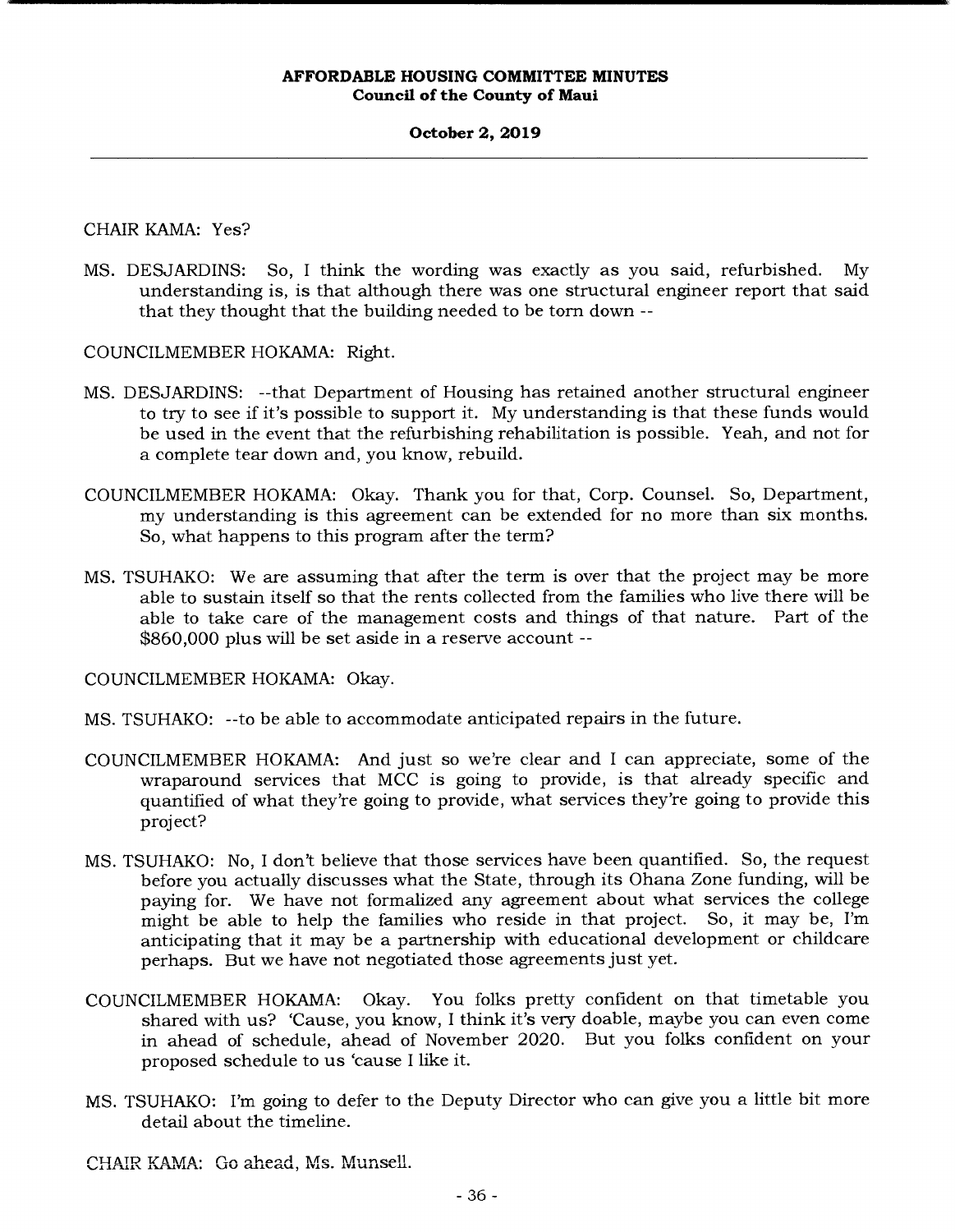### **October 2, 2019**

- MS. MUNSELL: Thank you for the question. We're actually hoped that we would have our draft structural assessment finalized last month. We ran up against a couple of issues that have delayed that. However, we do still feel like we are confident that, assuming we're going to do a renovation, that we will be in there in November.
- COUNCILMEMBER HOKAMA: Okay. Well, I wish you luck because I would like to see this happen. So, thank you, Chair.
- CHAIR KAMA: You're welcome. So, this is what my desire is, Members. Yesterday after we had a full discussion about what we knew and what we didn't know somebody mentioned that we needed training to do parliamentary procedure, right, so we understand. So, I said, okay, what don't I know that I should know. So, this is what I decided to do for today. And so, help me because we talk about and we ask all these questions, right, and then after we've all talked out, then we go ahead, and we do the motion and we do the talk all over again. So, to be able to not replicate things, I would like to entertain a motion to be able to approve this bill, Authorizing the Mayor of the County of Maui to Enter into an Intergovernmental Agreement with the State of Hawaii, Department of Human Services to Implement the Ohana Zone - Kahului Affordable Housing for Homeless Families.

COUNCILMEMBER SUGIMURA: So, moved, great idea.

COUNCILMEMBER SINENCI: Second.

CHAIR KAMA: It's been moved by Councilmember Sugimura, seconded by Mr. Hokama.

COUNCILMEMBER HOKAMA: Oh, Mr. Sinenci.

CHAIR KAMA: Mr. Sinenci, I'm sorry. Thank you very much.

COUNCILMEMBER HOKAMA: Thanks for sounding like me sounding like you.

CHAIR KAMA: I was looking at him, that's what it was. I was looking at him and I heard your... so, thank you. So, thank you for baring with me.

COUNCILMEMBER HOKAMA: Chair?

CHAIR KAMA: Yes, sir?

COUNCILMEMBER HOKAMA: Chair, may I ask if with the Members' agreement --

CHAIR KAMA: Yes.

COUNCILMEMBER HOKAMA: --that we allow Staff to make non-substantive changes?

CHAIR KAMA: Absolutely.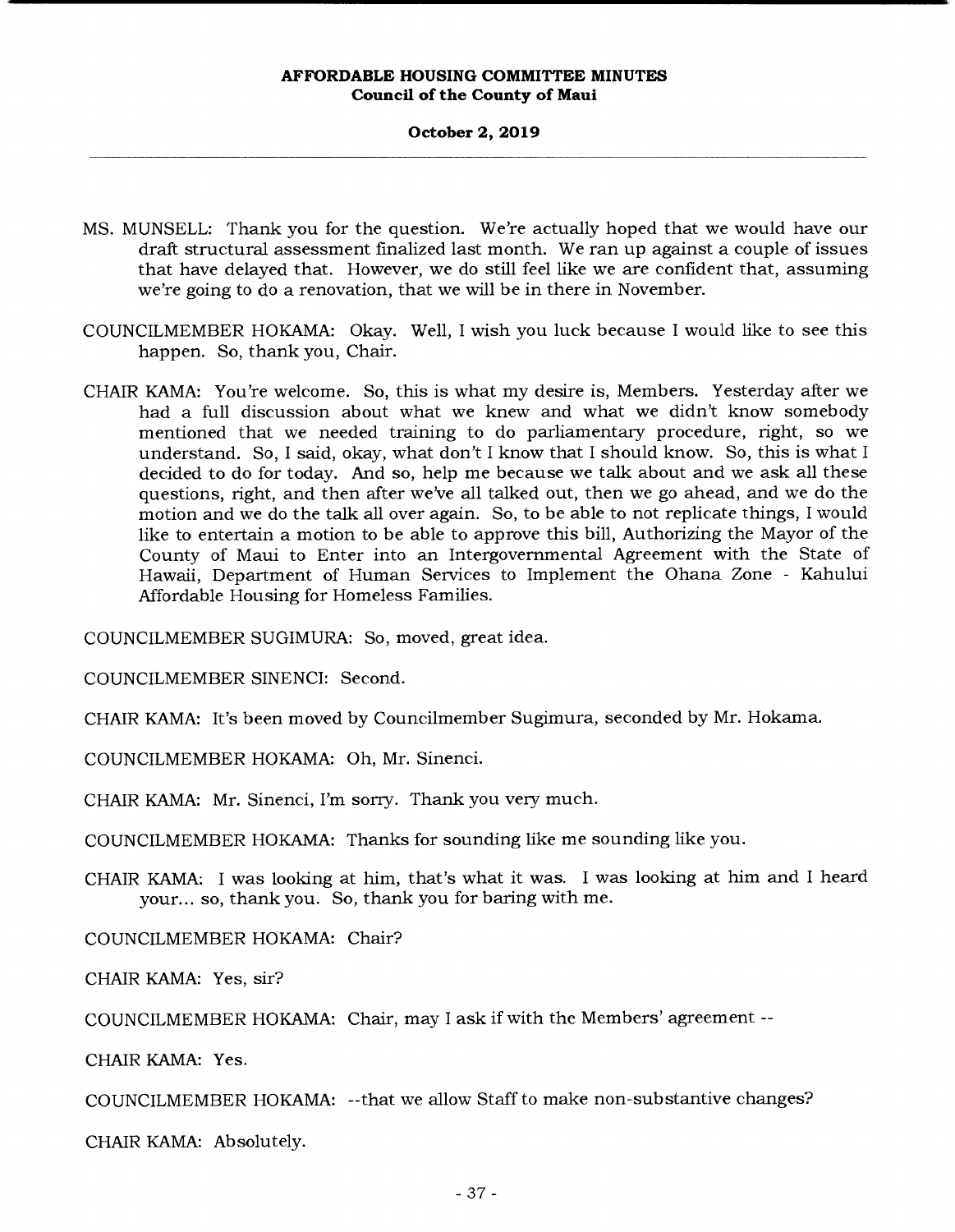# **October 2, 2019**

- COUNCILMEMBER HOKAMA: And that we allow them to prepare any appropriate filing as necessary for this item.
- CHAIR KAMA: When the time comes.

COUNCILMEMBER HOKAMA: With no objections.

- CHAIR KAMA: So, now we can go into more questions or deliberations should you want to continue to proceed. Questions, Members of our Staff? Yes, Mr. Molina?
- VICE-CHAIR MOLINA: Yeah, Madam Chair, just a quick question for the Department.

CHAIR KAMA: Sure.

VICE-CHAIR MOLINA: And I want to state for the record, I do support the motion on the floor and for my first and probably only time which under parliamentary procedures will speak more than two times to the motion, yeah so --

CHAIR KAMA: Correct.

- VICE-CHAIR MOLINA: --anyway. Good afternoon, Directors. And, you know, we're getting this money for services first before there's any improvements to the project. And any deadlines as to when the monies need to be expended by? 'Cause I mean, I mean, I'm hopeful that everything can be done by November. But in the event it doesn't, and I know we're awaiting the studies and everything else. So, could also these monies be used for other homeless families besides the potentially new tenants that are coming in?
- MS. TSUHAKO: Thank you for your question, Councilmember. The answer is no. They can't be used for another project. So, the proposed contract that we would sign with the State identifies the property, identifies the services that will be paid for. The County submitted a budget that was approved by the Governor's Coordinator on Homelessness and the Department of Human Services. So, we would need to spend it on that project as we applied, not for other purposes.
- VICE-CHAIR MOLINA: Okay. So, there's no flexibility, yeah? 'Cause I'm, not to be pessimistic, but in the event it takes a lot, this goes past November 2020 for the completion of this and of course the timing of the studies and everything else, so I just thought if there's, you know, one, there's a deadline on when to expend these monies, and two, if we can maybe use it for some other homeless programs in the meantime. So, okay, I just wanted that cleared. Thank you.

MS. TSUHAKO: Thank you.

CHAIR KAMA: Thank you. Any other questions, Members? If not, I'd like to call for the question. All those in favor of the motion, please say "aye."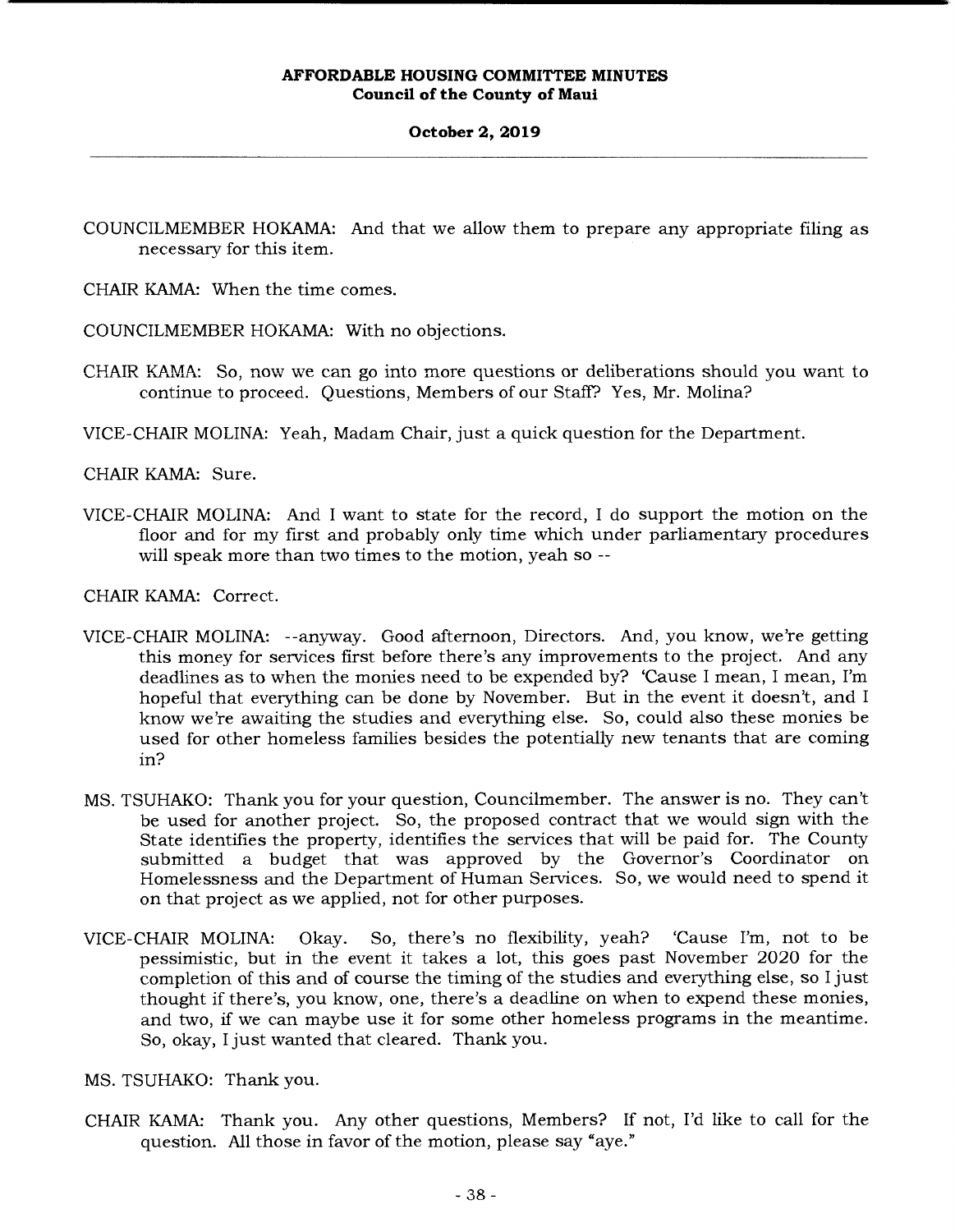#### **October 2, 2019**

# COUNCILMEMBERS VOICED AYE.

CHAIR KAMA: All those opposed? Hearing none, the motion's carried. Thank you very, very much.

> **VOTE: AYES: Chair Kama, Vice-Chair Molina, and Councilmembers Hokama, Lee, Rawlins**-**Fernandez, Sinenci and Sugimura.**

- **NOES: None.**
- **ABSTAIN: None.**
- **ABSENT: None.** 
	- **EXC.: None.**
- **MOTION CARRIED.**

# **ACTION: Recommending ADOPTION of proposed bill and FILING of communication.**

COUNCILMEMBER SUGIMURA: Very good

MS. TSUHAKO: Thank you.

CHAIR KAMA: So, I guess there's no other business on the agenda for today. I want to thank you all for coming, but I do need to make an announcement.

COUNCILMEMBER SUGIMURA: Oh, yes.

CHAIR KAMA: The next Housing meeting is scheduled, well not scheduled but usually would occur on Wednesday, October 16. But because there's a housing forum that is taking place, I have decided to cancel that meeting and hopefully all of the Members of the Housing Committee, including Ms. Paltin, would show up at the housing forum. So, it's going to be at the MACC. Didn't you all get that flyer that Lois walked...okay, we'll --

COUNCILMEMBER PALTIN: Chair?

CHAIR KAMA: --make sure that you do get it.

COUNCILMEMBER SUGIMURA: Is it August?

CHAIR KAMA: Yes?

COUNCILMEMBER PALTIN: I wasn't able to complete my agenda for today --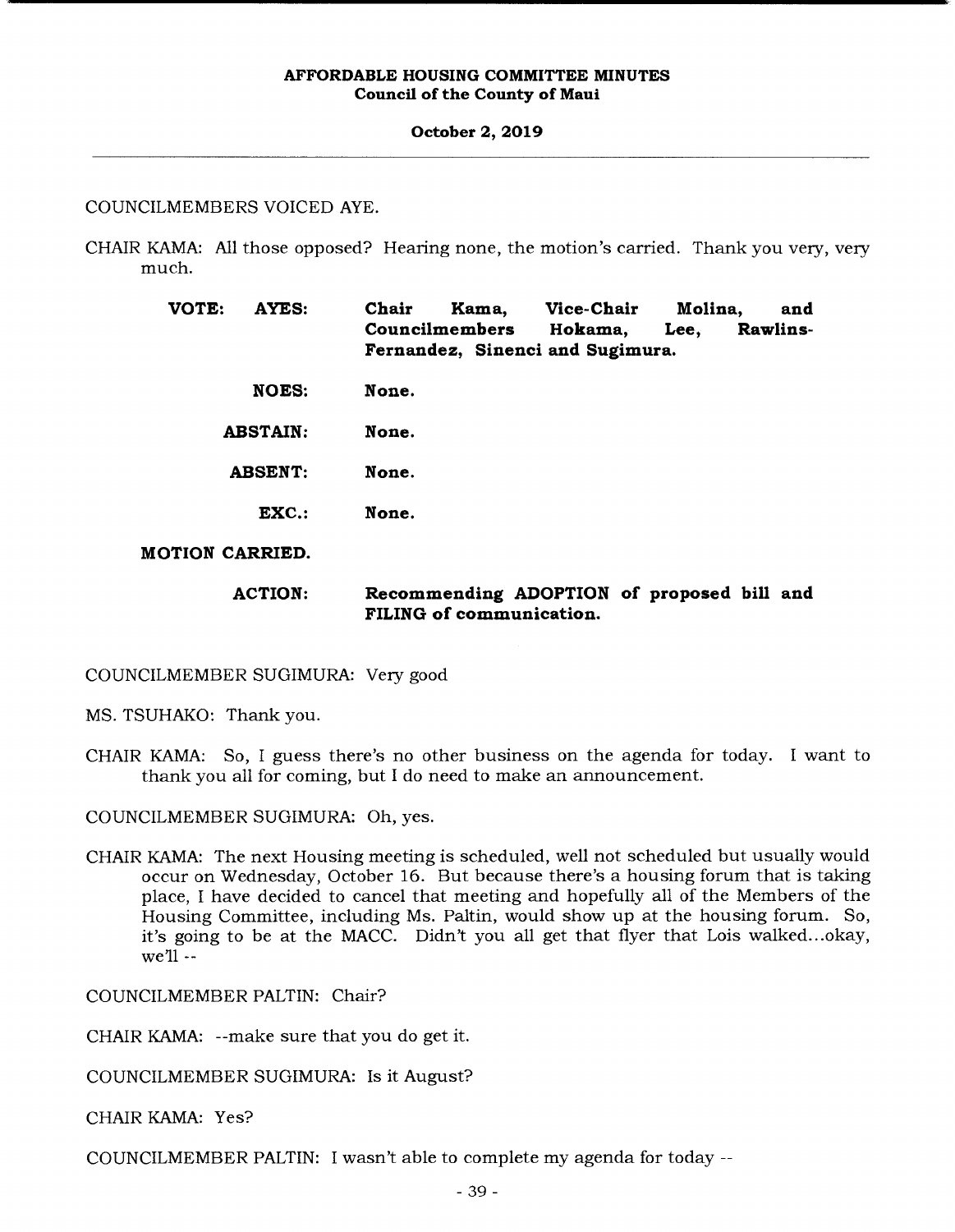### **October 2, 2019**

CHAIR KAMA: Okay.

COUNCILMEMBER PALTIN: --and they had a time sensitive subject. And so, the meeting that I had today has to continue --

CHAIR KAMA: Recess. Okay.

COUNCILMEMBER PALTIN: --until to October 16.

CHAIR KAMA: Okay. Okay. Well, thank you very much for saying that. I appreciate that. So, those of you, so, it's actually, it begins on Tuesday night five o'clock, and then it'll continue on Wednesday from the morning until evening, afternoon.

COUNCILMEMBER SUGIMURA: So, we can come.

CHAIR KAMA: So, you can come Tuesday evening, yes. Yes, Ms. Keani?

COUNCILMEMBER RAWLINS-FERNANDEZ: Who's hosting the forum, Chair?

CHAIR KAMA: The Mayor and I guess me. Oh the, but Chamber of Commerce is actually...

COUNCILMEMBER SUGIMURA: Coordinating.

CHAIR KAMA: Thank you, thank you. So, please, you're all invited. So, if there's nothing else, I'm going to adjourn this very short meeting. Okay. Meeting's adjourned. *(gavel)..* 

**ADJOURN:** 3:29 p.m.

APPROVED: TASHA KAMA, Chair

Affordable Housing Committee

ah:min:191002:mt Transcribed by: Marie Tesoro